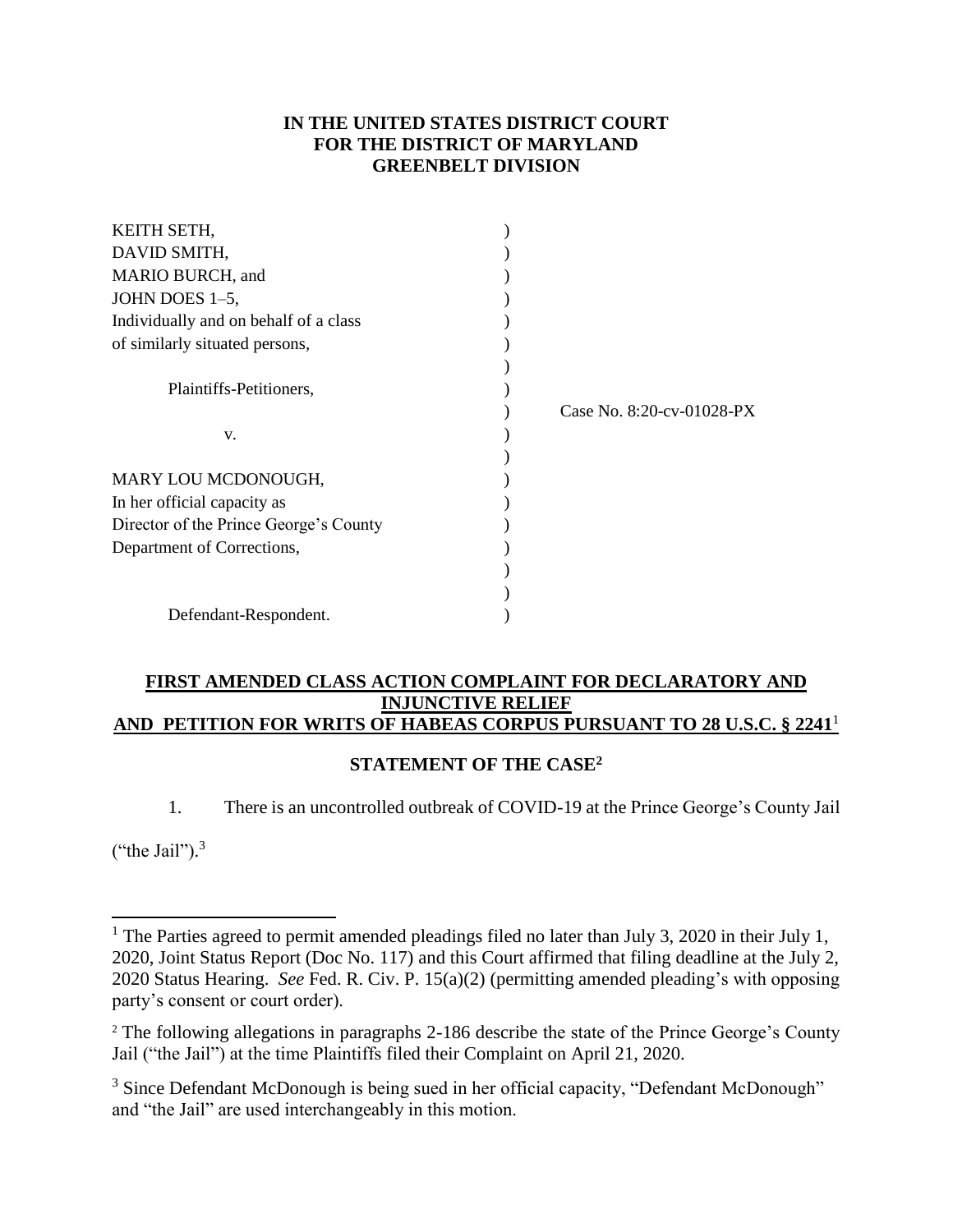2. The Jail's actions fueled this outbreak, and it has also failed to take appropriate action in response.

3. The prisoners<sup>4</sup> housed there—predominantly pretrial detainees—are under a constant and substantial threat of contracting the disease, and those already infected receive grossly substandard medical treatment (if they receive treatment at all).

4. Because jails, prisons, and other detention and correctional facilities are particularly vulnerable to COVID-19, the U.S. Centers for Disease Control and Prevention (CDC) has recommended basic measures these facilities should take to control the spread of the virus and treat infected prisoners—for example, providing prisoners with free access to soap and evaluating prisoners for symptoms.

5. The Jail has ignored these and other public health recommendations.

6. As a result, the nearly 600 people now imprisoned at the Jail are denied even the minimal precautions necessary to mitigate against the risks of COVID-19.

7. The people confined in the Jail do not have adequate soap (the Jail charges money for it). They regularly wait a week or more for medical attention (that costs money too). The spaces they share with other prisoners are not adequately sanitized. They are denied basic hygienic supplies. Symptomatic inmates are regularly turned away by medical staff, returning to general housing where they will surely infect others.

8. Prisoners who test positive for COVID-19 are confined in filthy isolation cells, where the walls are covered in feces, mucus, and blood. They are barely monitored and receive no real treatment.

<sup>&</sup>lt;sup>4</sup> For simplicity, the term "prisoner" is used throughout to describe the people who are currently incarcerated at the Prince George's County Jail, both pretrial and post-conviction.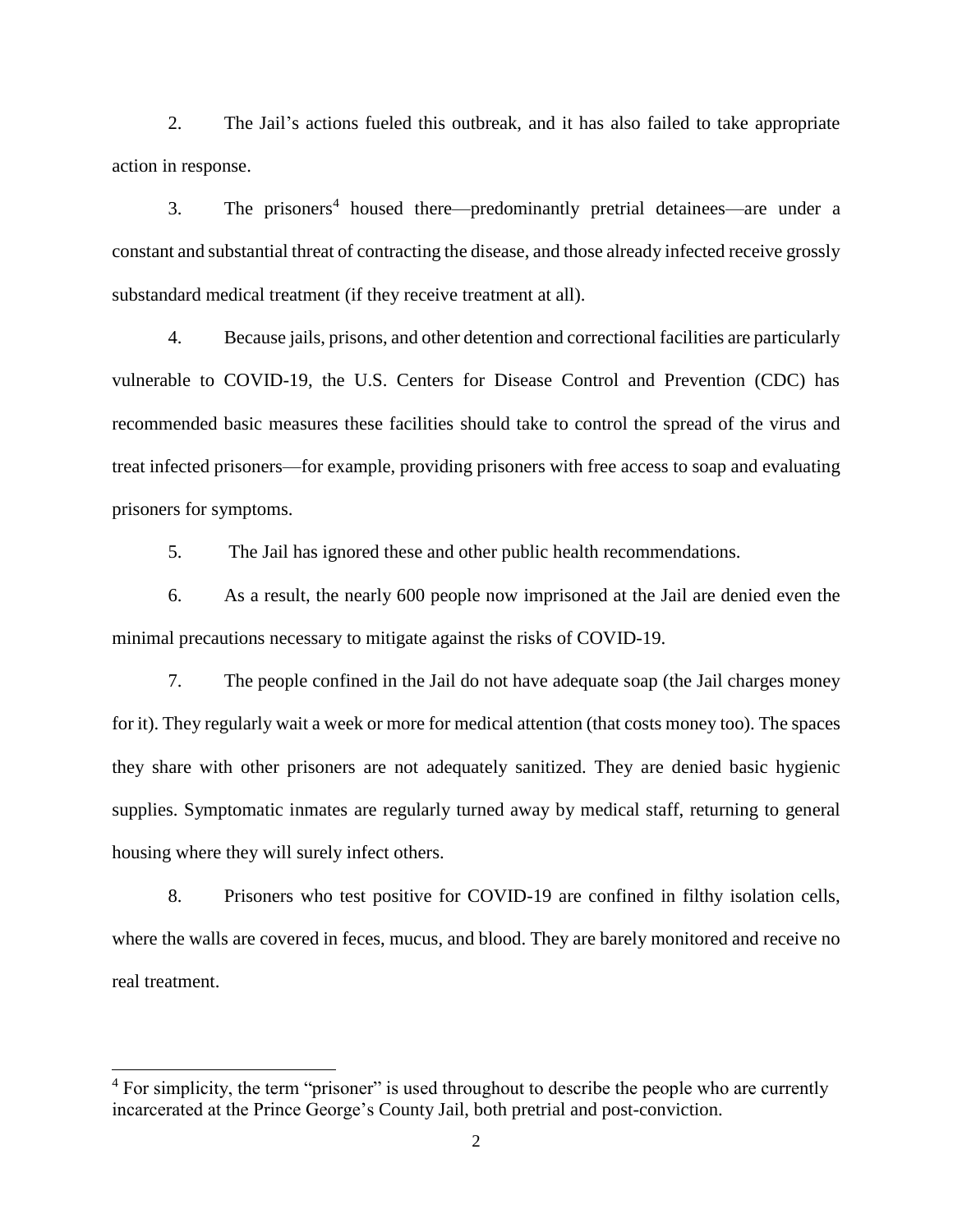9. By maintaining these conditions, Defendant McDonough has needlessly exposed the people imprisoned in the Jail to a highly infectious and potentially fatal disease. This violates prisoners' Eighth and Fourteenth Amendment rights.

10. The Jail also refuses to release COVID-positive prisoners—even when they have no legal basis to detain them—until the Jail deems them non-contagious. This violates prisoners' Fourteenth Amendment rights.

11. Plaintiffs<sup>5</sup> seek class-wide relief requiring the Jail to take the necessary steps to safeguard prisoners' health and safety. A subset of Plaintiffs also request a writ of habeas corpus pursuant to 28 U.S.C. § 2241 for prisoners whose age or underlying medical conditions make them particularly vulnerable to severe illness and death from COVID-19 (the "Medically Vulnerable Subclass").

#### **JURISDICTION AND VENUE**

12. This Court has jurisdiction pursuant to 28 U.S.C. §§ 1331, 1343(a), and 2241(a). This Court has jurisdiction over Medically Vulnerable Subclass's petition for a writ of habeas corpus pursuant to 28 U.S.C. § 2241.

13. Venue is proper in this District under 28 U.S.C. § 1391(b) because the events giving rise to the claims asserted in this complaint occurred in this District.

### **PARTIES**

14. Plaintiff Keith Seth is detained pretrial in Housing Unit 17 at the Prince George's County Jail. He has chronic bronchitis for which he was hospitalized last year. He is currently experiencing symptoms of COVID-19, including loss of taste, diarrhea, coughing and severe

<sup>&</sup>lt;sup>5</sup> The term "Plaintiff(s)" includes the Medically Vulnerable Subclass members, who are also petitioners seeking habeas relief.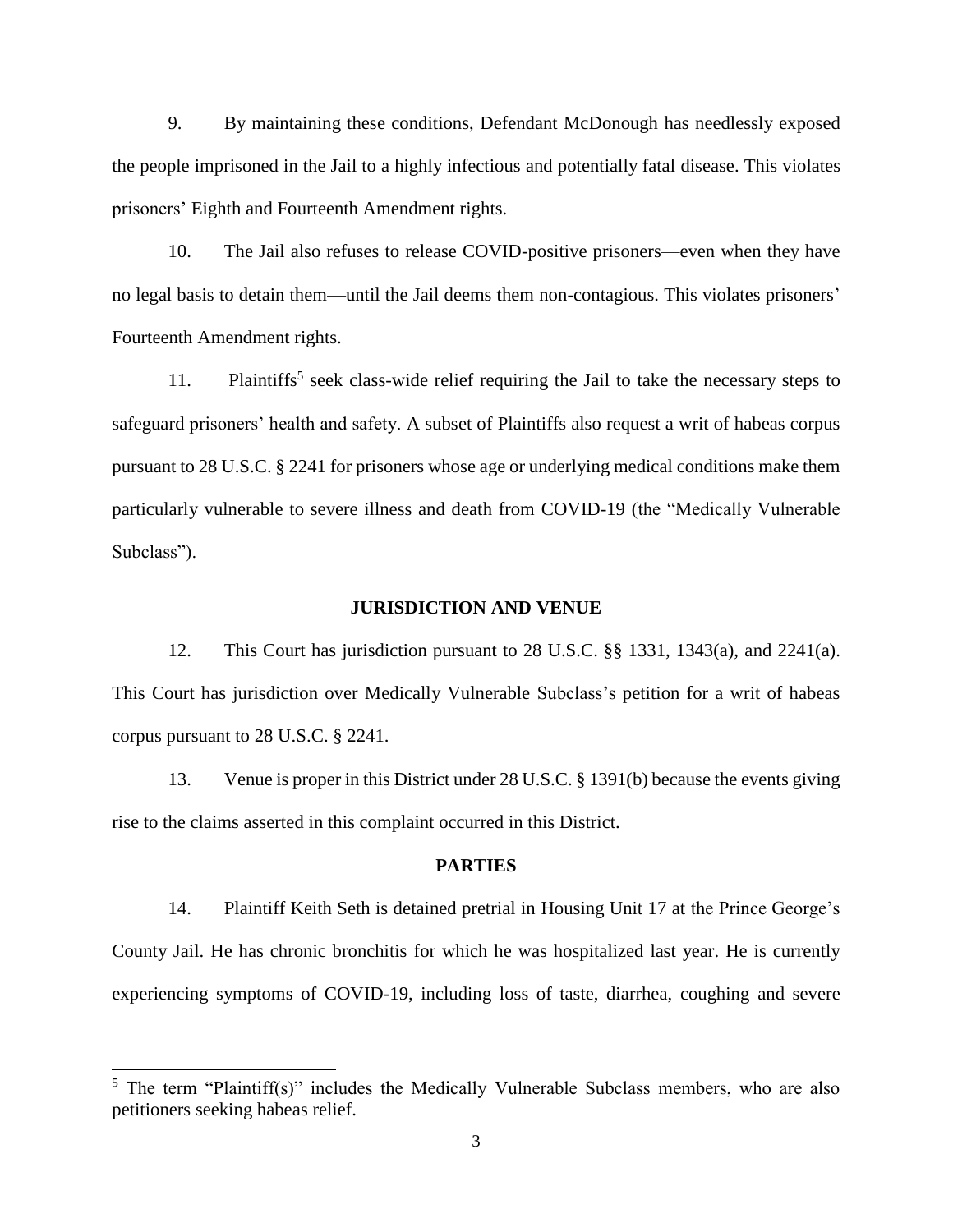shortness of breath. He cannot afford to pay the money required to request medical assistance. Mr. Seth has bipolar disorder; since the outbreak at the Jail, he has not received needed mental health treatment. *See* Ex. 1, Seth Decl. Mr. Seth filed a bond motion on April 8, 2019. It is still pending.

15. Plaintiff David Smith is detained pretrial in Housing Unit 9 at the Prince George's County Jail. He suffers from chronic bronchitis. Since the outbreak, the Jail has not provided Mr. Smith with needed mental health treatment. *See* Ex. 2, Smith Decl. Mr. Smith filed a motion for bond reconsideration on April 8, 2020. That motion is scheduled for a hearing on April 24, 2020.

16. Plaintiff Mario Burch is detained pretrial in Housing Unit 8 at the Prince George's County Jail. He has not seen anyone clean or sanitize any surfaces in his unit. He is "extremely scared of contracting the virus." Ex. 3, Burch Decl. Mr. Burch's bond was originally set at \$3000, but he could not afford to purchase his release. On April 9, 2020, the court revoked his bond. He is facing two charges, each of which has a statutory maximum sentence of 90 days.

17. Plaintiff John Doe No. 1<sup>6</sup> is detained pretrial in Housing Unit 10 at the Prince George's County Jail. He suffers from acute asthma. He has recently experienced symptoms of COVID-19: headaches, nausea, and shortness of breath. His cellmate also has symptoms of COVID-19. *See* Ex. 4, John Doe No. 1 Decl. On March 19, 2020, a court approved Mr. Doe No. 1 be released on home detention with GPS monitoring. The Pretrial Services Agency ("pretrial services"), which is part of the Department of Corrections, has not released him.

18. Plaintiff John Doe No. 2 is detained post-conviction in Housing Unit 17 (the work unit) at the Prince George's County Jail. He suffers from severe asthma, for which he previously has been hospitalized. He has been spitting up brown mucus and having trouble breathing. Mr. Doe No. 2 has asked for medical attention or a test for COVID-19, but he was refused and told

**<sup>6</sup>** John Doe Nos. 1-5 will seek leave to proceed by pseudonym.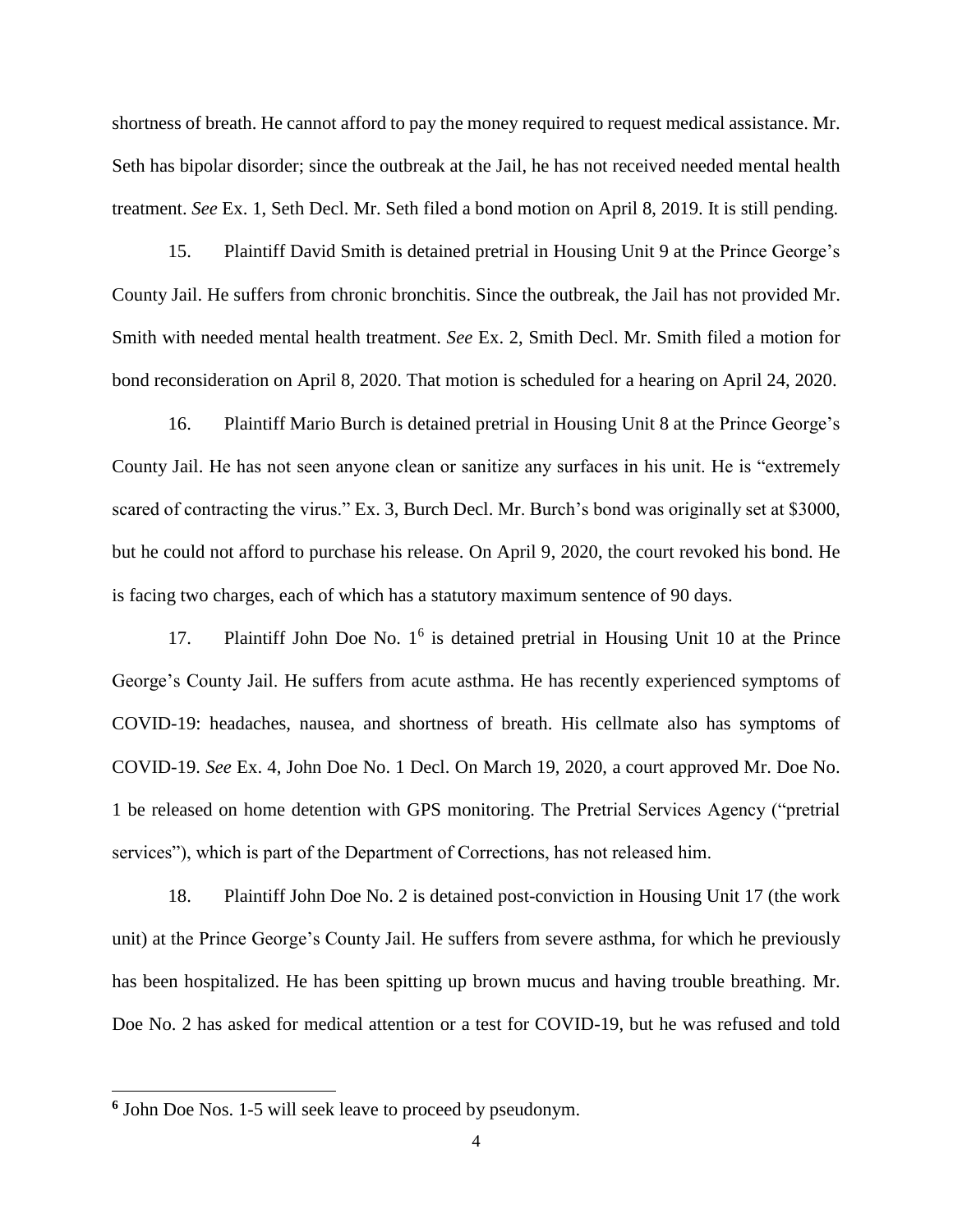that the Medical Unit is too full. He asked for an inhaler, but his request was denied. On April 9, Mr. Doe No. 2 filed a motion requesting to serve his sentence on home detention. His motion has not been set for a hearing. *See* Ex. 5, John Doe No. 2 Decl.

19. Plaintiff John Doe No. 3 is detained pretrial in the Prince George's County Jail. He uses a cane to walk and has numerous medical issues. Prior to the outbreak, Mr. Doe was housed in the Medical Unit. In late March, he was transferred to Housing Unit 11-B, which houses medically vulnerable prisoners, but (unlike the Medical Unit) does not have any on-site medical equipment or staff. He is currently experiencing sneezing and a cough. *See* Ex. 6, Decl. John Doe. No. 3 Decl. On April 9, 2020, a court approved Mr. Doe No. 3 for release to pretrial services. Pretrial services has not released him. Mr. Doe No. 3 is detained on a single count of violating a protective order, which carries a statutory maximum of 90 days.

20. Plaintiff John Doe No. 4 is detained pretrial in Housing Unit 9 at the Prince George's County Jail. At least four detainees from Housing Unit 9 have been sent to the Medical Unit and not come back. One of them was his cellmate. *See* Ex. 7, John Doe No. 4 Decl. A court has approved Mr. Doe No. 4 for transfer to home detention, but pretrial services has not transferred him to home detention.

21. Plaintiff John Doe No. 5 is detained in Housing Unit 8 of the Prince George's County Jail. He has asthma, chronic bronchitis, and is obese. Due to the poor circulation in his cell, he has been having difficulty breathing. Many people on his unit seem sick. *See* Ex. 8, John Doe No. 5 Decl. A court set bond for Mr. Doe No. 5 at \$3000, with an option to be released upon paying 10 percent of it. Mr. Doe No. 5 cannot afford to purchase his release. The court has also approved Mr. Doe No. 5 for pretrial supervised release. Pretrial services has not released him.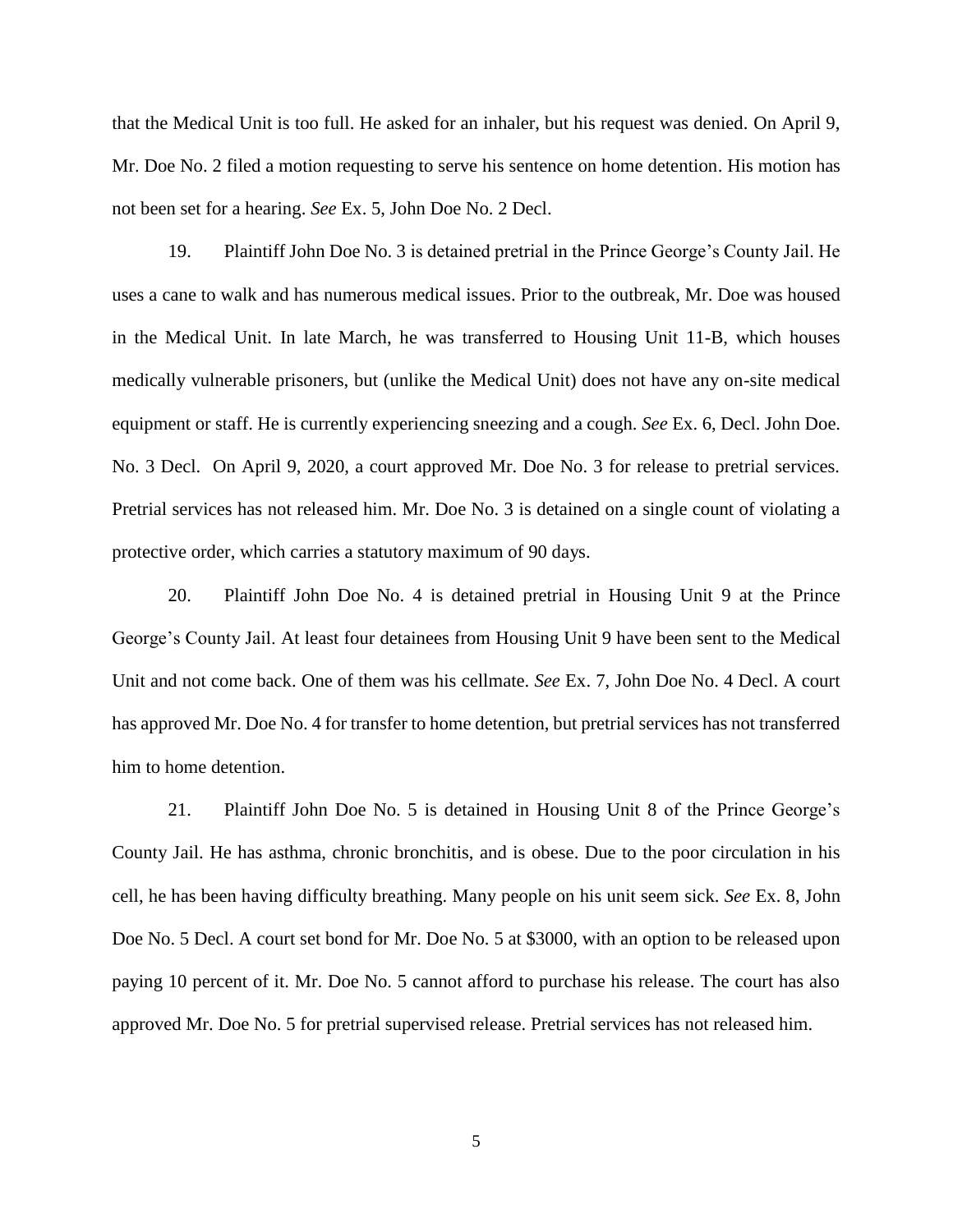22. Defendant Mary Lou McDonough is the Director of the Prince George's County Department of Corrections. She is sued in her official capacity.

# **FACTUAL ALLEGATIONS**

### **A. COVID-19 Is Highly Infectious and Dangerous**

23. On March 11, 2020, the World Health Organization ("WHO") declared the outbreak of COVID-19 a global pandemic.<sup>7</sup>

24. States and counties across the nation have hurried to take the "urgent and aggressive action" the WHO deems necessary to slow the infection rate of the virus.<sup>8</sup>

25. Still, to date, more than 750,000 Americans are known have contracted COVID-19 and it has caused at least 35,000 deaths.<sup>9</sup>

26. D.C., Maryland and Virginia have reported more than 24,000 cases, <sup>10</sup> and Maryland leads the region in both the number of cases and deaths: In the  $46 \text{ days}^{11}$  following Maryland's first three confirmed cases, 12,836 people have tested positive for the disease and 544 people have died. 12

8 *Id.* 

 <sup>7</sup> World Health Organization, Director-General Opening Remarks (March 11, 2020), https://www.who.int/dg/speeches/detail/who-director-general-s-opening-remarks-at-themediabriefing-on-covid-19---11-march-2020.

<sup>9</sup> U.S. Map, Johns Hopkins School of Medicine (updated April 20, 2020) https://coronavirus.jhu.edu/us-map.

<sup>10</sup> Jenna Portnoy, Patricia Sullivan, and Antonio Olivo, *Coronavirus in the DMV: What you need to know,* Wash. Post (Apr. 19, 2020) https://www.washingtonpost.com/dc-mdva/2020/03/07/maryland-virginia-dc-coronavirus/?arc404=true#maryland.

<sup>11</sup> Jenna Fulginiti, Tramon Lucas, and Greg Ng, *Timeline: Coronavirus in Maryland,* WBALTV (Apr. 19, 2020) https://www.wbaltv.com/article/timeline-coronavirus-in-maryland/31394971#.

<sup>12</sup> Portnoy, *supra* note 7.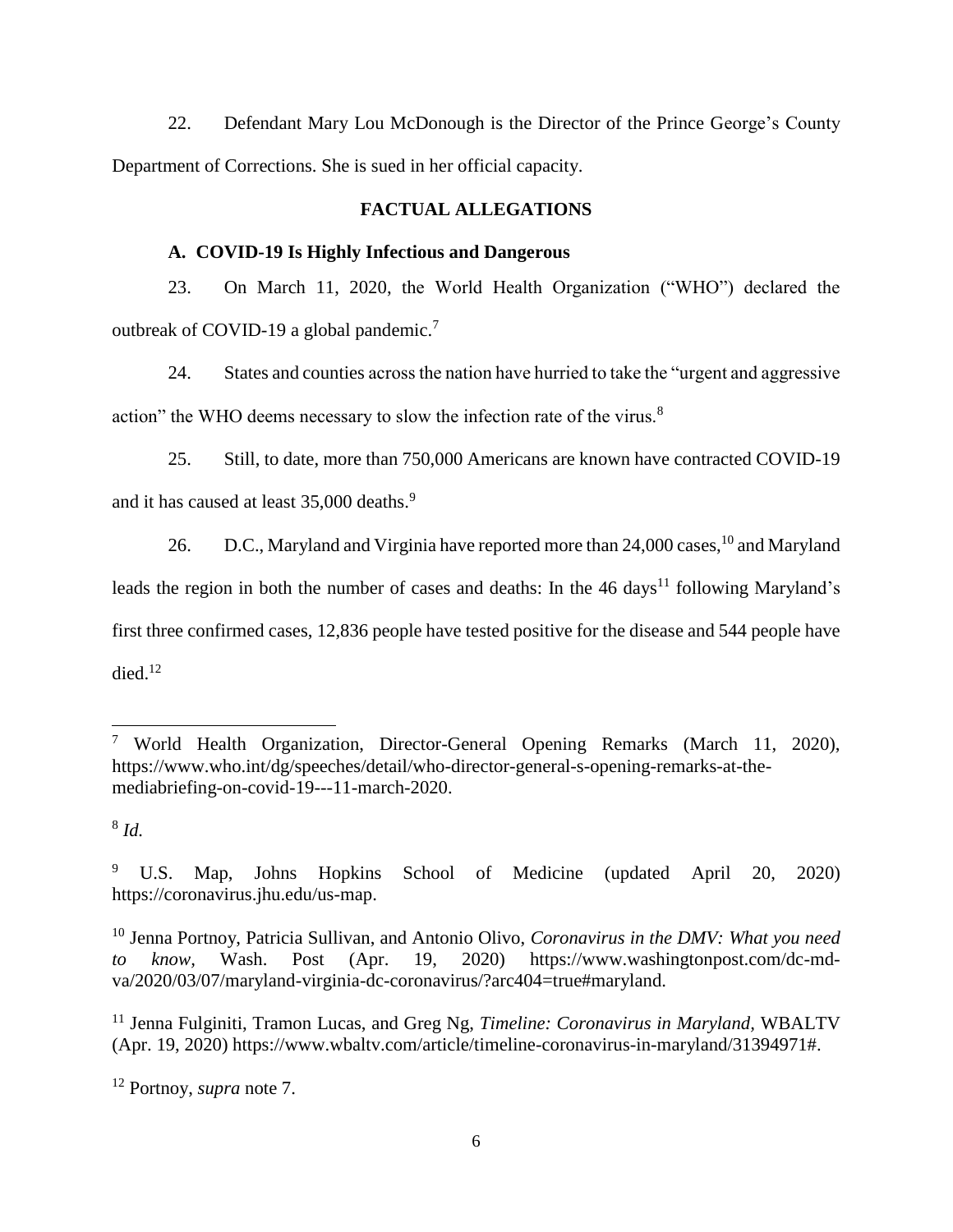27. COVID-19 is highly contagious. An infected person can spread the virus through brief, indirect contact with others. Every time an infected person coughs, sneezes, or speaks, she might pass the virus to those in her vicinity.<sup>13</sup>

28. The virus can survive on inanimate surfaces like cardboard, plastic or steel for up to three days.<sup>14</sup> The respiratory droplets from an infected individual can linger in the air for as many as three hours.<sup>15</sup>

29. An unknown number of infected people are nearly or entirely asymptomatic. This means a person who has contracted the virus can pass it to others without knowing she is sick. Accordingly, some researchers insist, "Everyone should act as if they are already infected."<sup>16</sup>

30. For those who contract COVID-19, the results can be dire.

31. An estimated sixteen percent of those who contract it will suffer severe illness. Ex.

30, Meyer Decl. ¶ 9.

32. In the United States, roughly three percent of those who are infected die. Ex. 32, Benninger Decl. ¶ 2(G)(i).

<sup>&</sup>lt;sup>13</sup> Ex. 30, Meyer Decl.  $\sqrt{\ }8$  ("The virus is thought to pass from person to person primarily through respiratory droplets (by coughing or sneezing) but may also survive on inanimate surfaces."). *See also* Ex. 31, Meyer Curriculum Vitae.

<sup>&</sup>lt;sup>14</sup> Neeltje van Doremalen et al., Aerosol and Surface Stability of SARS-CoV-2 as Compared with SARS-CoV-1, New England J. Medicine (March 17, 2020), https://www.nejm.org/doi/full/10.1056/NEJMc2004973.

<sup>15</sup> Ex. 32, Benninger Decl. ¶ 2(C); *see also* Ex. 33, Benninger Curriculum Vitae.

<sup>16</sup> Nina Bai, *Coronavirus Is Sickening Young Adults and Spreading Through Them, Experts Say*, University of California San Francisco (Mar. 20, 2020) https://www.ucsf.edu/news/2020/03/416961/coronavirus-sickening-young-adults-and-spreadingthrough-them-experts-say.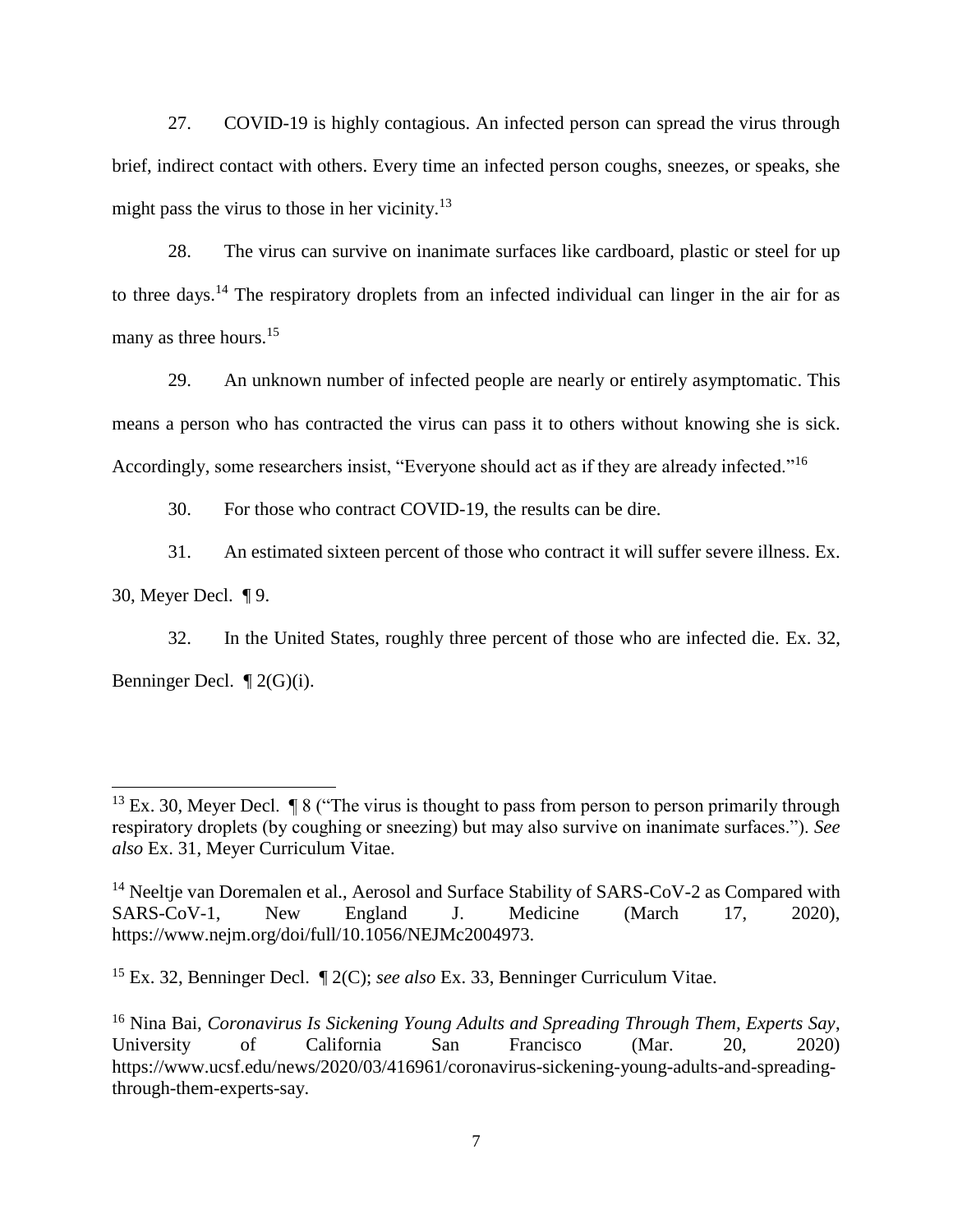33. Twenty percent of those who contract COVID-19 will need hospitalization, and five percent will require intensive care. *Id*. ¶ 2(F).

34. Those who survive the virus may suffer long-term damage to the heart, liver, and  $lungs.<sup>17</sup>$ 

35. These risks of severe illness and death are more acute for people who are over a certain age or who have pre-existing conditions, including asthma, lung disease, heart disease, and diabetes.<sup>18</sup>

36. Without effective public health measures, the U.S. Centers for Disease Control and

Prevention (CDC) has projected that over 200 million people could be infected.<sup>19</sup>

37. This would overrun the healthcare system, making it impossible for many critically ill people to receive the care they need to live. $20$ 

  $17$  Melissa Healy, Coronavirus infection may cause lasting damage throughout the body, doctors fear, *L.A. Times* (April 10, 2020), https://www.latimes.com/science/story/2020-04- 10/coronavirus-infection-can-do-lasting-damage-to-the-heart-liver (describing studies finding impaired liver function and heart failure in COVID-19 patients); Panagis Galiatsatos, What Coronavirus Does to the Lungs, Hopkins Medicine, https://www.hopkinsmedicine.org/health/conditions-and-diseases/coronavirus/what-coronavirusdoes-to-the-lungs (describing potential long-term lung damage from COVID-19).

<sup>&</sup>lt;sup>18</sup> Centers for Disease Control, At Risk for Severe Illness, https://www.cdc.gov/coronavirus/2019ncov/need-extra-precautions/groups-at-higher-risk.html (last reviewed Apr. 15, 2020). <sup>19</sup> James Glanz, et al., Coronavirus Could Overwhelm U.S. without Urgent Action, Estimates Say, N.Y. Times (Mar. 20, 2020), available at https://www.nytimes.com/interactive/2020/03/20/us/coronavirus-model-us-outbreak.html.

<sup>20</sup> Leana Wen, *Hospitals are overwhelmed because of the coronavirus. Here's how to help.,* N.Y. Times (Mar. 15, 2020), https://www.washingtonpost.com/opinions/2020/03/15/hospitals-areoverwhelmed-because-coronavirus-heres-how-help; *see also* Ex. 30, Meyer Decl. ¶ 10 ("Public health officials anticipate that hospital settings will likely be overwhelmed and beyond capacity to provide this type of intensive care as COVID-19 becomes more widespread in communities.").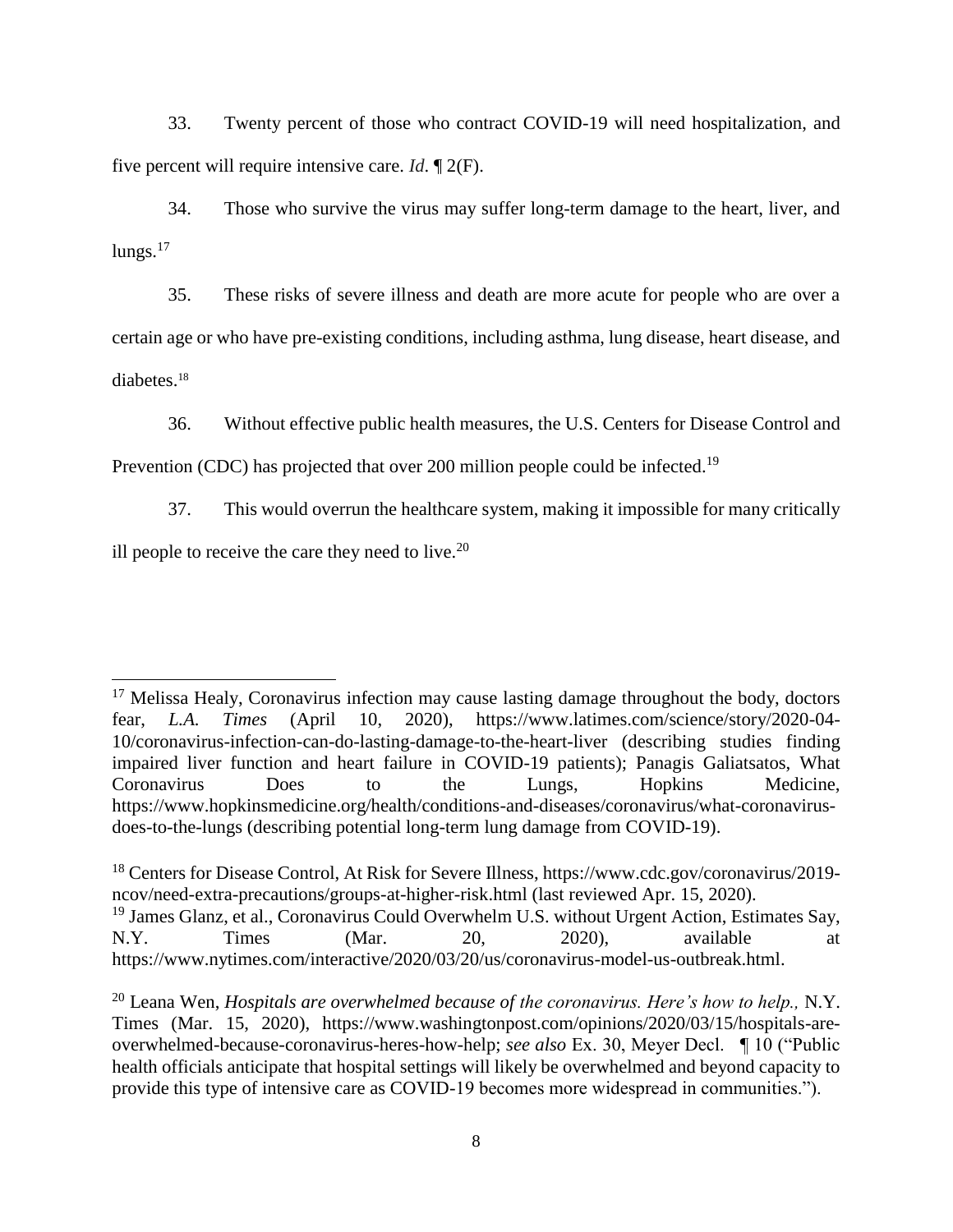38. To prevent this, the shape of daily life for most Americans has radically changed: 97 percent of the U.S. population is now subject to some degree of imposed shutdown or stay athome decree. $21$ 

39. On March 30, Maryland Governor Larry Hogan issued a stay-at-home order, mandating that residents may leave their homes only as needed to work essential jobs or complete essential tasks, like purchasing food and medicine.<sup>22</sup>

40. On the same day, D.C. Mayor Muriel Bowser and Virginia Governor Ralph Northam announced stay-at-home orders that require residents to stay in their homes and cease all non-essential activities until May 15,  $2020^{23}$  and June 10,  $2020^{24}$  respectively.

41. Even with these extreme measures, which have been replicated across the country, the national infection curve "has not yet flattened,"<sup>25</sup> and data suggests that, for D.C., Maryland and Virginia, the peak of the virus may be weeks or months away.

<sup>25</sup> *All Your Coronavirus Questions Answered, supra* note 19.

<sup>21</sup> <sup>21</sup> *All Your Coronavirus Questions Answered,* Time (Apr. 14, 2020), https://time.com/5820118/coronavirus-questions-answered.

<sup>&</sup>lt;sup>22</sup> The Office of Governor Larry Hogan, As COVID-19 Crisis Escalates in Capital Region, Governor Hogan Issues Stay at Home Order Effective Tonight (Mar. 30, 2020) https://governor.maryland.gov/2020/03/30/as-covid-19-crisis-escalates-in-capital-regiongovernor-hogan-issues-stay-at-home-order-effective-tonight.

 $23$  On April 15, Mayor Bowser announced that the D.C. order would extend until May 15. Marty Johnson, *DC extends stay-at-home order through May 15*, The Hill (Apr. 15, 2020) https://thehill.com/homenews/state-watch/492928-dc-extends-stay-at-home-order-through-may-15.

 $24$  Executive Order Number 55, Temporary Stay At Home Order Due to Novel Coronavirus (COVID-19) (Mar. 30, 2020) https://www.governor.virginia.gov/media/governorvirginiagov/executive-actions/EO-55- Temporary-Stay-at-Home-Order-Due-to-Novel-Coronavirus-(COVID-19).pdf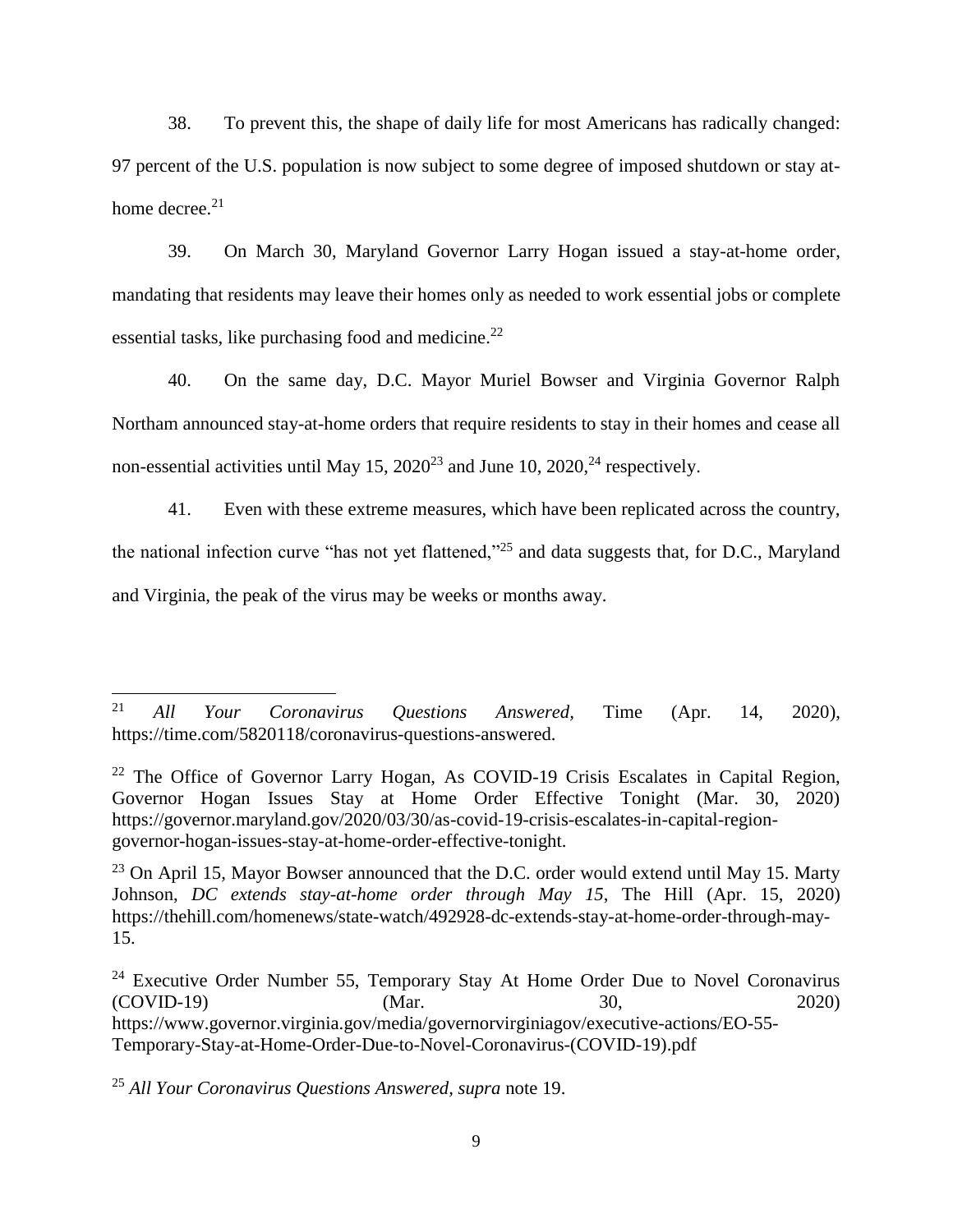42. The University of Pennsylvania Medicine's COVID-19 Hospital Impact Model for Epidemics predicts that the regional peak of COVID-19 infections and deaths will occur in late June or early July.<sup>26</sup>

43. Though it may be difficult for those who have already spent weeks at home to fathom, the best evidence indicates that D.C., Maryland, and Virginia are at only "the end of the beginning" of this crisis. $27$ 

## **B. COVID-19 is Causing a Crisis in Prince George's County**

44. Prince George's County is the "epicenter of [the COVID-19 epidemic in] the state."28

45. As of April 14, the County had 2356 confirmed cases and 72 deaths.<sup>29</sup> Though

Prince George's County makes up only 15 percent of the state's population, its COVID-19 deaths

have made up nearly 25 percent of the total COVID-19 deaths in the state of Maryland.<sup>30</sup>

 $^{29}$  *Id*.

<sup>26</sup> Jeffrey Katz and Martin Austermule, *How Close Is The D.C. Region To Flattening 'The Curve' Of The Coronavirus?,* NPR (Apr. 10, 2020) https://www.npr.org/local/305/2020/04/10/831751001/how-close-is-the-d-c-region-to-flatteningthe-curve-of-the-coronavirus.

<sup>27</sup> Brad McMillan, *A Coronavirus Milestone: The Flattening Of The Curve*, Forbes (Apr. 14, 2020) https://www.forbes.com/sites/bradmcmillan/2020/04/14/a-coronavirus-milestone-the-flatteningof-the-curve/#71bc0f3e4ba5.

<sup>28</sup> Rachel Chason, *Hospitals in Prince George's seeing an influx of critically ill coronavirus patients*, Washington Post (Apr. 14, 2020), https://www.washingtonpost.com/local/princegeorges-hospitals-coronavirus-crisis/2020/04/14/2ac05724-7e7f-11ea-9040- 68981f488eed\_story.html.

<sup>30</sup> Fulguniti, *supra* note 9.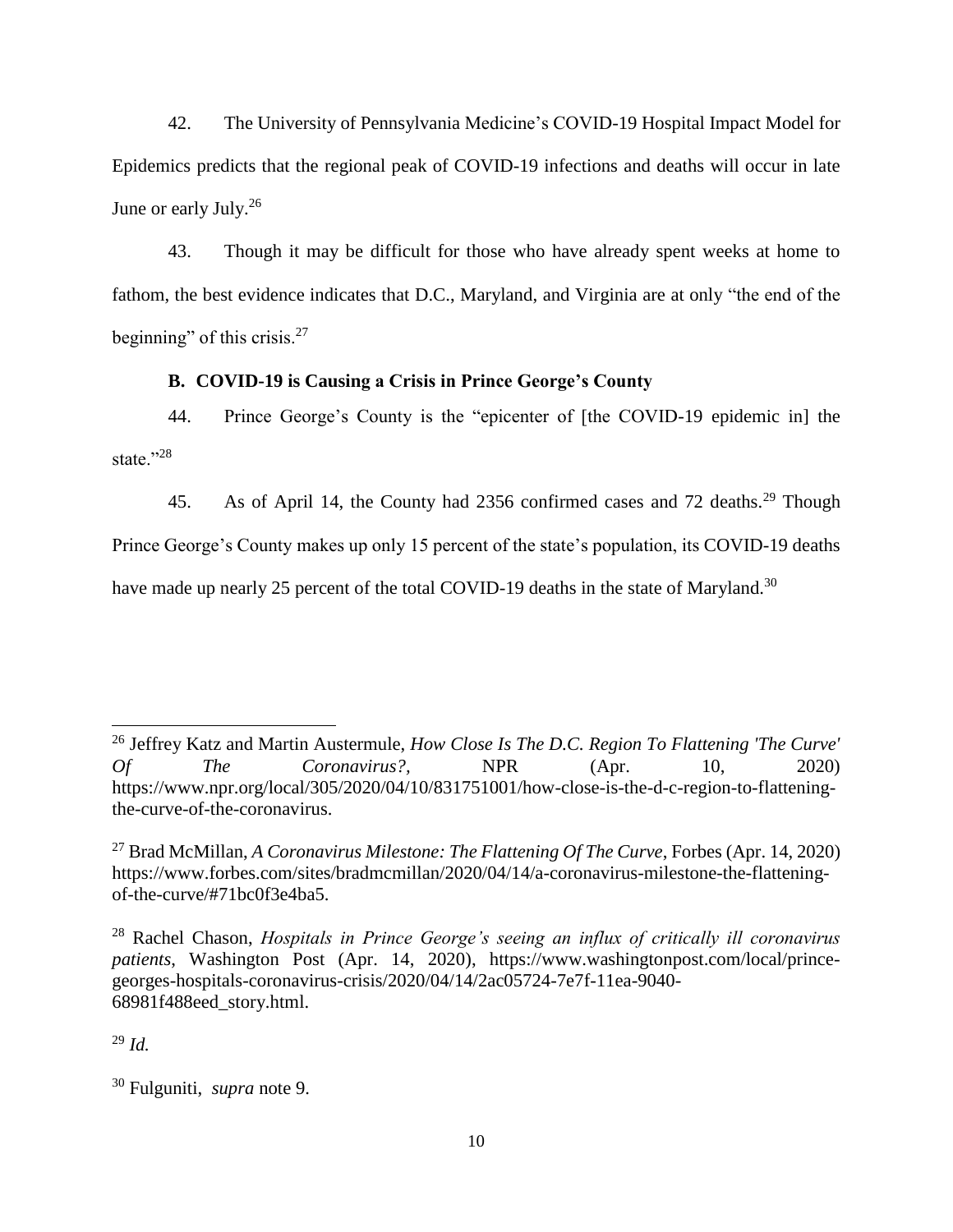46. The County has high rates of diabetes, heart disease, hypertension and obesity conditions that make one more vulnerable to complications from the virus.<sup>31</sup> The County has had a shortage of healthcare provider shortage for years. Up to 60 percent of residents travel out-ofcounty for care.<sup>32</sup>

47. In addition, in recent weeks, medical professionals across the country have seen racial disparities in COVID-19 infection, hospitalization, and mortality rates.<sup>33</sup> Black people who are infected are more likely to suffer severe illness and die.<sup>34</sup> An analysis by the *Washington Post* found that majority-black counties had infection-rates three times that of majority-white counties.<sup>35</sup>

 $32$  *Id.* At 9.

<sup>33</sup> John Eligon, et al., *Black Americans Face Alarming Rates of Coronavirus Infection in Some States,* N.Y. Times (Apr. 7, 2020), https://www.nytimes.com/2020/04/07/us/coronavirusrace.html.

 $34$  Ex. 32, Benninger Decl.  $\P$  2(h) ("Preliminary data suggest that African-Americans are suffering from more severe illness related to COVID-19 at higher rates than other races in the United States.").

<sup>35</sup> Reis Thebault, Andrew Ba Tran, and Vanessa Williams, *The coronavirus is infecting and killing black Americans at an alarmingly high rate*, Wash. Post (Apr. 7, 2020), [https://www.washingtonpost.com/nation/2020/04/07/coronavirus-is-infecting-killing-black](https://www.washingtonpost.com/nation/2020/04/07/coronavirus-is-infecting-killing-black-americans-an-alarmingly-high-rate-post-analysis-shows/?arc404=true)[americans-an-alarmingly-high-rate-post-analysis-shows/?arc404=true.](https://www.washingtonpost.com/nation/2020/04/07/coronavirus-is-infecting-killing-black-americans-an-alarmingly-high-rate-post-analysis-shows/?arc404=true) These disparities exist because other inequities and disparities do. Black people disproportionately hold jobs in which they are unable or not allowed to work from home, putting them at risk of contracting the virus on their way to or at work. Black people also have higher rates of the underlying medical conditions that CDC says put people at higher risk of severe illness from COVID-19. *Id.* 

<sup>&</sup>lt;sup>31</sup> Regional Primary Care Coalition, The Healthcare Landscape in Prince George's County: Opportunities for Improvement, available at http://www.regionalprimarycare.org/wpcontent/uploads/2018/07/The-Healthcare-Landscape-in-Prince-Georges-County.pdf.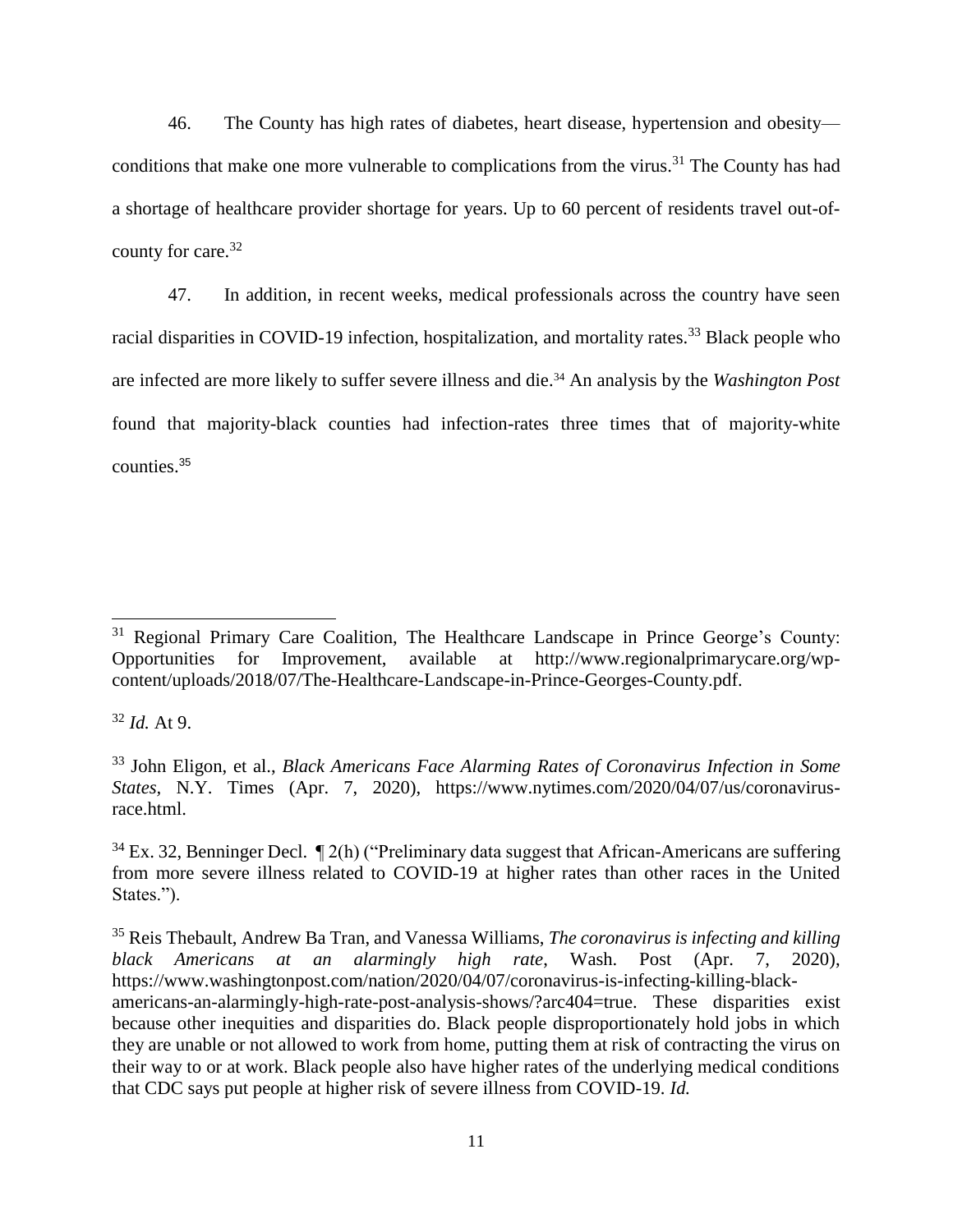48. Accordingly, because the majority (64 percent) of Prince George's County is Black, the people of Prince George's County are more susceptible to COVID-19 than other counties across the state.

49. Area hospitals are "inundated with critically ill patients" and are at or exceeding their capacities.<sup>36</sup>

50. Beginning April 14, at least two County hospitals—Prince George's Hospital and MedStar Southern Maryland Hospital Center—were forced to send patients to out-of-county hospitals because they had no room in their own critical care units, even though both hospitals have been rapidly adding beds within the facility and in tents outside of the building.<sup>37</sup>

51. On March 16, Prince George's County Executive Angela Alsobrooks declared a state of emergency due to COVID-19.<sup>38</sup>

52. On April 7, Governor Larry Hogan flagged Prince George's County, along with ten others, to the White House as needing "urgent federal attention."<sup>39</sup>

53. In addition to Maryland's statewide stay-at-home order, the County has instituted a number of efforts to slow the spread of the virus.

 $37$  *Id.* 

<sup>36</sup> Chason *supra* note 26.

<sup>&</sup>lt;sup>38</sup> Office of the Prince George's County Executive Angela D. Alsobrooks, County Executive Alsobrooks Officially Declares A State Of Emergency In Prince George's County Due To Covid-19 (Mar. 16, 2020) https://www.princegeorgescountymd.gov/ArchiveCenter/ViewFile/Item/3171 <sup>39</sup> Andrea Swalec, *White House Designates DC-Baltimore Area as an 'Emerging Hot Spot' for Coronavirus, Hogan Says*, NBC Washington (Apr. 7, 2020) https://www.nbcwashington.com/news/local/white-house-has-designated-dc-baltimore-area-asemerging-hot-spot-for-virus-hogan-says/2266929.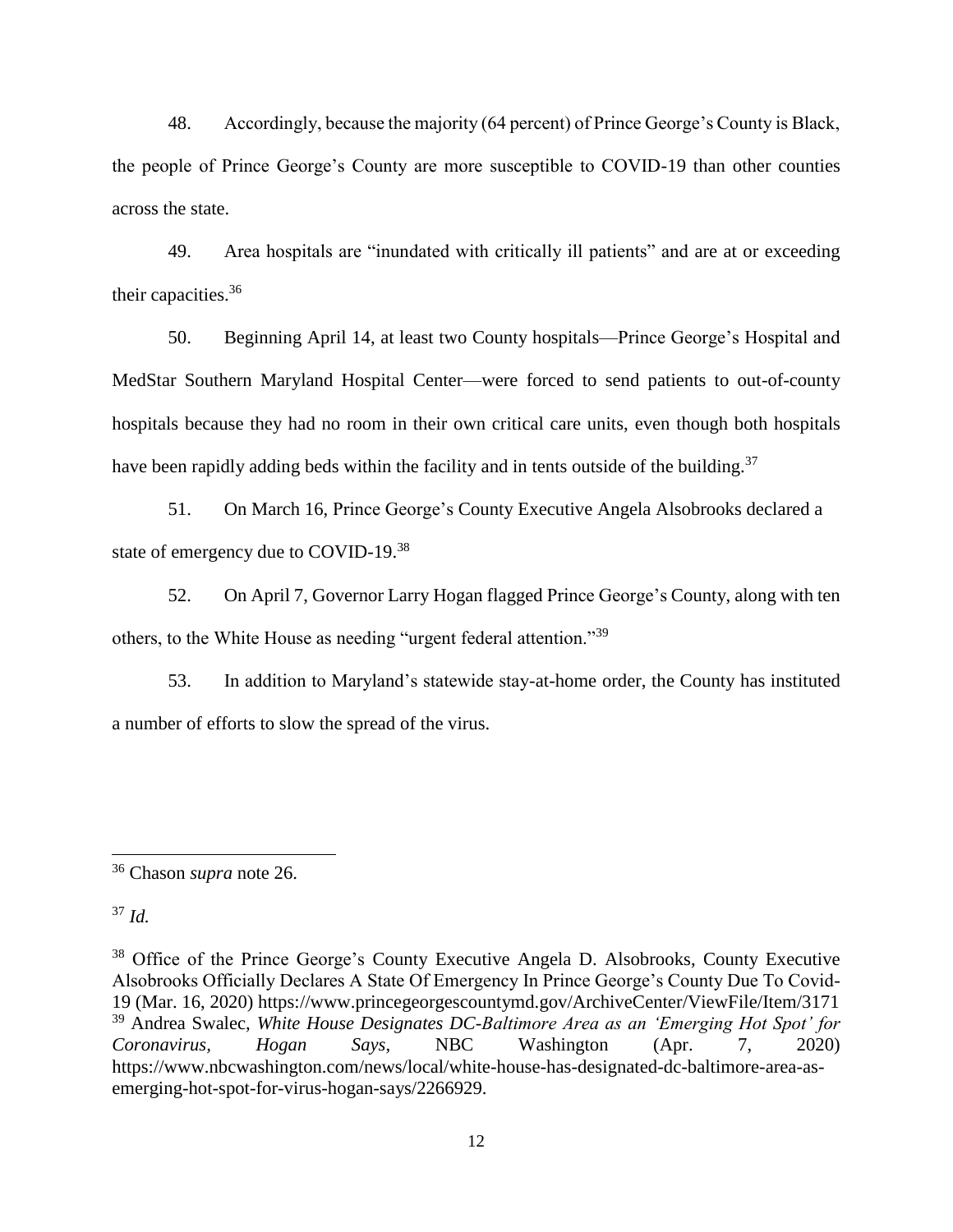54. As early as March 12, 2020, the County announced that its Courthouse would close to the public until May 1,  $2020^{40}$ 

55. The Circuit Court and District Court issued orders outlining the limited operations courts would continue to perform.

56. On March 16, County Executive Alsobrooks closed all restaurants, movie theaters, gyms and bars, and closed to the public all government buildings.<sup>41</sup>

57. On April 10, the County announced on that it had set up a quarantine site for first responders to "ensure[] they will not take the virus home to their families should they be exposed."<sup>42</sup>

58. As of April 15, residents have been ordered to cover their faces when they go to the grocery store or the pharmacy, or when they the ride the County's bus system.<sup>43</sup>

### **B. Jails and Prisons Are Exceedingly Vulnerable to COVID-19**

59. Epidemics pose a heightened risk in jails, prisons, and detention centers.

60. These "[c]ongregate settings . . . allow for rapid spread of infectious diseases that

are transmitted from person to person." Ex. 30, Meyer Decl. ¶ 16.

 $40$  Prince George's County Courts, The Courthouse is closed to the Public through June 5, 2020, due to the Coronavirus Pandemic (Mar. 12, 2020) https://www.princegeorgescourts.org/AlertCenter.aspx?AID=The-Courthouse-is-closed-to-the-Public-t-22.

<sup>41</sup> County Executive Official Declares A State of Emergency *supra* note 43.

<sup>&</sup>lt;sup>42</sup> Prince George's County, Community Connections Newsletter: COVID-19 Update (Apr. 10, 2020) https://content.govdelivery.com/accounts/MDPGC/bulletins/285c9ff.

<sup>&</sup>lt;sup>43</sup> Office Of The Prince George's County Executive Angela D. Alsobrooks, County Executive Alsobrooks To Sign Executive Order Requiring Face Coverings For Patrons In Grocery Stores (Apr. 11, 2020) https://www.princegeorgescountymd.gov/DocumentCenter/View/29817/Press-Release---Face-Coverings.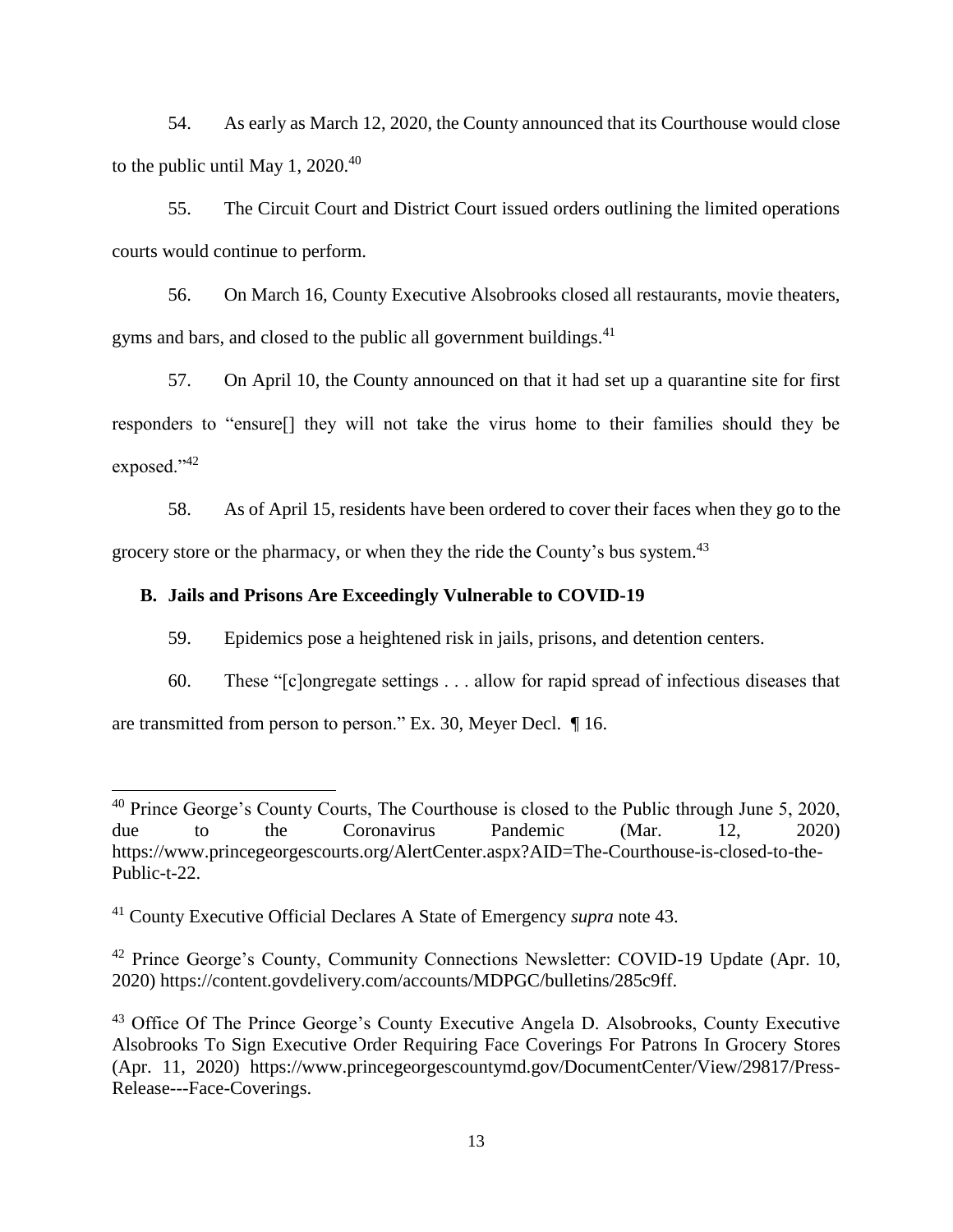61. Diseases that spread in these facilities imperil the communities around them as well.<sup>44</sup>

62. At a time when it is imperative that the County flatten its curve, correctional facilities like Prince George's County Jail "drive up the curve."<sup>45</sup>

63. Moreover, as a general matter, jails and prisons are often poorly equipped to enact adequate prevention measures and care for incarcerated people who get sick. Ex. 30, Meyer Decl. ¶¶ 17–18.

64. And because people incarcerated in jails and prisons are more likely to have chronic underlying health conditions, "they are more susceptible to acquiring and experiencing complications from infectious diseases than the population in the community." *Id.* ¶ 20.<sup>46</sup>

65. These concerns multiply in the face of COVID-19, which is both highly communicable and highly dangerous.

 $^{44}$  Ex. 30, Meyer Decl.  $\parallel$  16 ("Prisons and jails are not isolated from communities. Staff, visitors, contractors, and vendors pass between communities and facilities and can bring infectious diseases into facilities. Moreover, rapid turnover of jail and prison populations means that people often cycle between facilities and communities. . . . Prison health is public health."); *see also* Ex. 34, Haney Decl.  $\parallel$  17 ("Staff members are at risk of having contracted COVID-19 and then transmitting it to all those inside the institutions, including prisoners and other staff.").

<sup>45</sup> Philip Jackson, *Maryland jails are incubators for the coronavirus and precautions must be taken to avoid an outbreak, experts say,* Baltimore Sun (Mar. 13, 2020) https://www.baltimoresun.com/coronavirus/bs-md-ci-coronavirus-maryland-jails-20200313 zn4k2knuujgvnhqmpm63jib3la-story.html.

<sup>46</sup> *See* Ex. 32, Benninger Decl. ¶ 3(c) ("[Prisoners] are higher risk at baseline than the general population for having more severe complications from COVID-19 because they are disproportionately more likely to be afflicted with medical chronic conditions, be obese, and be African-American. In addition, they are more susceptible to mental health complications, especially during this pandemic, because they are more likely to have mental health comorbidities and pandemics and isolation can increase feelings of anxiety and depression.").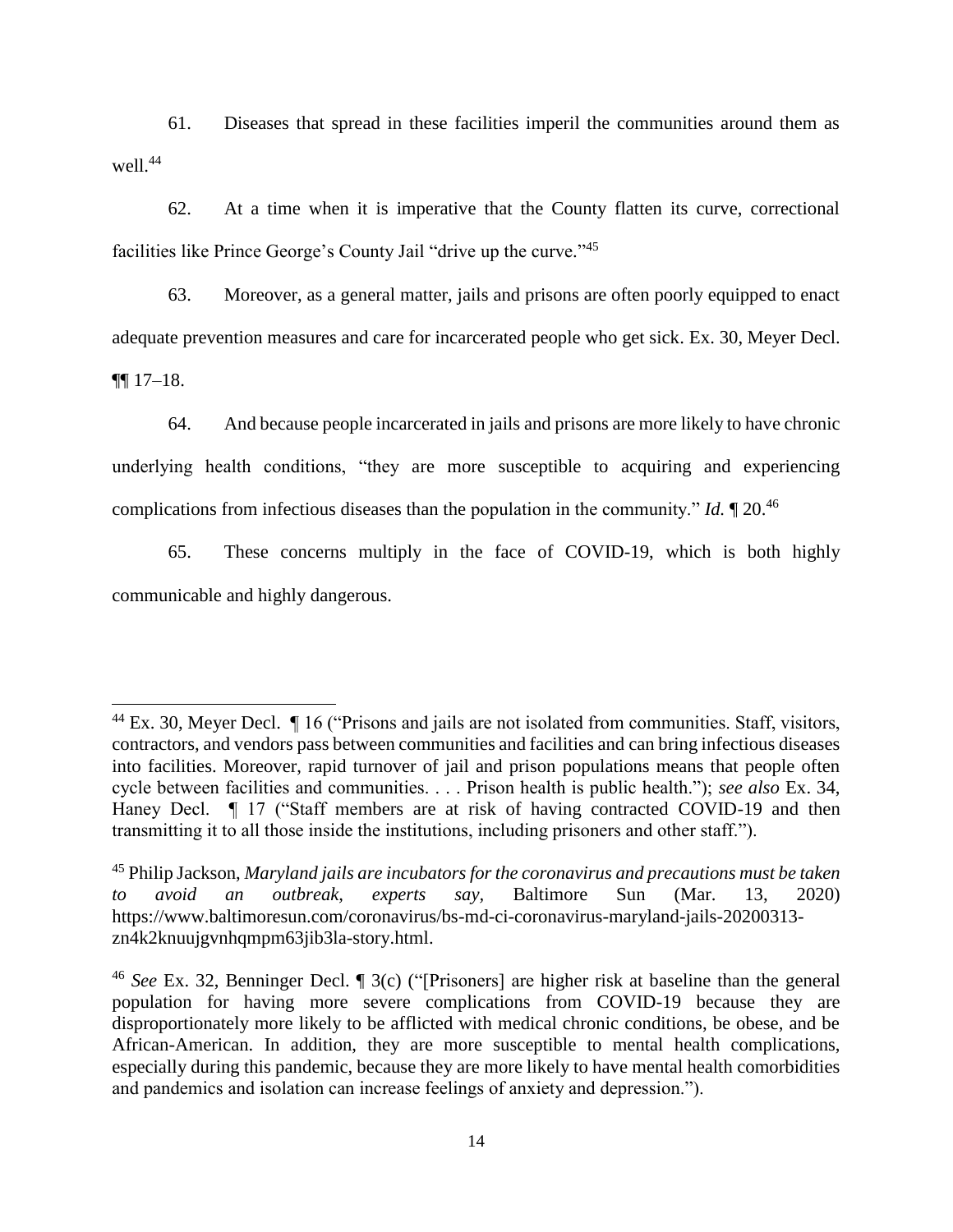66. "Containing this virus has been difficult in the community and it is almost impossible in correctional health settings given the congregate environment." Ex. 32, Benninger  $\P$  3(B).<sup>47</sup>

67. As a result, "people will die behind bars of coronavirus who would have survived in the community." *Id.* 

# **C. There is a COVID-19 Outbreak at the Prince George's County Jail**

68. The first case of COVID-19 at the Prince George's County Jail was reported on March 30, 2020.<sup>48</sup>

69. Addressing this case, Defendant DOC Director Mary Lou McDonough told *The* 

*Washington Post*, "I expect we'll have more before this is over," and compared jails to "cruise ships without the views or the amenities."<sup>49</sup>

70. As Defendant McDonough explained, "A jail is a pretty transitory place. People are close together. You're all breathing the same air."<sup>50</sup>

<sup>47</sup> *See also* Ex. 30, Meyer Decl. ¶ 24 ("When even the most sophisticated hospital systems in this country have been overwhelmed by the COVID-19 pandemic, it will be impossible for prison health systems to contain it. This is especially true when emergency preparedness plans are underdeveloped.").

<sup>48</sup> Deb Belt, "Female Inmate at Prince George's County Jail Has Coronavirus," Patch.com (Mar. 30, 2020), [https://patch.com/maryland/bowie/female-inmate-prince-georges-county-jail-has](https://patch.com/maryland/bowie/female-inmate-prince-georges-county-jail-has-coronavirus)[coronavirus.](https://patch.com/maryland/bowie/female-inmate-prince-georges-county-jail-has-coronavirus)

<sup>49</sup> Keith L. Alexander, Dan Morse, and Spencer S. Hsu, "As inmates in D.C., Maryland and Virginia test positive for the coronavirus, jail officials scramble to reduce the risk," *Wash. Post* (Apr. 1, 2020), https://www.washingtonpost.com/local/public-safety/as-inmates-in-dc-marylandand-virginia-test-positive-for-the-coronavirus-jail-officials-scramble-to-reduce-therisk/2020/04/01/b0d9cfd8-7363-11ea-85cb-8670579b863d\_story.html.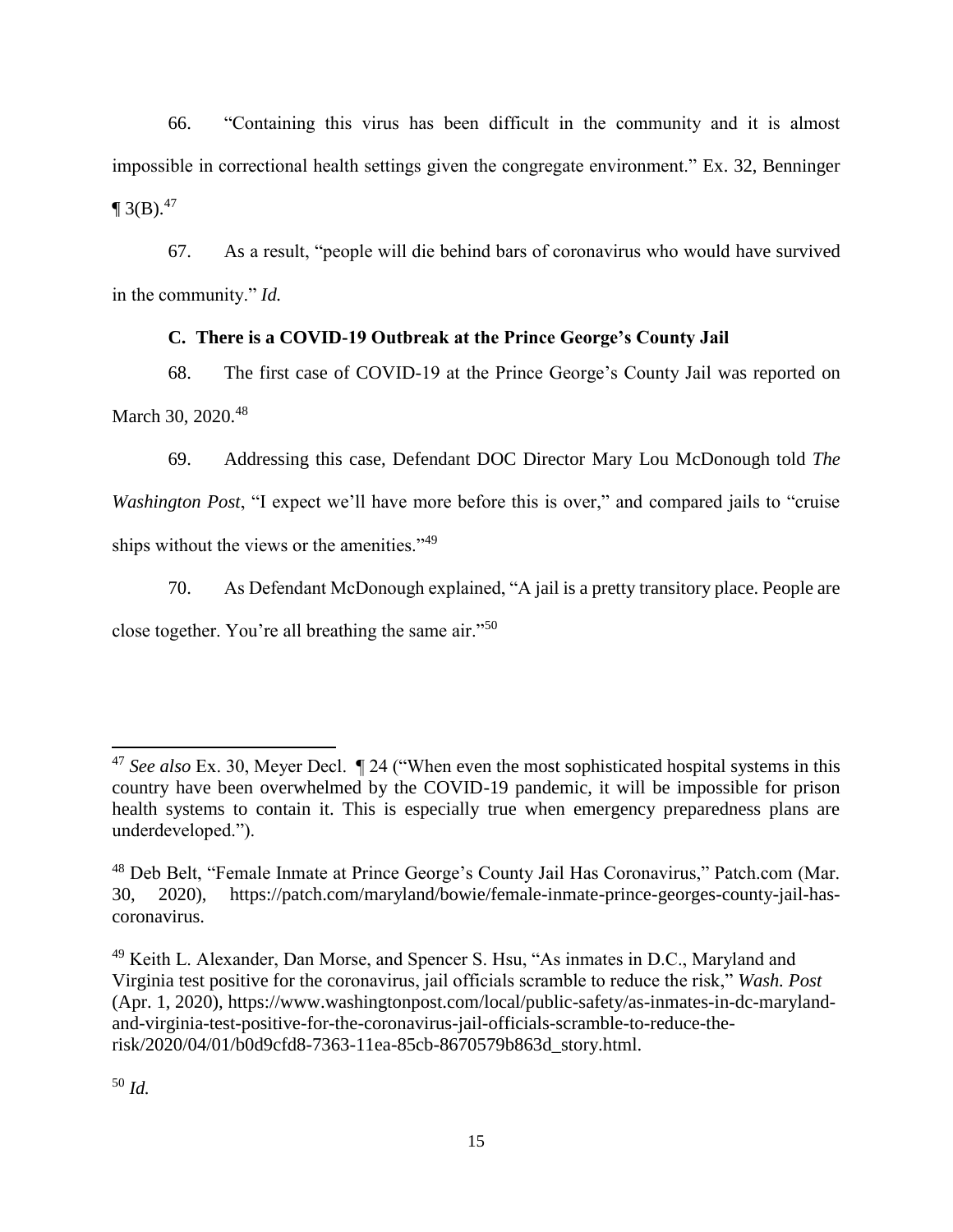71. Four days after the first case, on April 3, 2020, a total of three prisoners and one jail guard had tested positive for the virus.<sup>51</sup>

72. The DOC has not reported the number of COVID-19 cases at the jail since that date.

73. But the virus continues to spread.

74. Over the last month, prisoners have seen people removed from their housing units or reporting to the Medical Unit because of COVID-19 symptoms.<sup>52</sup>

75. Some jail guards are missing from their regular shifts.<sup>53</sup>

76. Many prisoners appear to be sick.<sup>54</sup> From what they have been able to observe from

their cells or the Medical Unit, Plaintiffs are aware of at least 14 prisoners with confirmed cases

of COVID-19 across at least half of the jail's ten adult housing units.

77. A jail guard told the prisoners in one housing unit that there are 77 cases of COVID-

19 at the jail. Ex. 8, John Doe No. 5 Decl. ¶ 13.

 $53$  Ex. 24, Decl. 24  $\blacktriangleright$ 4 ("Two of the regular officers for the evening shift have not been seen for a few weeks.").

<sup>51</sup> Laura Wainman, "3 Inmates, 1 Correctional Officer at Prince Georges Department of Corrections Test Positive for Coronavirus," WUSA9 (Apr. 3, 2020), https://www.wusa9.com/article/news/health/coronavirus/coronavirus-prince-georges-county-jailinmates-officer/65-b4e2051e-7b29-41e7-96f3-eb2a9473e038.

 $52$  Ex. 5, John Doe No. 2 Decl.  $\sqrt{5}$  ("In the last 10 days at least six individuals have been removed from my housing unit because they were experiencing symptoms of the coronavirus, including my bunkmate."); Ex. 25, Decl. 25¶16 ("I would guess at least six people from my unit alone, H-17, have gotten infected."); Ex. 15, Decl. 15 ¶6 (observing "more people going to the medical unit than was typical"); Ex. 24, Dec24 ¶4 ("Four people have left the unit and not returned.").

 $54$  Ex. 15, Decl. 15  $\P6$  ("I have heard many people coughing on the unit and in the last two weeks"); Ex. 24, Decl. 24 ¶4 ("There seems to be a flu or sickness spreading around the unit, for over 3 weeks now."); Ex. 24, Decl. 24 ¶5 ("There are 82 people in my unit. Many of them are sick or have been sick.").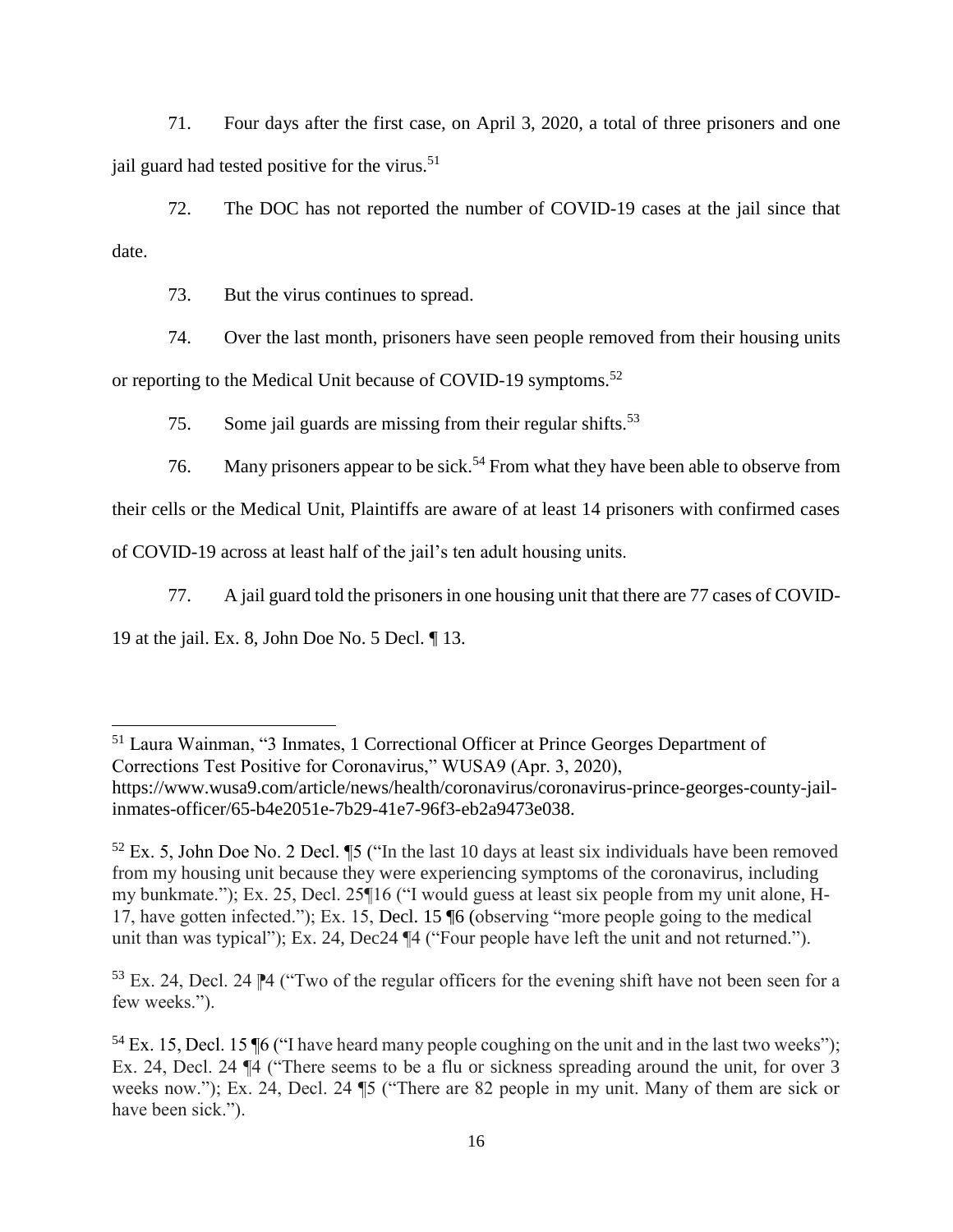78. As one prisoner described it, "I feel like everyone in the unit is catching it. . . . [I]t seems like almost everyone is sick." Ex. 21, Decl. 21 ¶12.

#### **D. The Jail Has Not Taken Basic Precautions to Prevent the Spread of COVID-19**

79. On March, 23, the CDC issued explicit recommendations to correctional facilities about how to prevent or slow the spread of COVID-19. *See* Ex. 36, U.S. Centers for Disease Control and Prevention, Interim Guidance on Management of Coronavirus Disease 2019 (COVID-19) in Correctional and Detention Facilities (March 23, 2020).

80. Many of these measures are basic. For example, corrections facilities should "[c]reate and test communications plans to disseminate critical information to incarcerated/detained persons, staff, etc. as the pandemic progresses." Ex. 36, CDC at 5.

81. But the jail has not provided prisoners with information about COVID-19, its symptoms, or how to protect themselves from it.<sup>55</sup>

82. The CDC also provides clear guidelines on cleaning, disinfecting, and hygiene.

Several times a day, staff should "clean and disinfect surfaces and objects that are frequently

<sup>&</sup>lt;sup>55</sup> Ex. 10, Decl. 10  $\sqrt{ }8$  ("They never gave us any warning or any memorandum in our housing unit saying what was going on, what Coronavirus is, what you can do to protect yourself, what the symptoms are. We never saw one memorandum in our whole housing block. We were never told to stay six to ten feet away from people. Nothing. Of course, every time there's a change to the phone system or the commissary system, we get a memorandum. But they never gave us a memorandum about Coronavirus."); Ex. 11, Decl. 11¶ 8 ("They didn't make any announcement or anything telling us about it, and the jail was being locked down more and more at that time."); Ex. 22, Decl. 22 ¶ 5 ("The jail [has not been] specific about the symptoms.").

*See also* Ex. 32, Benninger Decl.¶ 3(I) ("Inmates are not being informed of jail policies regarding COVID-19. They have not received information in writing or verbally regarding COVID-19 or prevention strategies. They have not received guidance regarding social distancing. . . .Inmates are restricted from watching television news related to the nature of solitary confinement. Inmates do not have sufficient source of updated information regarding COVID-19.")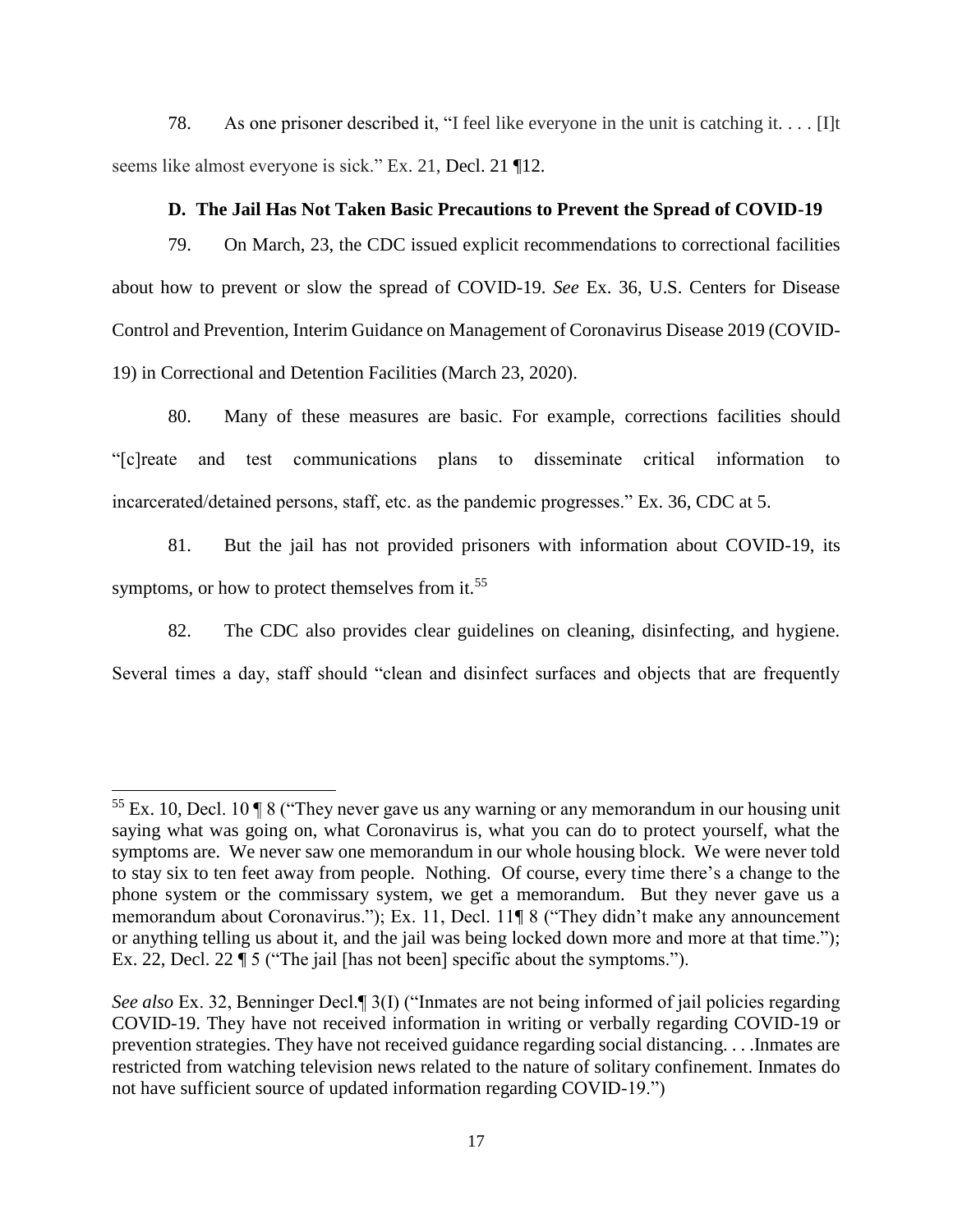touched in common areas. Ex. 36, CDC at 9. Facilities should provide prisoners with "no-cost access" to "liquid soap" and "tissues." Ex. 36, CDC at 10.

83. None of this happens at the Prince George's County Jail.

84. Prisoners do not have liquid soap or hand sanitizer.<sup>56</sup>

85. The jail gives prisoners one or two bars of soap when they first arrive.<sup>57</sup> If prisoners want soap after that, they can buy bar soap from the commissary.<sup>58</sup> Prisoners may only buy one bar of soap per week. Ex. 8, John Doe No. 5 ¶ 17.

86. "If you don't have money, you can't buy soap[.]" Ex. 13, Decl. 13  $\mathbb{P}$  9. Many prisoners who cannot afford it do not have soap at all. Ex. 19, Decl. 19 ¶ 15. They "use only water to try and wash themselves." Ex. 3, Burch Decl.  $\P$  7.<sup>59</sup> Some trade food for soap.

87. Jail staff do not regularly clean and sanitize shared amenities or surfaces in the housing units' common areas.<sup>60</sup>

<sup>58</sup> Ex. 15, Decl. 15  $\P$  9 ("D etainees with access to funds can buy soap from the Commissary for approximately \$2.50 per bar."). Hygiene kits also contain a bar of soap, along with toothpaste, a toothbrush, and deodorant; they can be purchased at the commissary for \$9. Ex. 9, Decl. 9 ¶ 17.

<sup>59</sup> Ex. 32, Benninger Decl.¶ 3(D) ("Inmates in medical isolation are experiencing significant delays, up to a week, in receiving hygiene items and soap. Inability to access soap is inappropriate during a pandemic.")

 $60$  Ex. 15, Decl. 15  $$8$  ("The only time surfaces and areas are cleaned down is the beginning of each shift. During the day, as people circulate within the housing unit, no steps are taken to wipe down shared surfaces. The staff clean their own areas such as their command desks but I have not seen them clean any other areas during shifts."); Ex. 19, Decl. 19  $\P$ 10 ("The unit is no cleaner now than it was before the outbreak."); Ex. 3, Burch Decl. ¶9 ("I have not seen anyone clean or sanitize any surfaces in my housing unit."); Ex. 18, Decl. 18 ¶16 ("During the day, as people circulate within the housing unit, no steps are taken to wipe down shared surfaces. I sometimes see staff

<sup>56</sup> *See* Ex. 36, CDC at 10 (recommending that inmates be provided no-cost access to liquid soap and, if possible, hand sanitizer).

 $57$  Decl. 13 (Ex. 13) ¶ 9 ("I came in fairly recently, so I have a bar of soap, but many do not have adequate personal cleaning supplies."); Ex. 3, Burch Decl. ¶ 7 ("I currently have one bar of soap that I received from the jail when I came in.").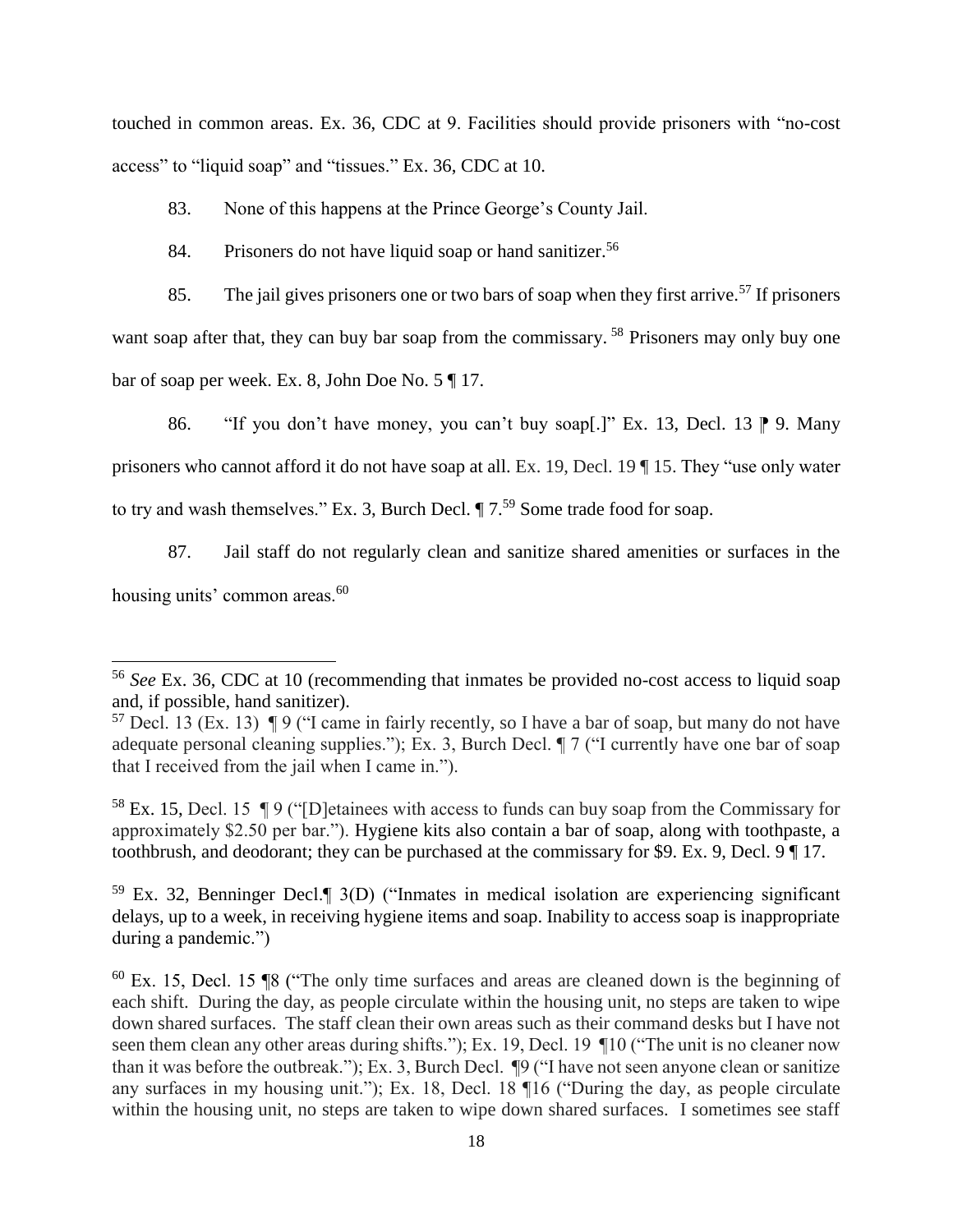88. Phones are not regularly cleaned between uses. On some units, they are never cleaned. $61$ 

89. The cells of prisoners who have been transferred to the Medical Unit for COVID-19 are left dirty and unsanitized for days, despite the fact that cells are shared.

90. Prisoners do not have their own cleaning supplies. They can request them—a spray bottle and paper towels (which are rationed)—to clean their own cells during their hour of recreation time.

91. Even these supplies are limited, and prisoners cannot always get them.<sup>62</sup>

92. The CDC suggests that correctional facilities implement "social distancing" strategies. "Social distancing is the practice of increasing the space between individuals and decreasing the frequency of contact to reduce the risk of spreading a disease ideally to maintain at least 6 feet between all individuals, even those who are asymptomatic." Ex. 36, CDC at 4.

93. However, the Jail has not enacted (or explained) effective social distancing measures.

wiping down surfaces, but these are generally just the desks or other surfaces that the staff regularly use – not the ones we detainees interact with.").

<sup>&</sup>lt;sup>61</sup> Ex. 15, Decl. 15  $\P$ 7 ("The phones are not cleaned between uses."); Ex. 2, Smith Decl.  $\P$ 11 ("The phone is not getting wiped down between people using it."); Ex. 23, Decl. 23 ¶12 ("To my knowledge, detail only cleans the phones once a day."); Ex. 25, Decl. 25 ¶10 ("Generally, phones are not cleaned between uses, though individual inmates will do their best. As I was talking to my lawyer on the phone on April 10, 2020, I observed several guys finish phone calls, and the phones were not cleaned."); Ex. 8, John Doe No. 5 Decl. ¶ 14 ("The phones are not cleaned between uses.").

 $62$  Ex. 30, Meyer Decl.  $\llbracket 29$ . ("Inconsistent access to hygiene and disinfection measures will result in widespread infection throughout the facility.")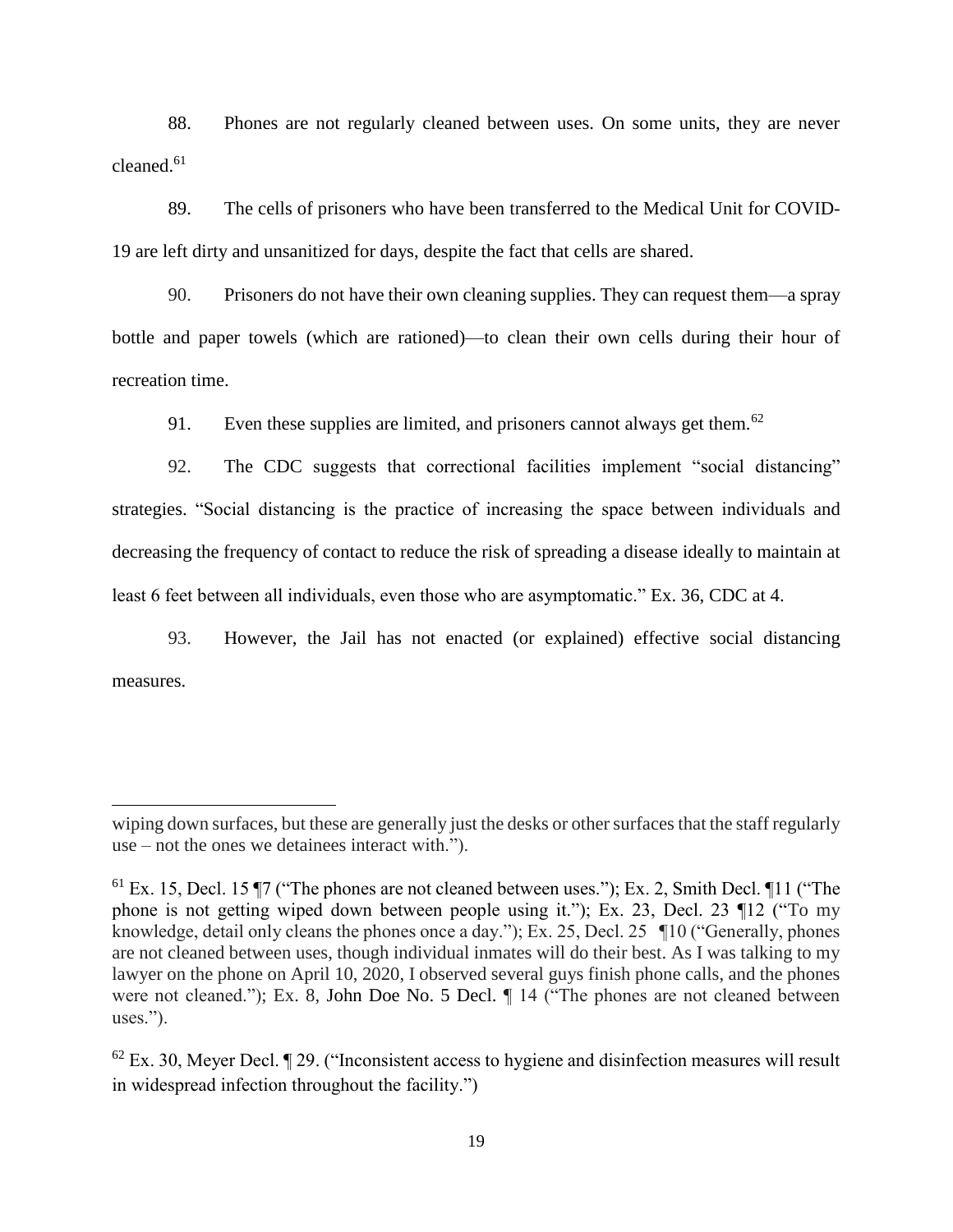94. The vast majority of prisoners are sharing their roughly 60 square foot cells with a cellmate, sleeping in bunks directly on top of one another.

95. Even prisoners in different cells are less than six feet apart.

96. Jail guards enter prisoners' cells multiple times a day to do count.<sup>63</sup> As one prisoner explained, "I come within six feet of nine guards every day. All three on the shift come in your cell when they do count, and that happens three times a day. There is no way to avoid having them come into your cell." Ex. 16, Decl. 16 ¶ 9. Guards do not wear gloves, and only some of them wear masks.<sup>64</sup>

97. Jail staff have not explained the concept of social distancing.<sup>65</sup> As a result, some prisoners did not know that they should stay six feet away from others—especially those with symptoms of COVID-19.

98. Plaintiff Keith Seth learned about the social distancing guidelines for the first time on the phone from his lawyer. On hearing this, Mr. Seth realized that he had been within a foot of a sick prisoner earlier that same day:

"[Earlier today] the person in the cell next to me had to go to the medical unit because he was sneezing, shaking, and sweating. I was just talking to him yesterday, and when I was talking with him I was within a foot of him. I did not know that I was being unsafe in talking to him so closely because I have not been told by anybody to stay away from other inmates. The only information I received is to stay six feet away from the officer's desk. I have no received no information about how to protect myself from the Coronavirus."<sup>66</sup>

<sup>65</sup> Ex. 8, John Doe No. 5 Decl. ¶ 10 ("Other than the division of recreational time, no efforts [have] been made towards encouraging or ordering social distancing.").

 $66$  Ex. 1, Seth Decl. ¶ 9.

<sup>&</sup>lt;sup>63</sup> "Count" refers to the head count that jail guards perform to make sure that no prisoners are missing.

<sup>64</sup> Ex. 20, Decl. 20 ¶ 18 ("Correctional officers come in to do arm band checks [as part of count] and many times don't have their masks on."); Ex. 5, John Doe No. 2 Decl. ¶ 10 ("Some of the correctional officers wear masks, some don't. None of them wear gloves."). *See also* Ex. 27, Decl. 27 ¶ 14 ("[W]e know that [the virus] can come in from them. They leave and go out into the world every day. They are putting us in jeopardy if they are not cautious.").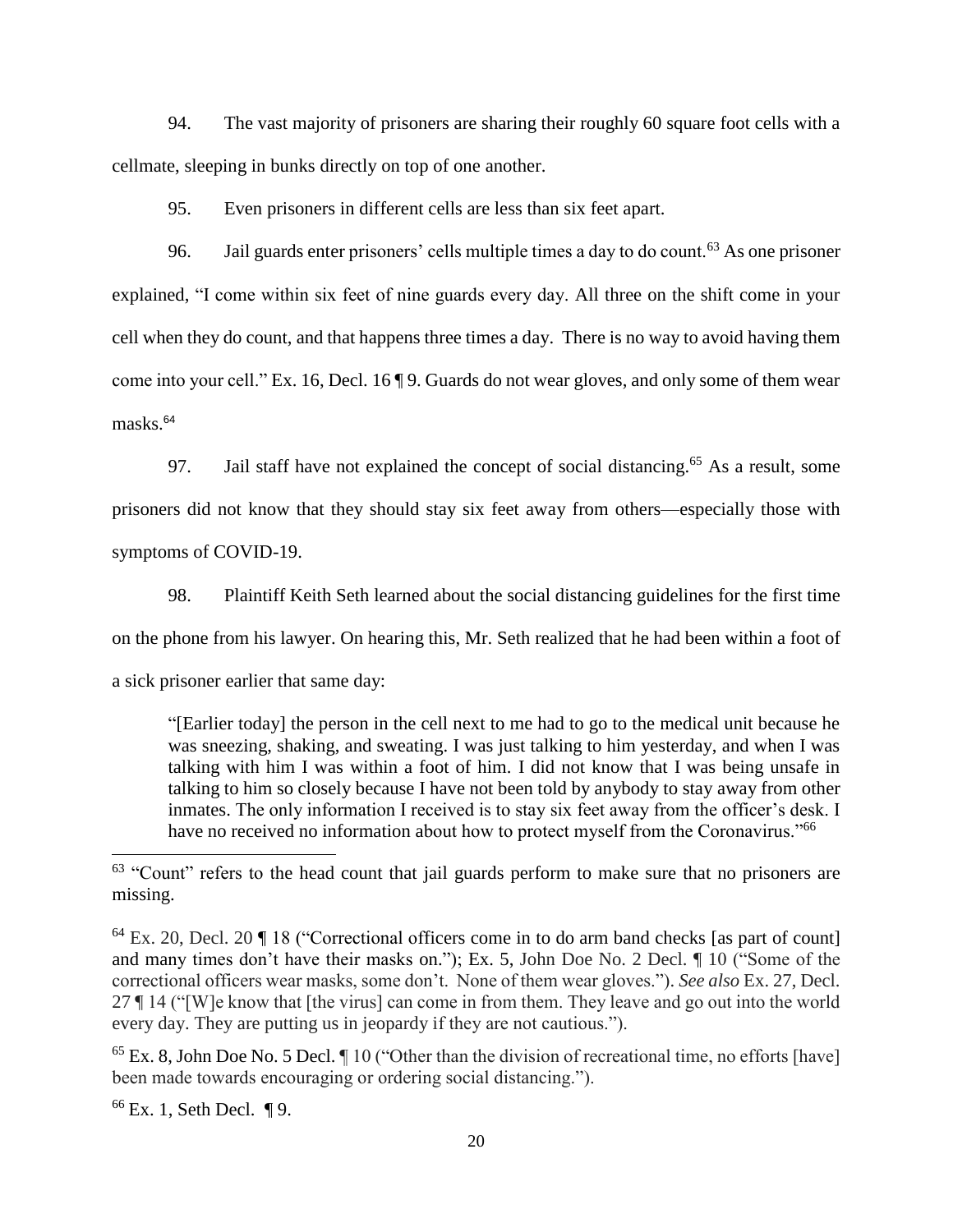99. The Jail's limited attempts at social distancing measures are markedly careless. Although recreation time has been staggered in groups of 10, the same group of prisoners does not always take recreation together each day.

100. Thus, infected prisoners, who may be contagious for up to two weeks before exhibiting symptoms,<sup>67</sup> can infect a new set of other prisoners at recreation each day, and then those prisoners can infect even more. *See* Ex. 30, Meyer Decl. ¶ 30 (noting that while staggered recreation can be an effective social distancing strategy, it is "not useful to prevent the spread of disease if recreation is staggered with different individuals each day (i.e. different groups of 10).").

101. When prisoners show symptoms of COVID-19, Jail staff do not (as the CDC recommends) place them in medical isolation. *See* Ex. 36, CDC Guidance at 10 ("As soon as an individual shows symptoms of COVID-19, they . . . should be immediately placed under medical isolation in a separate environment from other individuals").<sup>68</sup>

102. Instead, in late March and early April, when the COVID-19 outbreak at the jail began, jail guards and medical staff routinely disregarded prisoners' COVID-19 symptoms.

103. Prisoners visited the medical unit with fevers, shortness of breath, coughing, chills, headaches, and fluid in the chest, and medical staff sent them back to their housing units with Claritin or Tylenol.<sup>69</sup>

<sup>67</sup> *See* Ex. 32, Benninger Dec. ¶ 2(D).

<sup>68</sup> *See* Ex. 30, Meyer Decl. ¶ 27 ("One of the most critical infection control measures in correctional settings is to accurately identify people who are ill and medically isolate them from the general population.").

 $69$  Ex. 19, Decl. 19  $\text{T}$  5 ("Last week, I felt really bad for two or three days. I had body aches, a runny nose, and what felt like fluid in my chest. . . .Once in Medical, someone I think was a nurse took my temperature. It was 101 or 102. Despite this, I only remained in the medical unit for ten or 15 minutes. I was told to return to my cell and drink fluids. That was all."); Ex. 17, Decl. 17 ¶ 4 ("Two days ago I had a headache and felt like I had a fever, and I was sneezing. I went to sick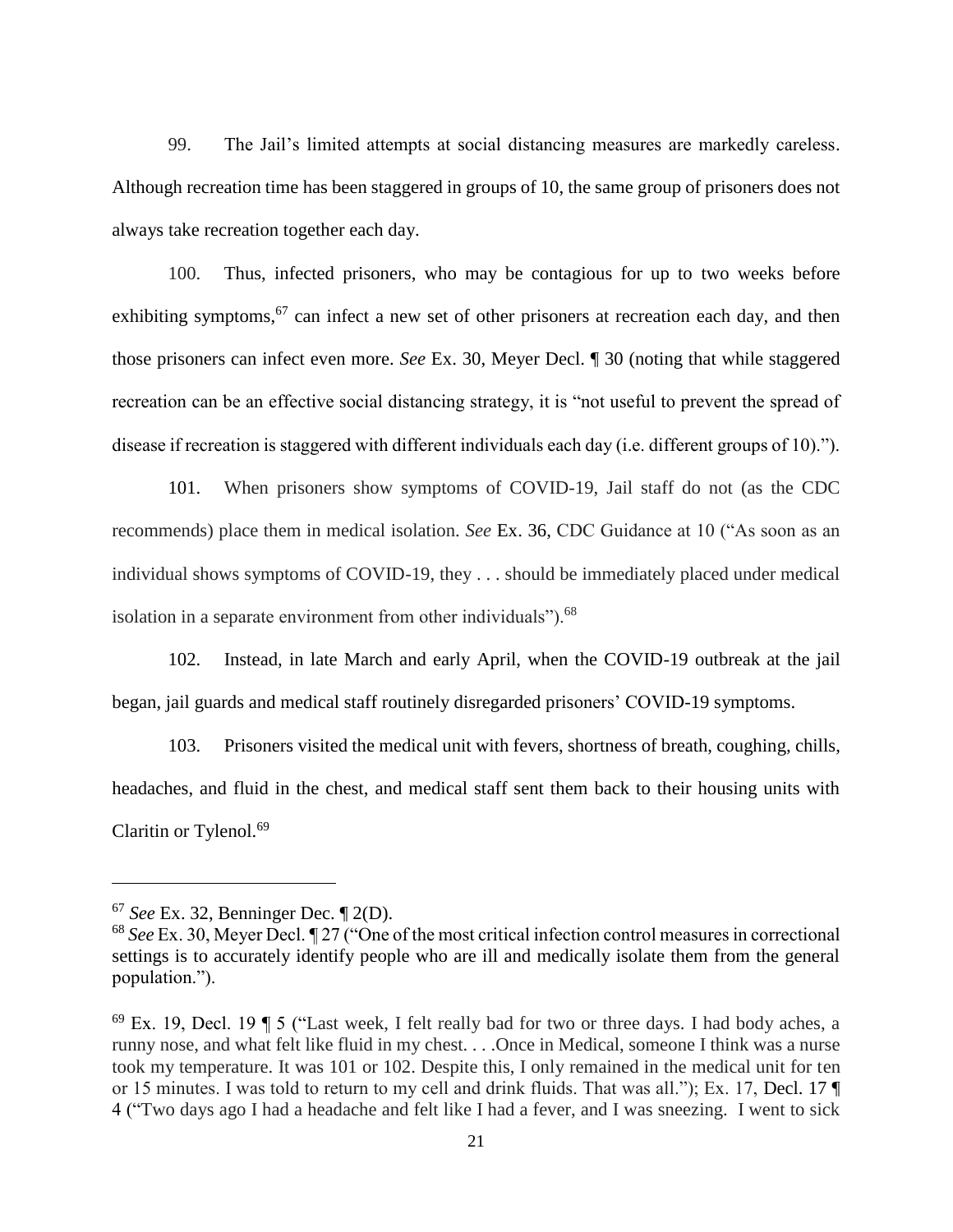104. The CDC recommends that staff avoid "transporting [symptomatic] individual[s] through the facility." Ex. 36, CDC at 10. Instead, these individuals should be placed in medical isolation<sup>70</sup> and "refer[red] to healthcare staff for further evaluation." Ex. 36, CDC at 10.

105. But Jail staff shuttled sick prisoners back and forth between the Medical Unit and their cells multiple times—including prisoners who later tested positive for COVID-19.

106. For example, one pretrial detainee, Declarant 9, who has "asthma, a prior history of bronchitis, and a seizure disease," began to feel sick on Wednesday, March 25, 2020. Ex. 9, Decl. 9 ¶¶ 3–4. By the next day, he "was sweating profusely, vomiting, and [was] too weak to get out of [his] cell." *Id*. ¶ 4.

107. He asked his cellmate to tell the jail guards that he needed medical attention. Guards responded that he was "playing" and would "be alright." *Id*. So he waited eight hours for the next shift to begin.

108. After the shift change, the new jail guards were afraid to come near him because of his symptoms. They asked another inmate to put on a glove, enter Declarant 9's cell, and touch his forehead. When the inmate showed the officer the glove, soaked in sweat, the officers sent Declarant 9 to sick call. *Id.* ¶ 5.

109. A nurse took Declarant 9's temperature. It was 101.2 degrees. Declarant 9 told her about his symptoms and said he believed they were serious. The nurse told him he had "been [at

call. They gave me headache medicine and Claritin and sent me back to the unit. I asked to be tested for the virus, but they said they don't have any tests."). Ex. 21, Decl. 21 ¶ 5 ("Some people have asked for medication/treatment, medical exams, and have been told that what they have is not serious, or it's a cold."); *see* Ex. 30, Meyer Decl. ¶ 31. ("[P]risoners are given Claritin- a decongestant that is entirely useless for COVID-19.").

 $70$  "Medical isolation" requires moving a person to "a separate environment from other individuals," and "keep[ing] the individual's movement outside the medical isolation space to an absolute minimum." Ex. 36, CDC at 15.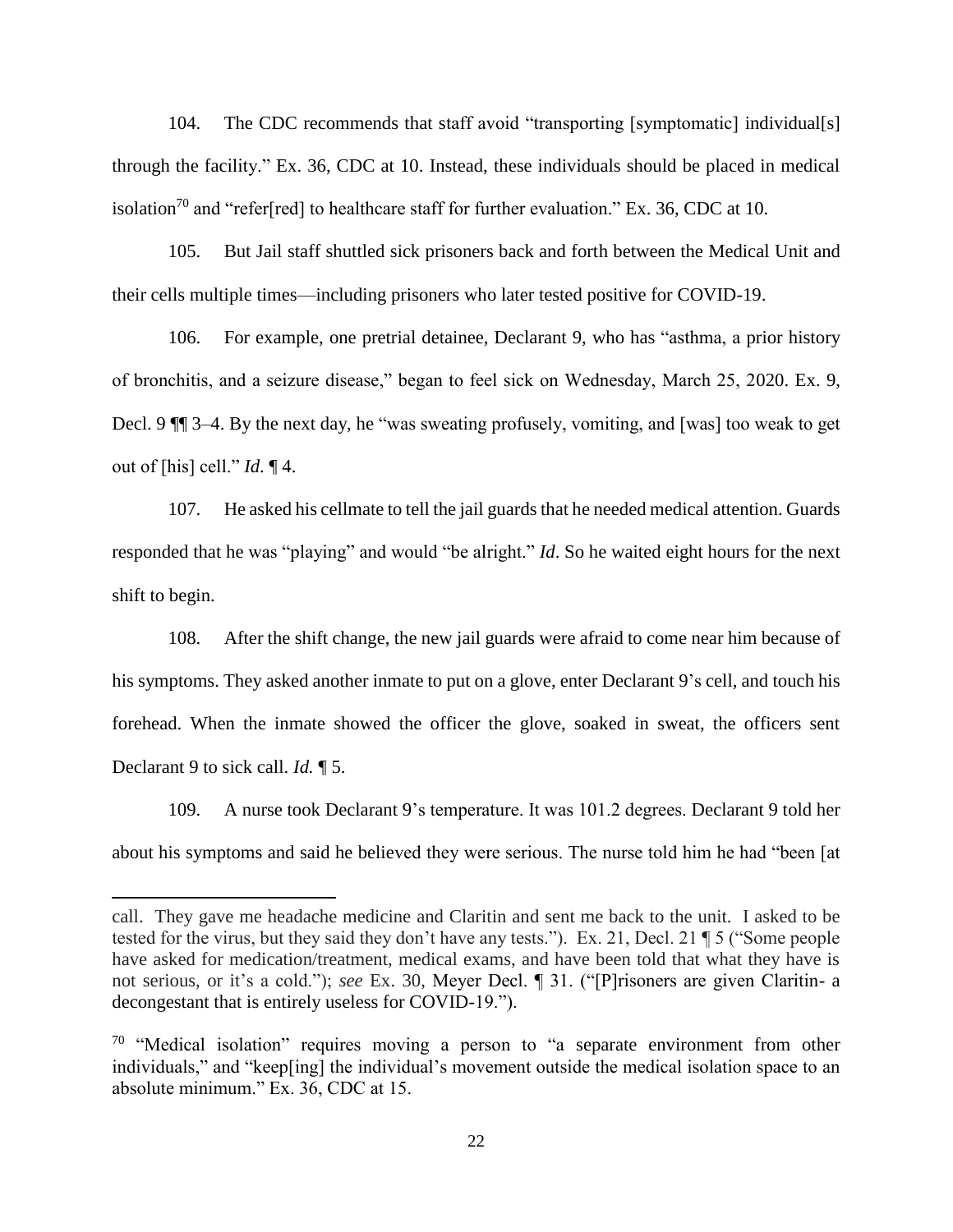the Jail] too long to catch the virus," gave him Tylenol, and sent him back to his housing unit. *Id*. ¶ 6.

110. Over the following two days, Declarant 9 went back and forth between the medical unit and his housing unit four times. Each time he went to the Medical Unit, he had to pay \$4. *Id*.  $\P 7.71$ 

111. On Friday, April 3, Declarant 9 tested positive for COVID-19.

112. Other COVID-positive prisoners experienced similar treatment. Declarant 11, a pretrial detainee, first developed symptoms at the end of March with "headache, fever, chills, runny nose, and heavy sweating." Ex. 11, Decl. 11 ¶ 4.

113. At a sick call on April 1, his temperature was 103 degrees. Declarant 11 was given Tylenol and a paper mask and returned to his housing unit. *Id.* ¶ 6.

114. Declarant 11 went back and forth between the Medical Unit and his housing unit three times. During one of his visits to medical, Declarant 11 mentioned that his cellmate had been in the Medical Unit for six days. When the staff realized that Declarant 11's cellmate had tested positive for COVID-19, they tested Declarant 11 too. *Id.* ¶ 10.

115. He tested positive for COVID-19 on April 5. *Id*. ¶ 11.

 $\overline{a}$ 

116. Declarant 12, a pretrial detainee, began to feel sick on Thursday, March 26 with "chills, body aches, coughing, and fatigue." Ex. 12, Decl. 12 ¶¶ 3–4. He visited the Medical Unit twice that day, and his temperature was measured at 100, and then 101 degrees. *Id.* Each time, the nurse sent him back to his cell. *Id.* 

<sup>&</sup>lt;sup>71</sup> Prisoners request medical help by filling out a form for a "sick call." Every "sick call" costs \$4. Ex. 3, Burch Decl.  $\P$  11 ("If an inmate puts in a sick call they have to pay money in order to go to the infirmary."); Ex. 26, Decl. 26 ¶ 5 ("It costs \$4 to go to a sick call. I can afford this, but not everyone in the jail can.").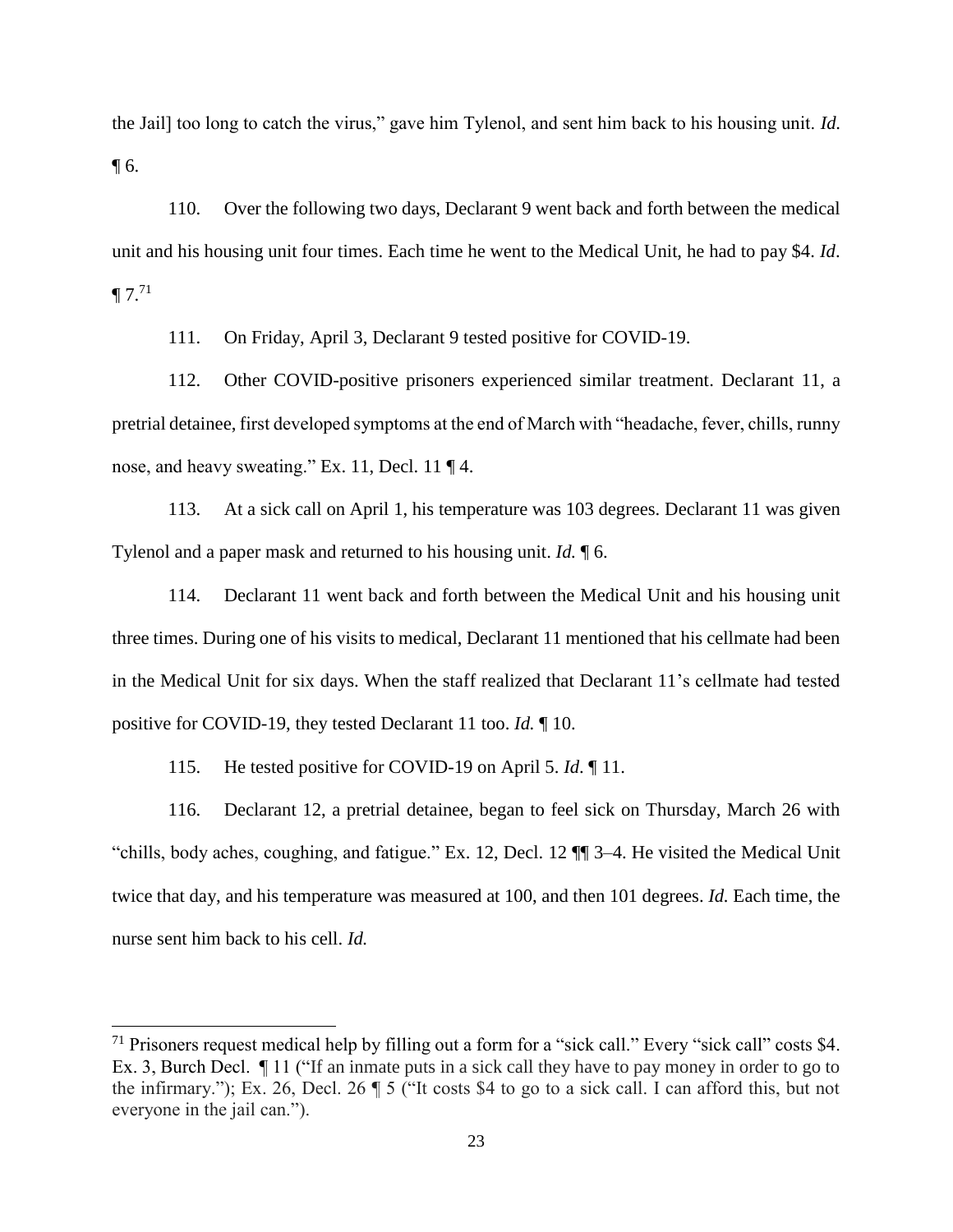117. The next day, Declarant 12 went to the Medical Unit again. His temperature was 104.7 degrees. *Id.* But the nurse sent Declarant 12 back to his cell. *Id*. ¶¶ 3-5. Ultimately, Declarant 12 went back and forth between his housing unit and the Medical Unit five times before he was transferred to the Medical Unit for COVID-19. *Id.* ¶ 3. Each time, Declarant 12 had to pay \$4 for the sick call. *Id.* 

118. When prisoners with symptoms of COVID-19 are sent back to their housing units from medical, they are not isolated, and other prisoners are not warned. As one prisoner described:

"In some cases, people on the unit have gone to sick call and been sent back, and then they go again and again, and we hear later on that they had the coronavirus. The same people who later left and I heard they had the coronavirus, we had been playing spades with them at the tables just days before. I have told my family that I love them because I feel sure I am going to get the virus in here."<sup>72</sup>

119. The CDC also provides that prisoners with symptoms of COVID-19 should be required to wear face masks whenever they are outside of isolation. Ex. 36, CDC at  $15^{73}$  A facility should "[p]rovide clean masks as needed," and "[m]asks should be changed at least daily, and when visibly soiled or wet." Ex. 36, CDC at 15.

120. This does not happen at the Prince George's County Jail. Jail staff gave each prisoner one thin, single-use paper mask on April 6, 2020. Ex. 14, Decl. 14 ¶ 5. The Jail does not provide replacements—including to symptomatic prisoners who remain in general population.

 $72$  Ex. 17, Decl. 17 ¶ 7.

<sup>73</sup> *See* Ex. 32, Benninger Decl.¶ 2(E) ("CDC has recommended wearing cloth face coverings in public settings where other social distancing measures are difficult to maintain, especially in areas of significant community-based transmission. . . .Cloth face masks should be laundered before each daily use.")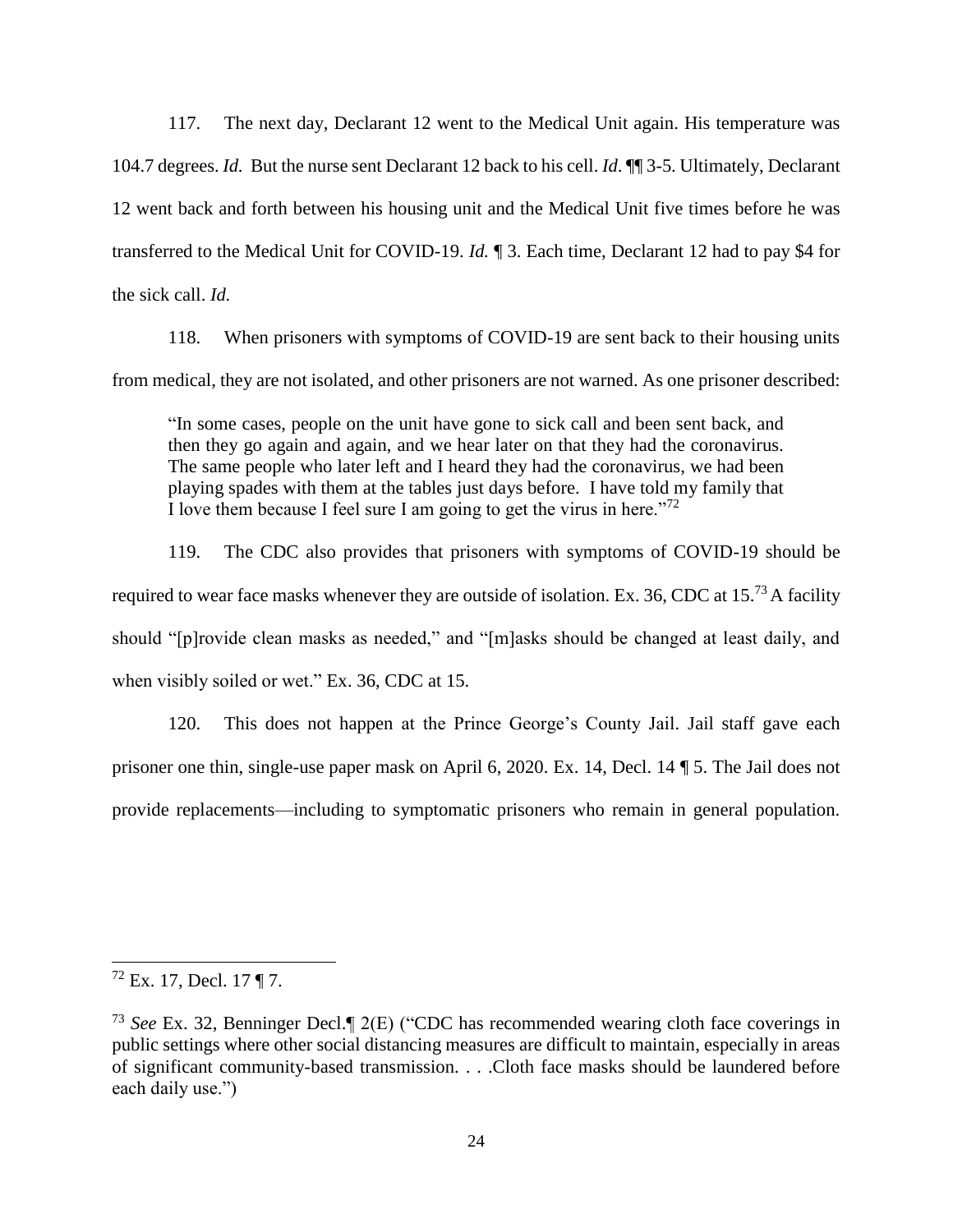Before this, symptomatic prisoners who remained in general population did not have masks at all.<sup>74</sup>

121. In the Medical Unit, the jail provides a mask to some prisoners with suspected or confirmed cases of COVID-19, but it does not provide them with replacements. Ex. 10, Decl. 10 ¶ 17 ("All we have are little worn-out paper face masks. I've had the same facemask since [the previous Friday, eight days prior to the declaration], and we're all breathing the same air.").

122. In early April, medical staff began taking every prisoner's temperature twice a day. But the checks are not conducted in every housing unit. And as implemented, the checks are further opportunities for infection: the temperature reader is not cleaned between uses, Ex. 24, Decl. 24 ¶ 8, and the medical staff do not change their gloves, Ex. 25, Decl. 25 ¶12.

123. The checks have also been conducted without regard to social distancing guidelines. When they began, prisoners lined up back to front, with no space between them, to have their temperatures taken. Ex. 10, Decl. 10 ¶ 5. In recent days, prisoners have instead been asked to put their heads through the slot in the cell door.

124. At these temperature checks, some prisoners with fevers are sent to the Medical Unit. Some are returned to their housing unit that same night. Ex. 10, Decl. 10  $\P$  10.

125. Prisoners with symptoms of COVID-19 who do not have fevers are not taken to medical.<sup>75</sup>

<sup>&</sup>lt;sup>74</sup> Ex. 5, John Doe No. 2  $\sqrt{6}$  ("The masks that were provided are the disposable paper kind, but we are not being given replacement masks, we have to continue to use the same mask without any way to sanitize the mask."); Ex. 8, John Doe No. 5 Decl. ¶ 6 ("Usually four to six people go to Medical Unit per day—and not always the same people. When people return from the Medical Unit, their masks may be on or off. There is no consistency.").

<sup>&</sup>lt;sup>75</sup> Ex. 18, Decl. 18 **15** ("I]f detainees only display symptoms without a high temperature, they remain on the unit in general population.").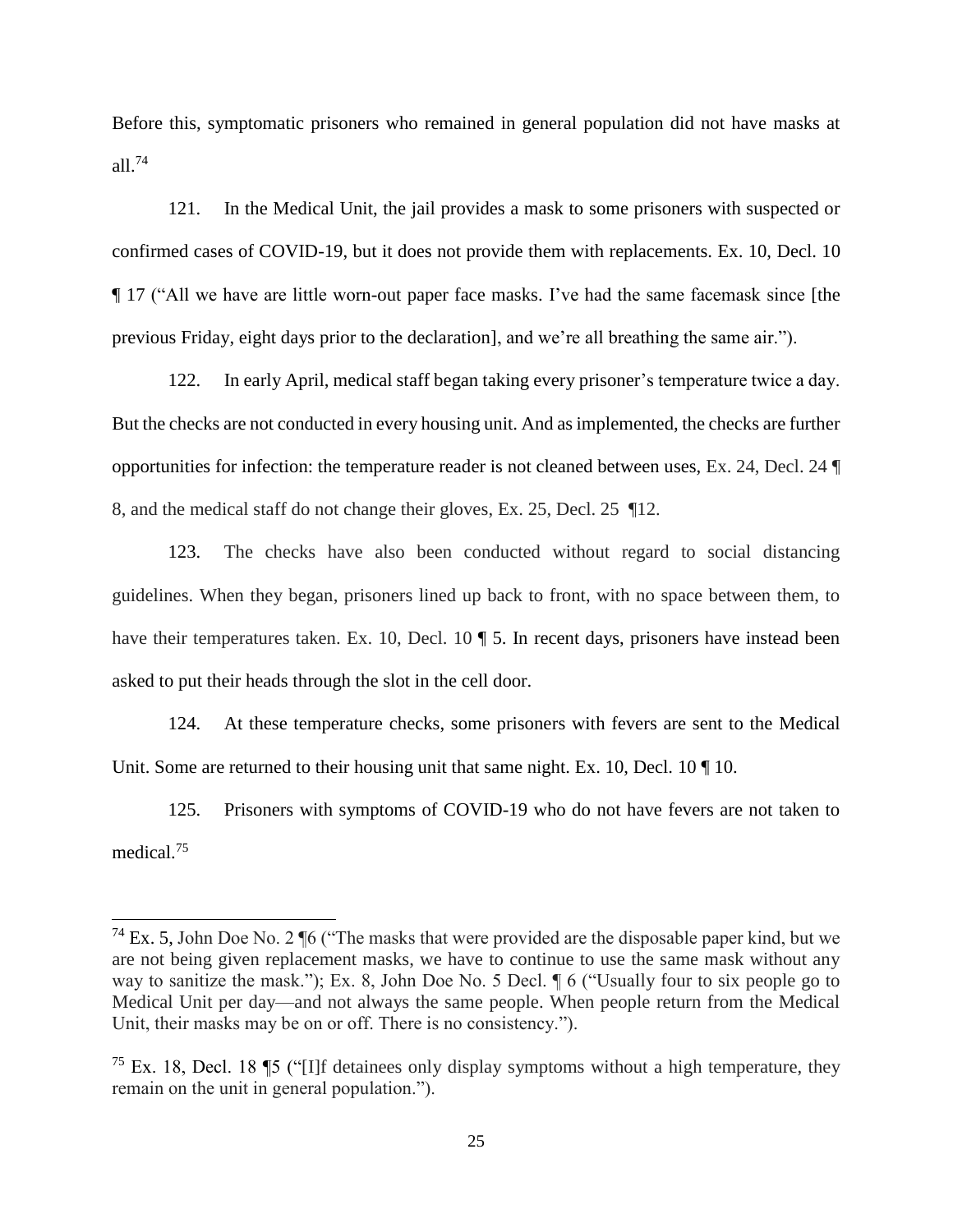126. But even some who do have fevers are told to remain in general housing. For example, Declarant 10 is a prisoner with high blood pressure and seizures. Ex. 10, Decl. 10 ¶ 3. Even when Declarant 10 had COVID-19 symptoms and a fever, jail staff did not take him to the Medical Unit:

"[O]n Friday, April 3, I started to have symptoms. I could feel aches in my spine and kidneys, and my body had fevers and chills. One minute I would feel like I'm freezing, and the next I'm heating up and my forehead is sweating. I also had diarrhea. And when I would drink liquids, my eye sockets would hurt. I started feeling shortness of breath. My nose was running, and I had a terrible headache. . . . At lunchtime on April 3, when they lined us up to take our temperatures, mine was 100 degrees. I told the nurse I wasn't feeling right. But she told me, "you'll be alright," and left. At around 5:00 p.m. or 6:00 p.m., I started to have real difficulty breathing and my body was really aching and causing me a lot of pain. They told me to hold on and wait until the medical staff returned at 9:00 p.m. So I had no choice but to wait. That evening, when the medical staff came back again to take everyone's temperature, mine was 104 degrees. They made me step to one side, along with four other guys, and then we all went to the medical unit around 11:00 p.m. They kept three of us, and sent two back to the housing unit."<sup>76</sup>

127. Declarant 10 tested positive for Covid-19. Ex. 10, Decl. 10 ¶ 2.

128. Once a prisoner has tested positive for COVID-19, the CDC recommends careful attention to that prisoner's contacts. Every person who has been within six feet of that prisoner should be placed in a 14-day quarantine. Ex. 36, CDC at 14.

129. However, jail staff do not affirmatively quarantine, isolate, or even inform prisoners when a person who lives within six feet of them has COVID-19 symptoms or even tests positive for the virus—even when that person is the prisoner's cellmate.

 $76$  Ex. 10, Decl. 10 [[[  $9-10$ .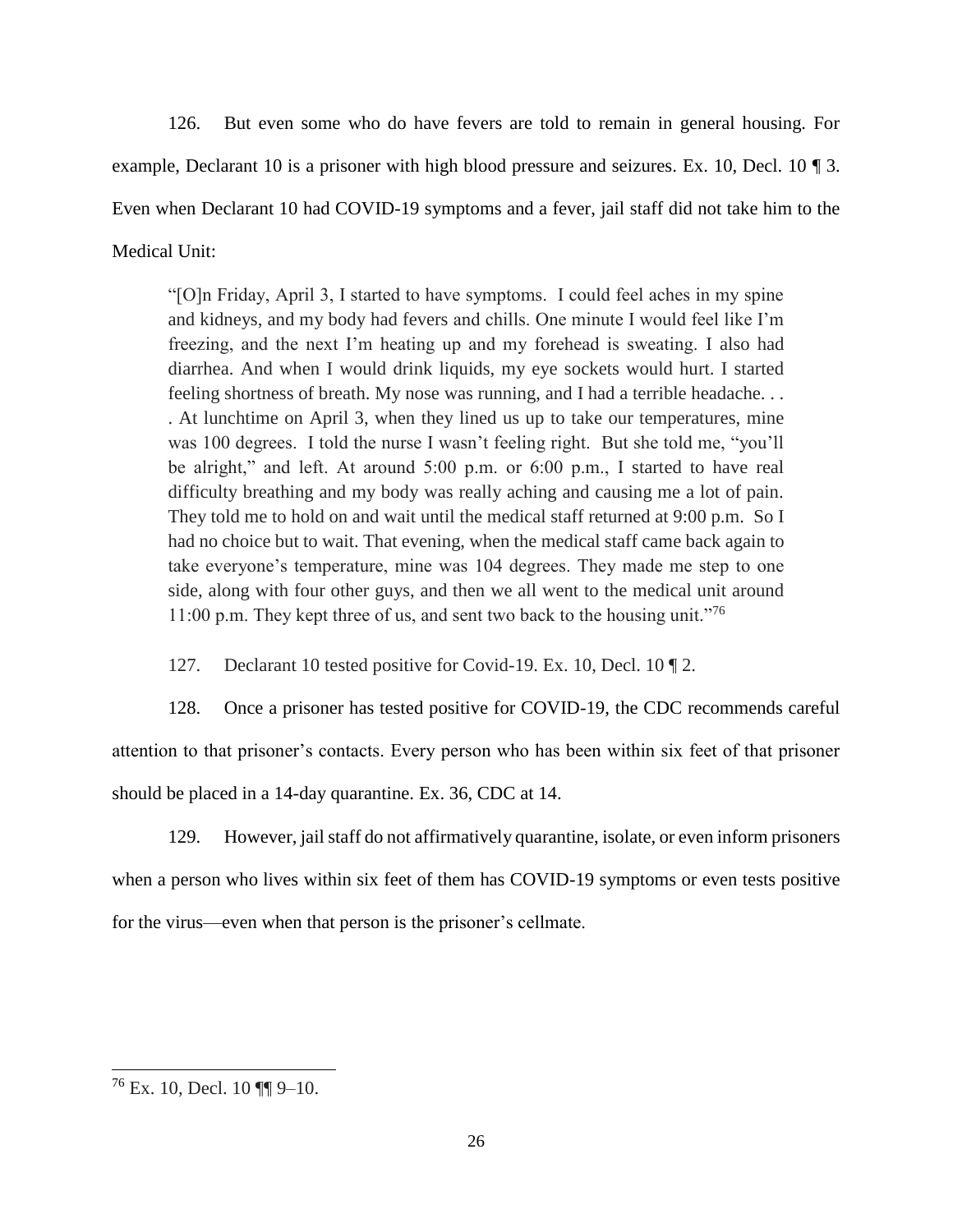130. Nor do they disinfect cells where symptomatic or COVID-positive prisoners have lived.<sup>77</sup>

131. Indeed, jail staff—including even medical staff—do not appear to know which prisoners have tested positive for the virus.<sup>78</sup>

# **E. The Jail's Limited Containment Methods Are Ineffective and Counterproductive**

132. Instead of implementing the CDC's recommendations to prevent COVID-19, at the beginning of April, the Jail implemented a universal, preemptive lockdown of all prisoners.

133. Under the lockdown policy, prisoners must remain in their cells for 23 hours per

day.

134. Prisoner have one hour (which may be at 1:30 a.m. or some other odd hour) of

"recreation," which is prisoners' only chance to shower, go outside, or use the phones to call

their attorneys<sup>79</sup> or their families (if they are awake).  $80$ 

135. Some jail guards also require prisoners to use that hour to clean their cells.

 $^{77}$  Ex. 7, John Doe No. 4 Decl.  $\%$  ("My cell mate went to medical at 8 o'clock last night and he hasn't come back. He was not feeling well he had a headache and stomach ache. When my cellie left last night, the staff did not do anything to disinfect my cell. I am waiting to get rec-time because that is the only time I can get cleaning supplies."); *id. ("*I have seen 3 inmates leave on this unit so far, and not come back. … One was across the hall 3 or 4 days ago, he went to medical, his stuff is still in his cell. The guy across the way—his cell was within 5 feet of our cell.").

 $^{78}$  Ex. 11, Decl. 11 ¶10 ("I told them that my cellmate had been in the medical unit for six days. That's when they looked into things and realized that my cellmate had tested positive, so they had to test me too.").

<sup>79</sup> The prisoners' limited time for phone use has also hindered contact with their attorneys. *See*  Ex. 29, Glenn Decl. ¶¶ 16–22. This is particularly challenging given the pandemic-related delays in state court criminal cases. *See generally* Ex. 28, Schneller Decl.

<sup>80</sup> Ex. 7, John Doe No. 4 Decl. ¶ 14 ("You can't really talk to your family at 1 o'clock in the morning, my kids are asleep.).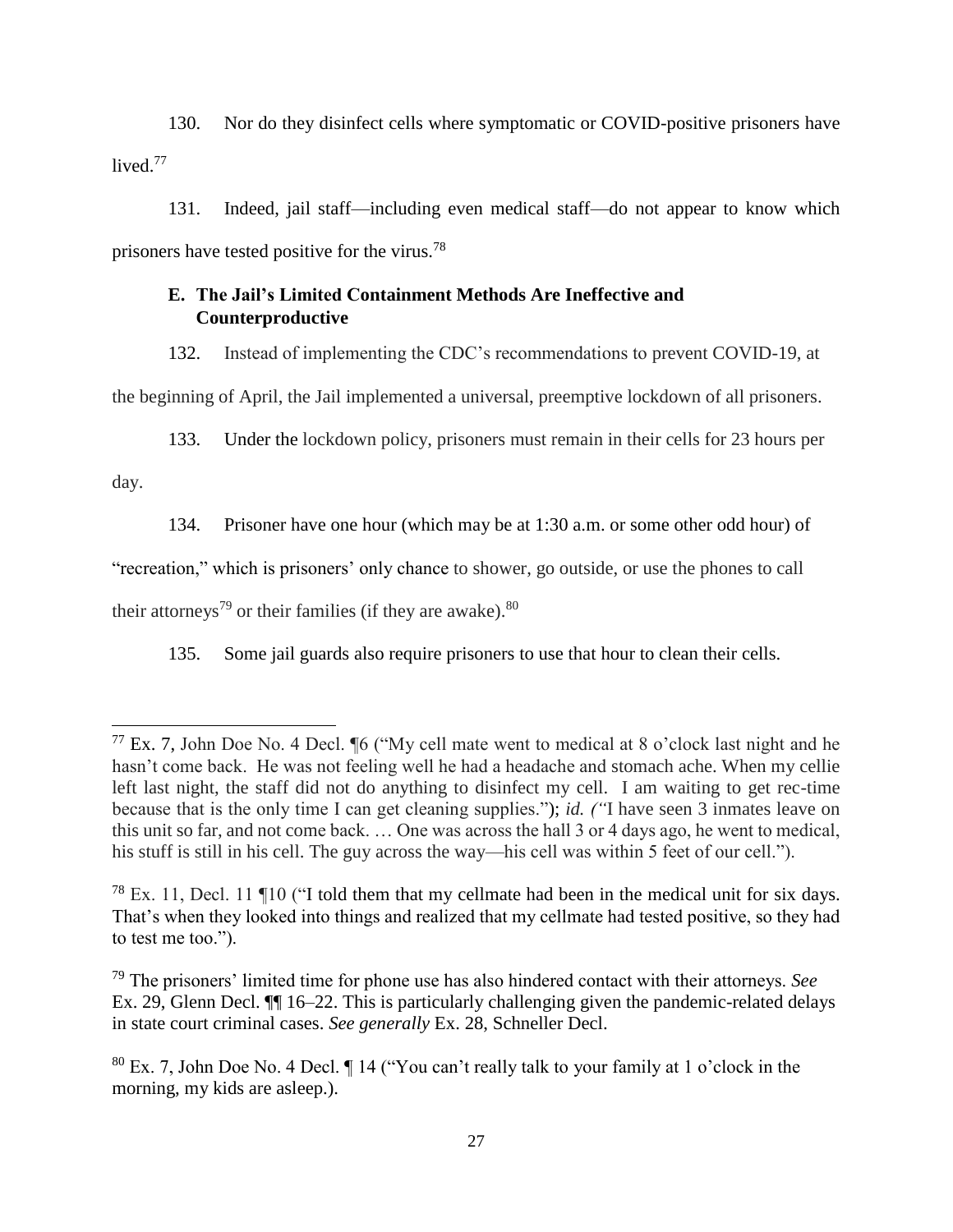136. The lockdown appears to have no end date short of the pandemic's end.

137. The CDC does not recommend preemptive lockdowns of all prisoners.

138. Instead, it recommends that correctional facilities achieve social distancing by, for example, "[r]earranging seating in the dining hall so that there is more space between individuals," and "[c]onsider[ing] alternatives to existing group activities, in outdoor areas or other areas where individuals can spread out." Ex. 36, CDC at 11.

139. And it only recommends something akin to lockdown—that housing units "quarantine in place"—when there is "contact with a case from the same housing unit" and that all quarantines—including this sort—last for just 14 days. Ex. 36, CDC at 19.

140. Other public health experts recommend the same: time-limited lockdowns used only as necessary for quarantine and contact tracing.<sup>81</sup>

141. Experts also warn that preemptive lockdowns like those at the Jail are ineffective and counterproductive in preventing the spread of COVID-19.

142. Indeed, on lockdown, opportunities for infection abound.

 $81$  Ex. 30, Meyer Decl.  $\parallel$  27 ("Lockdown can be important from a public health standpoint to enable social distancing during a pandemic but should be used only as a last resort and in a timelimited way (CDC recommends quarantines last no longer than 14 days) that is communicated clearly to the residents"); David Cloud, Dallas Augustine, and Brie Williams, *The Ethical Use of Medical Isolation—Not Solitary Confinement—to Reduce COVID-19 Transmission in Correctional Settings*, Amend at 3 (Apr. 7, 2020), *available at* https://amend.us/wpcontent/uploads/2020/04/Medical-Isolation-vs-Solitary\_Amend.pdf [hereinafter "Medical Isolation*—*Not Solitary"] ("Corrections officials should only require people on an entire housing unit to stay in their cells ("Lockdown") if medical professionals determine a symptomatic persons resides or works on that unit or contract tracing flags a confirmed or suspected case. In this event, time-limitations must be clearly communicated to residents and staff."); Ex. 34, Haney Decl. ¶ 29 ("[T]he Jail should institute … lockdowns only where medically necessary to resolve discrete issues, such as sanitizing dorms or contact tracing of an infected prisoner. If the [Jail] resorts to these lockdowns, it should do so in a reasonably time-limited manner and communicate that timelimit to the prisoners who are affected.").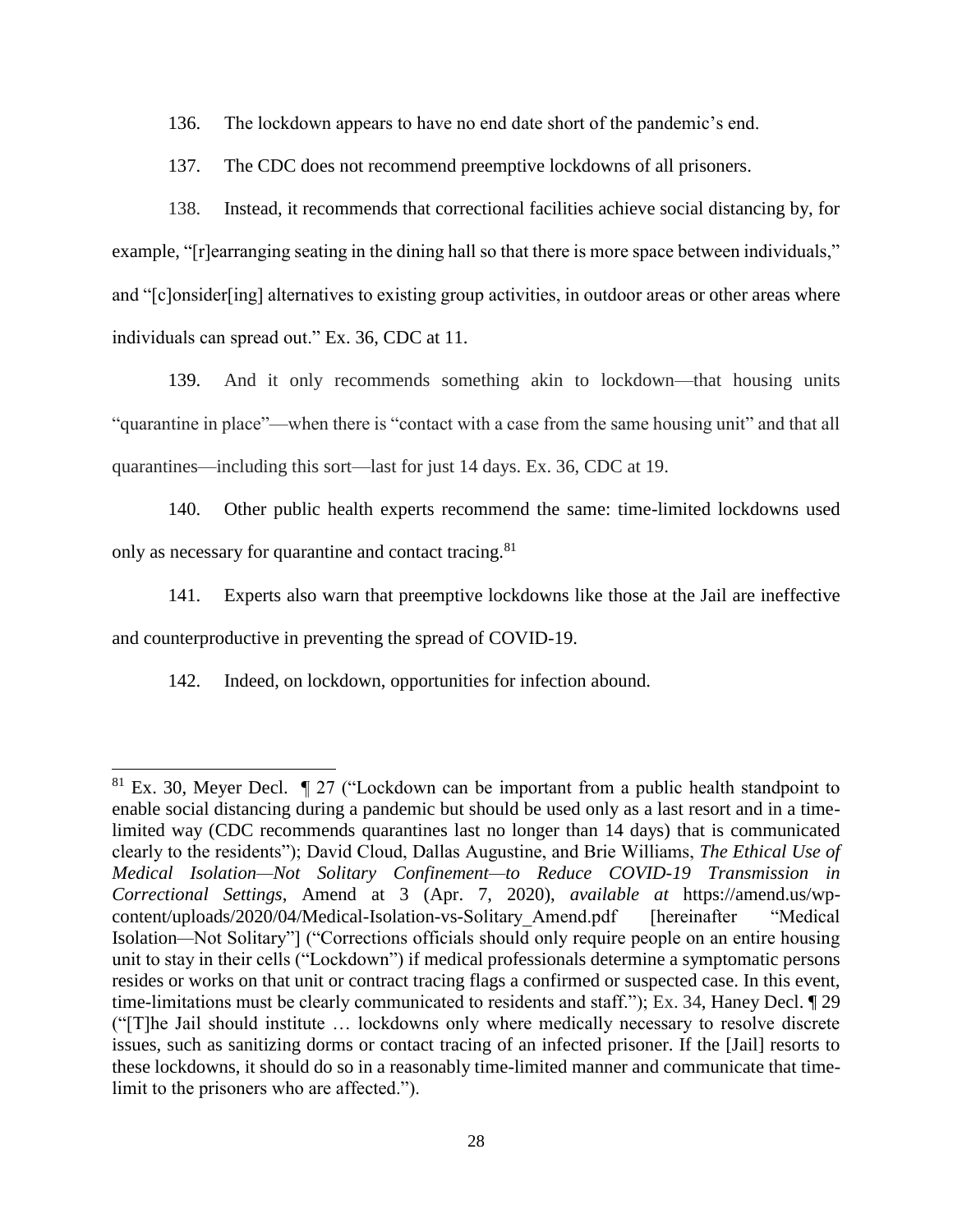143. Most prisoners live with cellmates in hot, poorly ventilated cells.<sup>82</sup> Even prisoners in different cells are less than six feet apart.

144. Thus, the lockdown policy—especially in combination with the Jail's failure to medically isolate those with symptoms of COVID-19—traps prisoners in close proximity to people who may be sick. *See* Ex. 36, CDC at 19 (warning that quarantining prisoners together "could transmit COVID-19 from those who are infected to those who are uninfected."); Ex. 30, Meyer Decl. ¶ 30 (stating that sustained lockdowns are "particularly problematic when inmates are locked down in poorly ventilated spaces that are shared closely with others, which may contribute to disease transmission from people who are infected with COVID-19 but have not yet reported symptoms.").

145. For example, Plaintiff John Doe No. 2, who has severe asthma for which he has been hospitalized, is locked down with his cellmate, who has lost his sense of smell and taste (a symptom of COVID-19)*.* Ex. 4, John Doe No. 2 Decl. ¶ 22; *see also* Ex. 7, John Doe No. 4 Decl. ¶ 14 ([I]t's really bad when you can't get come out of a cell for 23 hours I'm really scared now because my cellie has been sick."); Ex. 17, Decl. 17 ¶ 6 ("My cellmate has been coughing and sneezing. They have us locked in 23 hours a day with 1 hour of recreation time. There is no way for my cellmate and I to distance ourselves from each other.").

146. The Jail's preemptive lockdown is counter-productive in other ways as well. Because prisoners' one hour of out-of-cell time is their only chance to call their attorneys and families, they congregate by the phones (which are close together and rarely, if ever, cleaned).<sup>83</sup>

 $82$  Ex. 5, John Doe No. 2 Decl.  $\P$ 12 ("It's very hot in the cells. For the 23 hours we are in our cells a day, the cell door is kept closed. There is no noticeable air circulation, and the rest of the unit is very hot as well. The staff keeps the door to the recreation yard propped open."); Ex. 1, Seth Decl. ¶ 94 (I am not getting good air circulation in the cell[.]").

 $83$  Ex. 30, Meyer Decl.  $\blacksquare$  30 (observing that under the Jail's preemptive lockdown policy, "[w]ith only 1 hour per day to use phones, it may be hard to enforce social distancing since prisoners need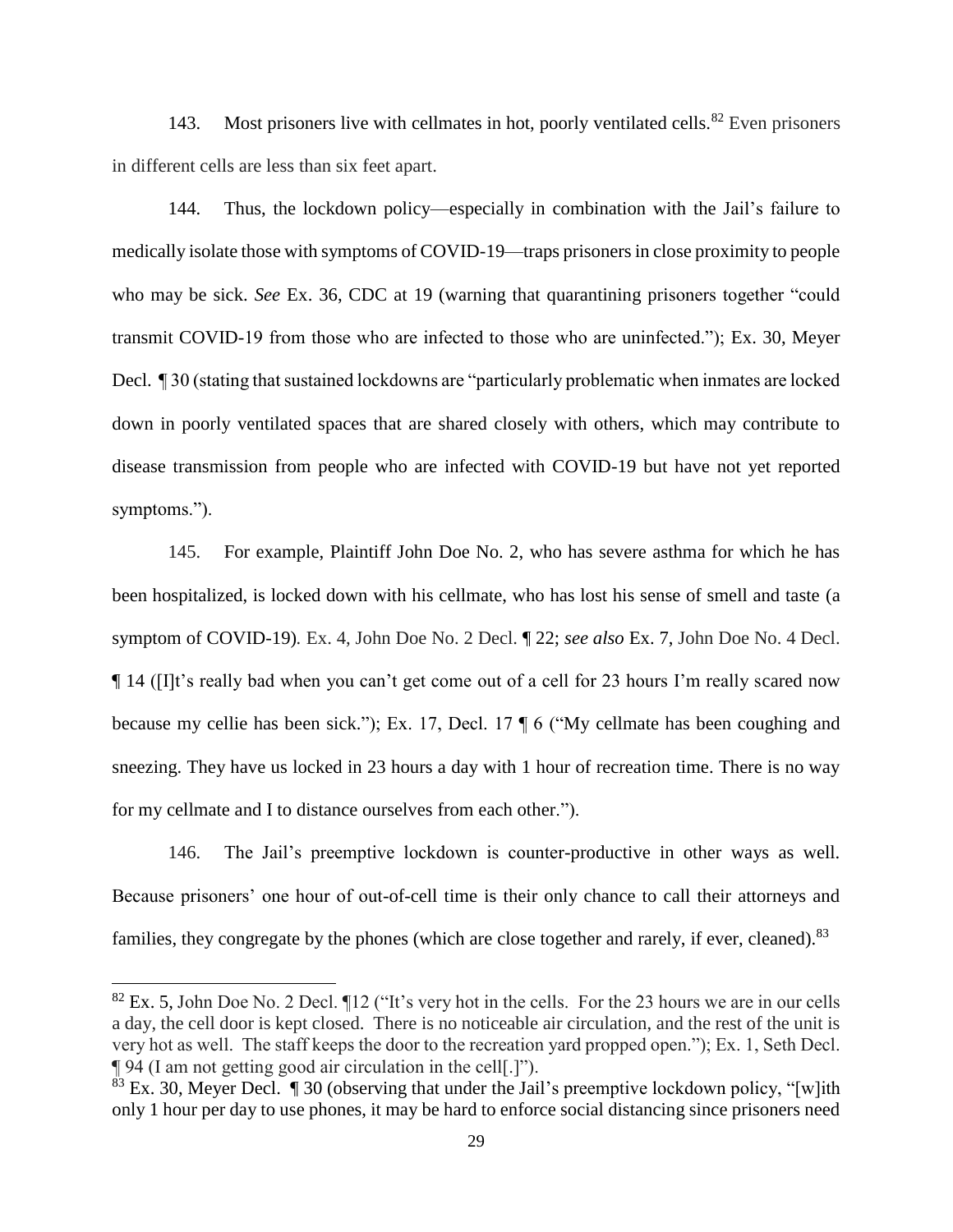147. The lockdown also "decreases the interactions that prisoners have with correctional and healthcare staff members, compromising the latter's ability to identify symptoms," further ensuring that infected prisoners will remain in general population where they can spread the virus.

Ex. 34, Haney Decl.  $\P$  30.<sup>84</sup>

## **F. The Jail's Conditions Increase the Risk of Severe Illness and Death**

148. In addition to accelerating the COVID-19 outbreak, the Jail has also increased the

risk that those who are infected will suffer serious illness, permanent physical damage, and death.

149. Sick prisoners in general population lack access to medical care.

150. "Sick call" (a request for medical attention) costs \$4, and some cannot afford to

pay. Some housing units have run out of sick call slips entirely. Ex. 19, Decl. 19 ¶ 6.

151. This prevents even prisoners who are medically vulnerable and have symptoms of

COVID-19 from seeking care.

152. For example, Plaintiff Seth explained:

"For about a week or two I have been experiencing shortage of breath and coughing. . . . About four days ago, I asked to get into the medical unit but they make you pay \$4 for the form and I don't have money for that. I am losing my sense of taste, I have hot chips that I eat and do not taste the hotness. It feels like my taste buds are numb. I have had diarrhea for about a week. . . . About two days ago I decided I should probably go to the medical unit. But I decided not to ask because I do not have the money for the form."<sup>85</sup>

to congregate to use this precious resource"); Ex. 34, Haney Decl. ¶ 30 ("During th[e] limited one hour of out-of-cell time [under the Jail's preemptive lockdown policy], prisoners crowd together to use the limited shared resources. . . . As a result, they are unable to maintain the recommended six feet of social distancing.").

<sup>84</sup> *See* Medical Isolation*—*Not Solitary at 2 (warning that "preemptively placing entire units on 'lockdown' for indefinite amounts of time" will likely mean that "interactions with correctional staff an healthcare staff often become less frequent and people with symptoms may go undetected").

 $85$  Ex. 1, Seth Decl.  $\P\P$ 9-11.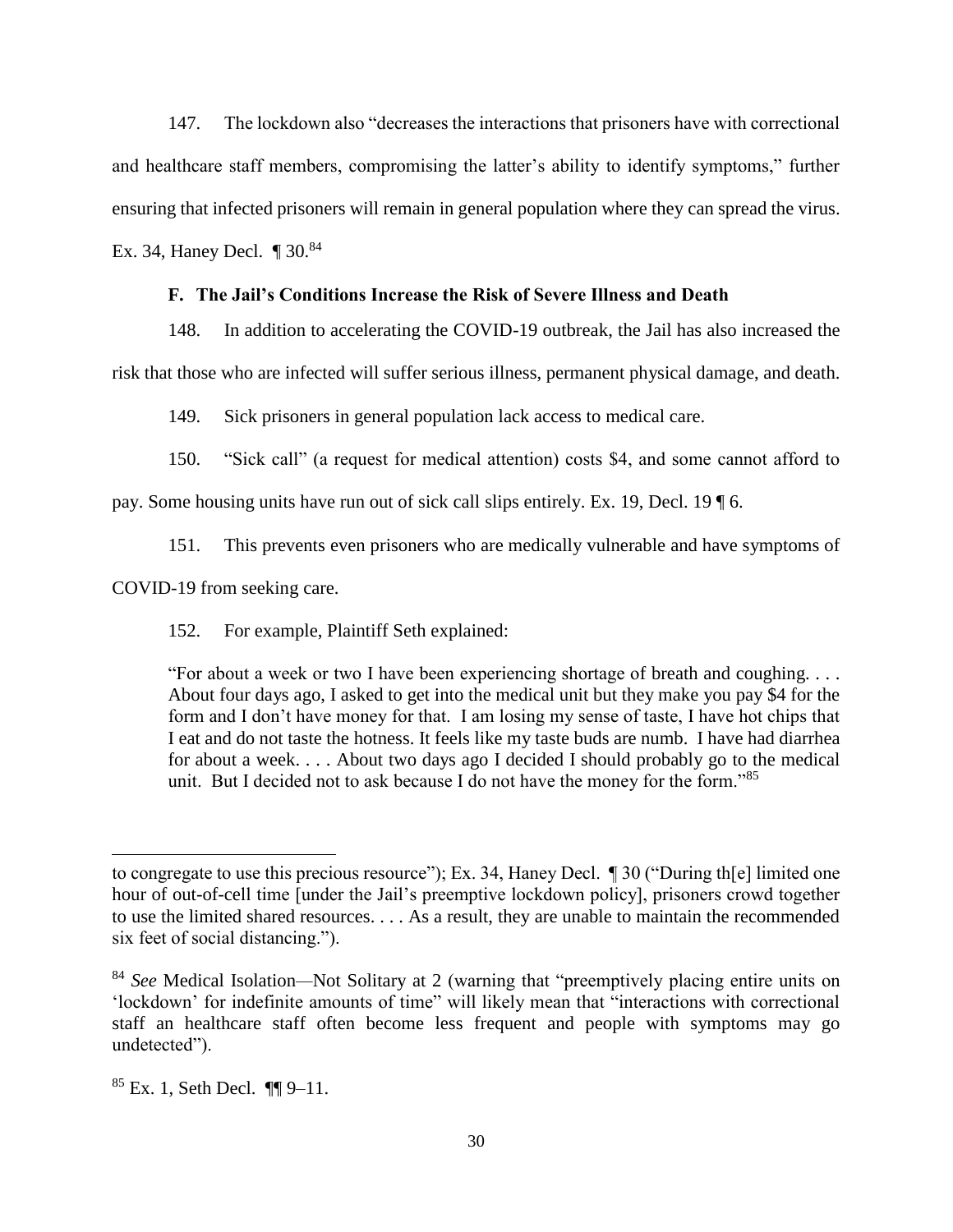153. Mr. Seth was also deterred from seeking care because so many prisoners with symptoms of COVID-19 were unable to get it at the Jail. He explains: "I know one guy who had a fever and they kept him for three days and sent him back. Another guy I know lost his sense of taste and his stomach hurt, but medical sent him back." Ex. 1, Seth Decl. ¶ 11.

154. Moreover, as Mr. Seth's experience demonstrates, the Jail has no plan for specially protecting medically vulnerable prisoners from COVID-19 or monitoring them if they become symptomatic.

155. Many prisoners with symptoms of COVID-19 cannot get medical attention for other reasons.

156. Jail staff has told prisoners that medical care is limited to emergency cases.<sup>86</sup>

157. Some prisoners who have made sick calls were seen by medical staff weeks later or not at all. For example, John Doe No. 2, who has previously been hospitalized for his severe asthma, told jail staff that he has asthma, was spitting up brown mucus, and was having trouble breathing. He was not taken to the medical unit for two weeks. Ex. 5, John Doe No. 2 ¶5; *see also* Ex. 19, Decl. 19 ¶ 6 (stating on April 9, 2020: "I first put in for sick call on March 23rd and I haven't heard anything.").

158. People who need medical care for anything other than COVID-19 generally cannot get it. Jail staff has told prisoners that they cannot receive medical services because the medical unit is locked down. Ex. 2, Smith Decl. ¶ 15.

159. Prisoners who made a sick call that was not about COVID-19 were told by corrections officers "that if it's nothing relating to Corona not to write to medical." *Id.*

<sup>86</sup> Ex. 26, Decl. 26 ¶¶ 6–7 ("I was told my case was not serious enough to have additional care, and that the Medical Unit is only seeing emergency cases."); Ex. 19, Decl. 19 ¶ 6 ("The guards have told me that they're not bringing anyone down unless it's an emergency.").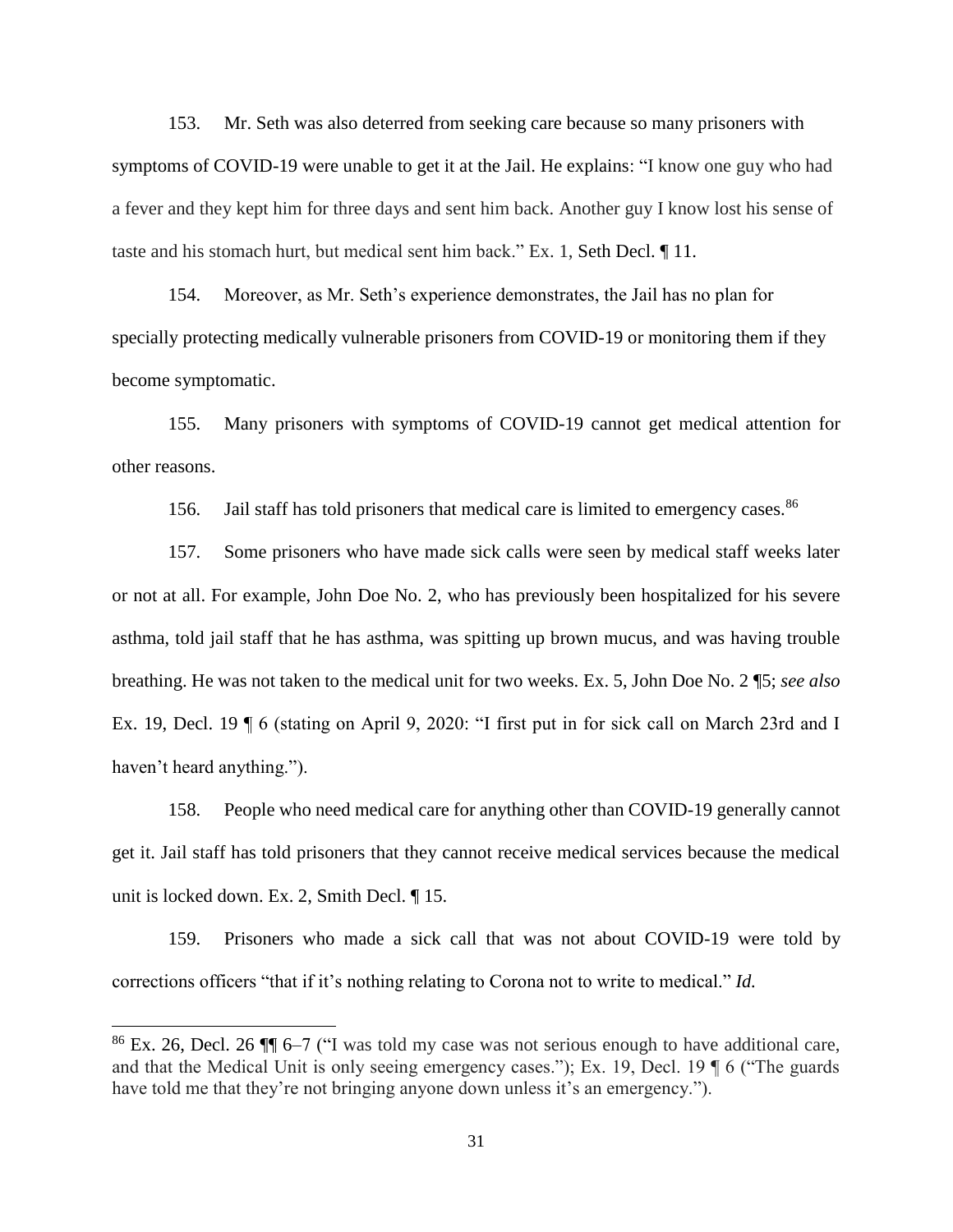160. Prisoners who had lived in the medical unit due to chronic medical concerns have been transferred out.<sup>87</sup>

161. And many prisoners have been unable to obtain or change their medications including prisoners with pre-existing conditions like asthma, which make them especially vulnerable to serious illness and death if they do become infected with COVID-19.<sup>88</sup>

162. Prisoners' mental health is also at great risk.

163. Dr. Craig Haney, a psychologist and expert on prison isolation,<sup>89</sup> has concluded that the punitive isolation methods that dominate the Jail's approach to COVID-19 "greatly increase the psychological stress under which prisoners live, potentially leading to mental and physical deterioration, interpersonal conflicts, and self-harm and suicidality." Ex. 34, Haney Decl.  $\P 20.90$ 

164. As Dr. Haney explains, "The Prince George's County Jail lockdown units are now being used in ways that are essentially identical to the solitary confinement-type housing that has

<sup>89</sup> *See* Ex. 35, Haney Curriculum Vitae.

 $87$  Ex. 6, John Doe No. 3 Decl.  $\P$  4 ("When I first entered the Detention Center, I was placed in the Medical Unit. I have numerous medical issues, including neck and back issues, I walk with a cane, and I am currently having kidney issues, including blood in my urine. I was moved from the Medical Unit about halfway through my thirty-day incarceration, and I do not know why, but it may be because it was getting more crowded in the Medical Unit.").

<sup>88</sup> Ex. 2, Smith Decl. ¶ 15 ("I take medication and they haven't consulted me to change the medication because I don't like the side effects it gives me.").

<sup>&</sup>lt;sup>90</sup> See also Medical Isolation—Not Solitary at 3 ("Research shows that keeping people socially isolated in a closed cell without a meaningful opportunity to communicate with family, friends, and loved ones or to participate in exercise, education, and rehabilitative programming (solitary confinement) causes immense, and often irreparable, psychological harm."); Ex. 32, Benninger Decl. ¶ 3(J) ("I have concern that there has not been sufficient acknowledgement of or attention to the inmates' mental health under the stressors of pandemic and solitary confinement.").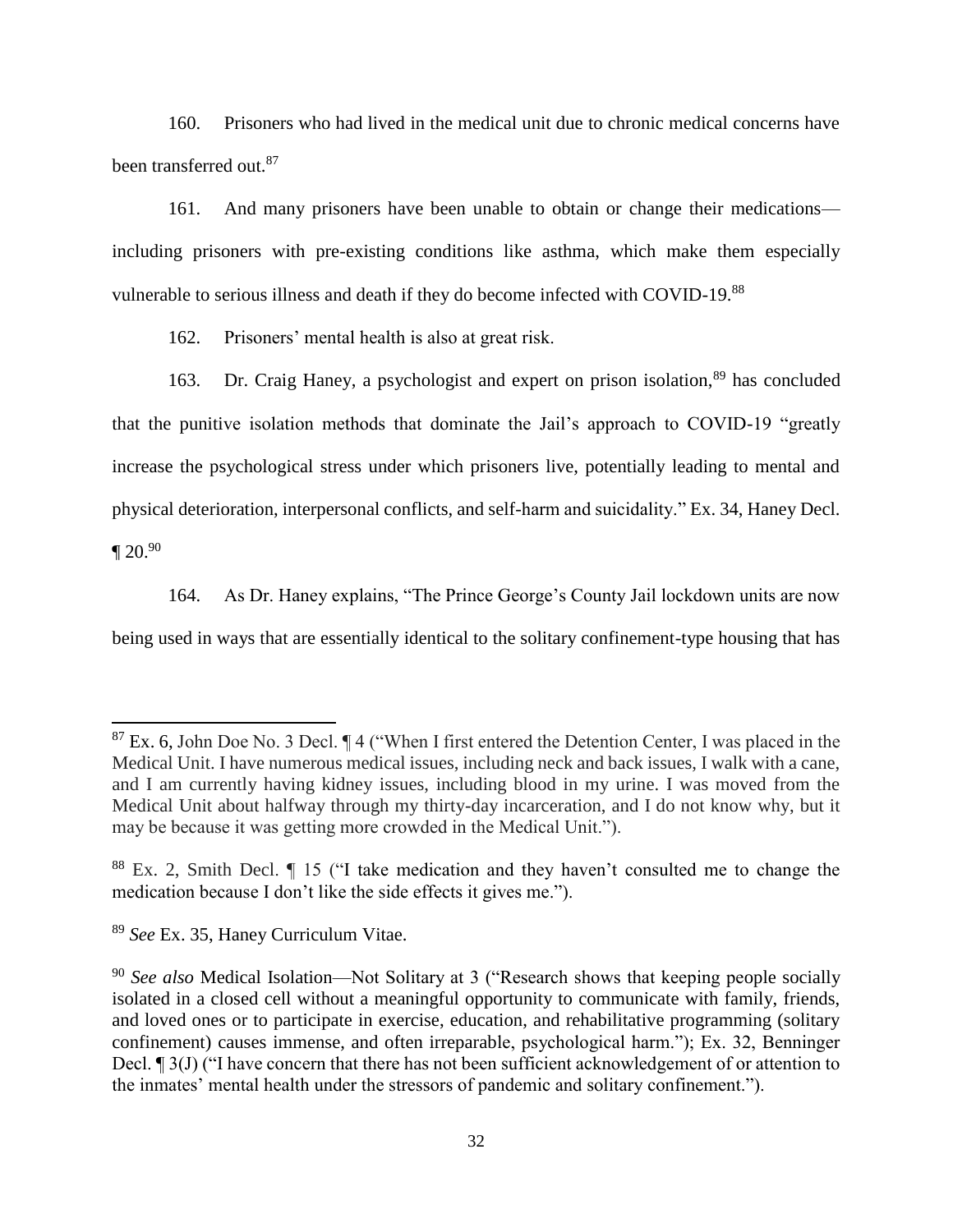been shown to place prisoners at significant risk of grave harm (including damage that is permanent, even fatal)." *Id.* 1 20.<sup>91</sup>

165. Moreover, the Jail has discontinued mental health services.  $92$  This places prisoners with mental illness who are isolated "at grave risk of decompensation." *Id.*  $\llbracket 24.93 \rrbracket$ 

166. These policies also threaten physical harm; "the extraordinary stress of social isolation under these especially onerous conditions" may "depress prisoners' immune systems and render them even more vulnerable to the COVID-19 virus, and less able to combat it if and when they contract it." Ex. 36, Haney Decl. ¶ 26; *see also* Ex. 30, Meyer Decl. ¶ 36 ("Failure to provide adequate mental health care . . . as appears to be the case at the Prince George's County Jail, will result in poor health outcomes.).

 $91$  Ex. 34, Haney Decl.  $\P$  20 ("The fact that prisoners are double-celled during these lockdowns [in] the general housing units] does not mitigate the negative effects of their essentially around-theclock in-cell confinement. In fact, double-celling may exacerbate these effects because of the interpersonal tensions and stressors that such unavoidably close around-the-clock contact generates.").

 $92$  Ex. 30, Meyer Decl.  $\parallel$  36 ("People with underlying chronic mental health conditions need adequate access to treatment for these conditions throughout their period of detention.").

 $93$  Even in less extreme forms of isolation than those imposed at the Jail, the CDC Guidance recommends efforts to mitigate the mental health consequences of any necessary medical isolation. *See, e.g.*, Ex. 36, CDC Guidance at 12 ("[I]f group activities are discontinued, it will be important to identify alternative forms of activity to support the mental health of incarcerated/detained persons."); *id.* at 13 ("Consider increasing incarcerated/detained persons' telephone privileges to promote mental health."); *id.* at 14–15 (recommending that, since "visitation is important to maintain mental health," if visitation is suspended, "facilities should explore alternative ways for incarcerated/detained persons to communicate with their families, friends, and other visitors in a way that is not financially burdensome for them."). The Jail has done none of this.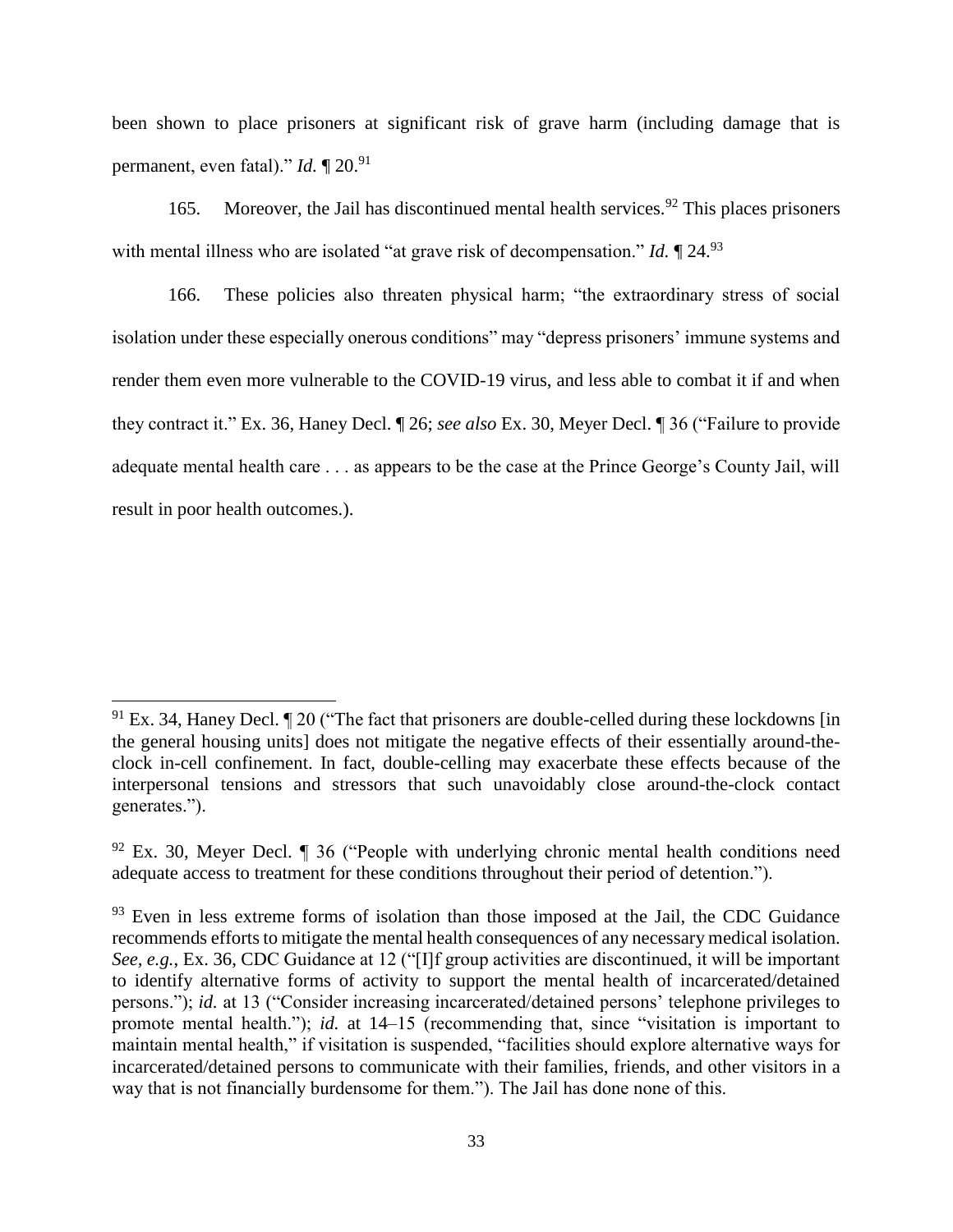#### **G. The Jail Has Failed to Effectively Manage Positive Cases of COVID-19**

167. In addition to the Jail's failure to implement basic, CDC-recommended protocols to prevent the spread of the virus, the Jail has also failed to provide adequate care to prisoners who have tested positive for the virus.

168. Prisoners who are transferred to the Medical Unit to be tested for COVID-19 are placed in medical isolation cells. The cells are filthy. The walls are covered in mucus, feces, and blood.<sup>94</sup>

169. Prisoners are terrified of being placed there, and they downplay their COVID-19

symptoms to avoid it.<sup>95</sup>

170. Prisoners must remain in these cells until the results of their COVID-19 tests come

back. This can take up to five days. During this time, prisoners have no access to basic personal

 $94$  Ex. 11, Decl. 11  $\parallel$  18 ("The isolation cells have mucus, feces, blood, old food, urine, spit, everything you can name on the walls. . . . Someone should come and take pictures of these cells, they're disgusting."); Ex. 10, Decl. 10 ¶ 11 ("The isolation cell they put me in has mucus and blood dried all around the walls, 360 degrees. I wish you could come and take pictures of it. When I say mucus and blood on the walls, I mean it – thick yellow, some green, some yellow with red blood in it. I can also tell someone was bleeding in that isolation cell, because there is blood all along the floor under the bed."); Ex. 12, Decl. 12 ¶ 7 ("I was put in isolation cell number [redacted], which was not clean. It has feces and blood on the walls. The sink was stopped up too, so I couldn't really use the water.").

 $95$  Ex. 12, Decl. 12  $\P$  14 ("I think a lot of guys are having symptoms, but are fearful of being stuck in the medical unit on total lock-down. They're more afraid of how they'll be treated in the medical unit than they are of their symptoms, so they downplay things so they can go back to the housing unit where they have access to showers and phones and stuff like that."); Ex. 10, Decl. 10  $\parallel$  25 "Some people are trying to hide their symptoms, because they don't want to be punished in the medical unit. … So a lot of people are just trying to tough it out, but it's spreading it. My cellmate was sneezing and coughing when I left him. I've seen people in the kitchen unit sneezing as they prepare food."); Ex. 9, Decl. 9 ¶ 21 ("Some guys on the unit seem to have the virus, but they are scared to get tested, because they don't want to get stuck in the medical unit like I am. They'd rather just let their bodies fight it off."); Ex. 17, Decl. 17 ¶ 8 ("A lot of people in the unit who are coughing and sneezing have said they are trying to suppress it because they don't want to go to the medical unit because of the way people there are being treated.").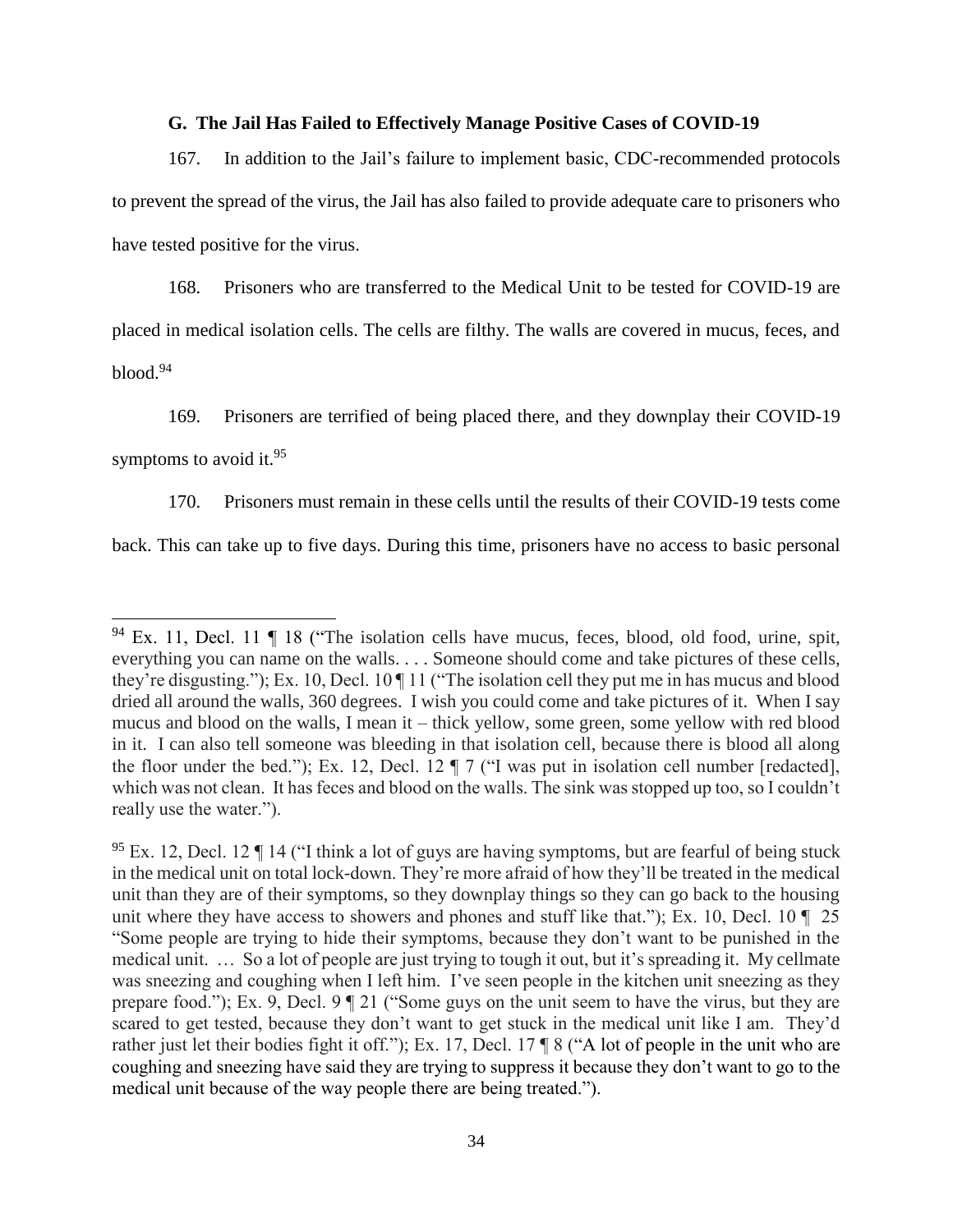hygiene products: they have no soap and no toothbrush. They are not allowed to shower. They cannot change their clothes, even as they are soaked in sweat.<sup>96</sup>

171. They have no access to phones, no reading material, and no mental health services.

172. A nurse visits each prisoner three times per day to take his temperature and deliver medication and food trays. But the prisoners there cannot contact them (or anyone else) on their own, even in a medical emergency. Ex. 12, Decl. 12 ¶ 9 ("In the isolation cell, there was no way for us to notify someone if we were having an emergency, except to get up and bang on the door and hope that someone could hear you.").

173. Medically vulnerable prisoners suspected of having COVID-19 are held in the same isolation cells in the same abject conditions. There does not appear to be any plan for their care in light of the particular dangers they face if infected.

174. A prisoner who tests positive for COVID-19 is transferred from the isolation cell to a 10-man cell for COVID-positive prisoners in the medical unit. Starting on April 11, 2020, the Jail also began using isolation units in Housing Unit 6 (H-6). There is no special location, plan, or care for medically vulnerable prisoners who have COVID-19.

 $96$  Ex. 11, Decl. 11  $\P$  12 ("I was still wearing those same clothes I was sweating in, for five days. They didn't give me clean clothes until April 6, and they haven't allowed any of us to take a shower."); Ex. 12, Decl. 12  $\P 8$  ("I was in the isolation cell for five days before I was even given a wash cloth or a toothbrush.").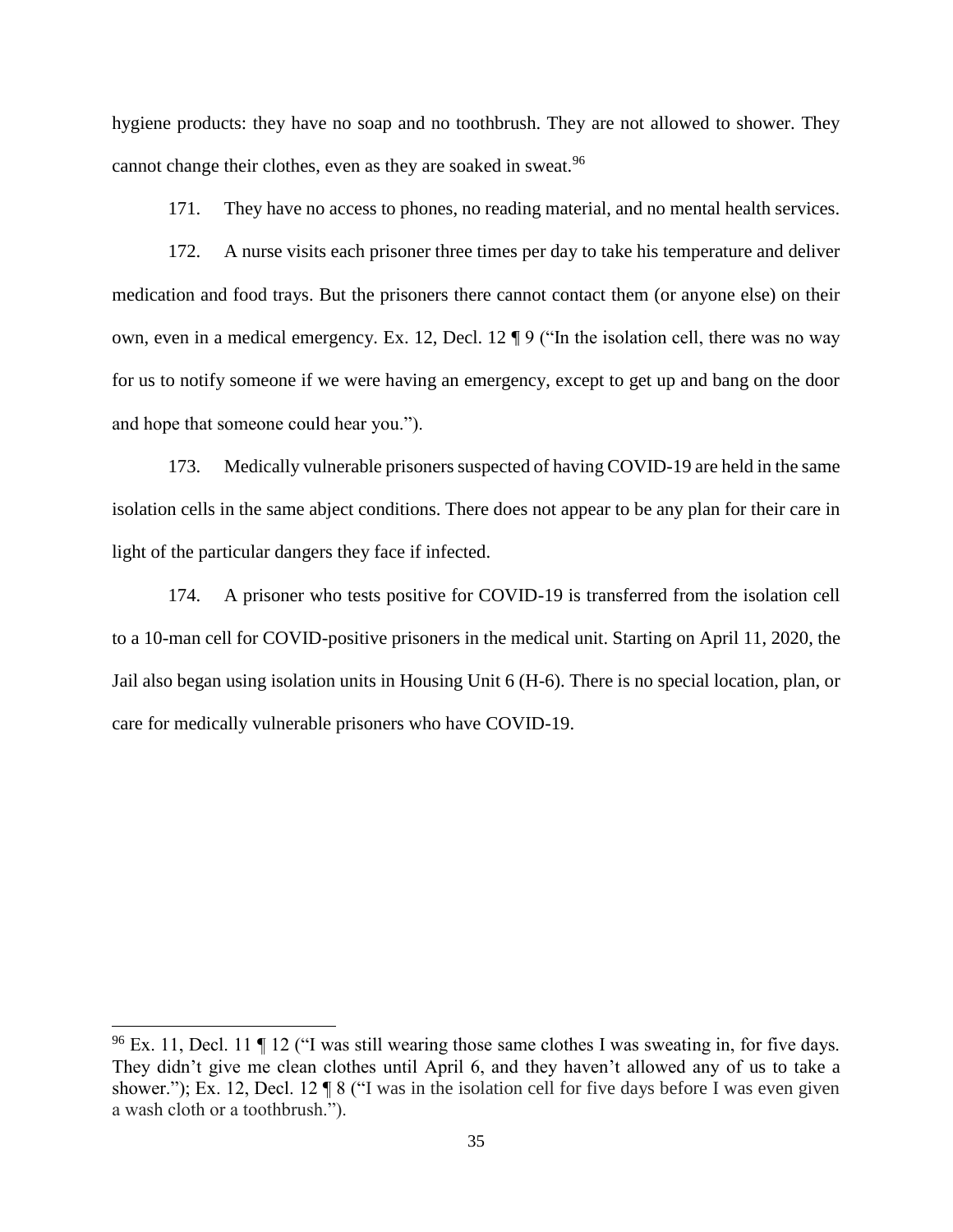175. The 10-man cell is dirty. For fear of contracting COVID-19, jail guards will not remove the trash bags, which are filled with vomit and spit.<sup>97</sup> The floor is covered with tissues, hair balls, spiders, and bugs.<sup>98</sup>

176. Jail staff will not enter the room to fill the water cooler. The prisoners are told that if they are thirsty, they can drink from the sink.<sup>99</sup> When jail guards do bring something to the prisoners in the cell, they throw it through the door.<sup>100</sup>

177. Prisoners in the 10-person cell also lack basic hygiene products. Many do not have soap or have to share a single bar with others. Some have not had toothbrushes or toothpaste for over a week. They are still not allowed to shower. All of the sick men share a single, mildewed

 $97$  Ex. 10, Decl. 10 ¶ 23 ("There's also a pile of trash building up inside of our unit, which they won't take away. There are fumes from guys getting sick in those trash bags, there's spit on top of it and in it, and the trash is just closed in here with us."); Ex. 9, Decl. 9 ¶ 19 ("[O]ur trash is piled up in bags that they won't take away since we've been over here. The COs refuse to get close to us and they say that anything that goes in, can't come back out.")

 $98$  Ex. 11, Decl. 11  $\P$  19 ("There's spiders and other bugs. It's nasty. There's piles of dust under the beds. It hasn't been cleaned since god knows when."); Ex. 9, Decl. 9 ¶ 19 ("There's lint balls and tissues and paper towels on the floor. There are spiders and centipedes, one guy just killed another spider while I'm talking to you on the phone."); Ex. 10, Decl. 10 ¶ 17 ("[T]here's dust and hair balls all around the floor in our cell.").

 $99$  Ex. 11, Decl. 11 ¶ 20 ("It's supposed to be a water cooler for us, but it's empty. They're scared to come and refill it, they're scared to even come and get the trash."); Ex. 9, Decl. 9 ¶20 ("There's an orange water cooler in here with us, but it's empty because the COs refuse to fill it with ice and clean water.").

 $100$  Ex. 10, Decl. 10  $\P$  14 "When we really need something, the staff will open the door, and throw stuff at us through the door. It makes me feel like an animal."; Ex. 11, Decl. 11 ¶ 21 ("There's a pile of trash right now in the ten-man cell right next to the empty water cooler. It's supposed to be a water cooler for us, but it's empty. They're scared to come and refill it, they're scared to even come and get the trash. They treat us like animals, like they're afraid to come near us. And anything they do give us, they throw to us like we're animals, like we're nothing.").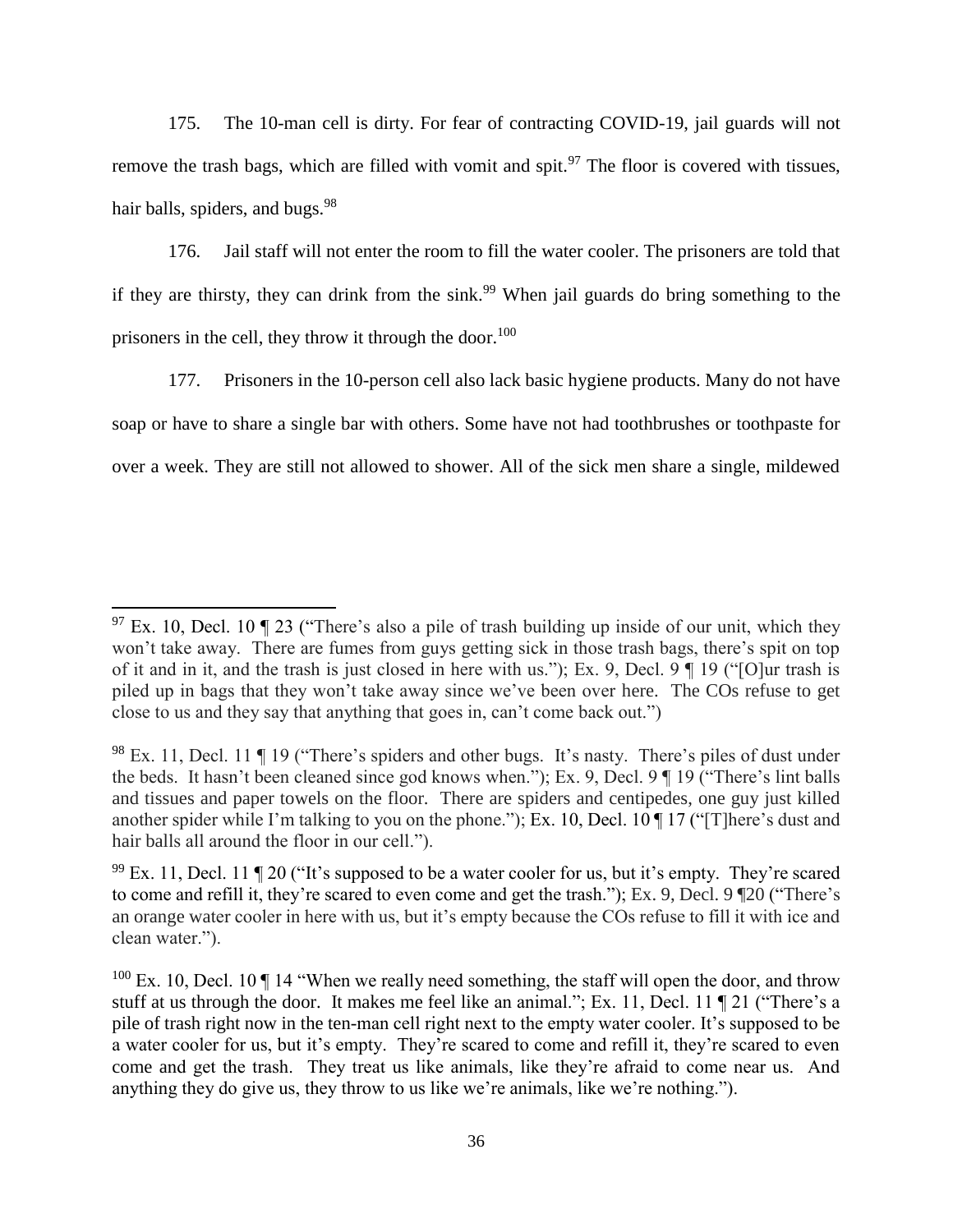sink. Prisoners may go five or six days without being able to change their clothes or underwear. <sup>101</sup> There are no mental health services.

178. COVID-positive prisoners who are housed on H-6 are held alone in cells. Ex. 11,

Decl. 11 ¶ 35. They have no access to phones and nothing to read. They too have no mental health services.

179. There is no jail guard on H-6 with the prisoners. Ex. 9, Decl. 9  $\parallel$  6. The only time

the prisoners there see anyone is when a guard comes to deliver their food. A nurse comes at the same time.

180. The cells in H6 have call buttons that prisoners can use to talk to the corrections

officer in the unit's command center bubble. Ex. 9, Decl. 9 ¶ 31.

181. Sometimes, either the call button does not work or no one answers it. One prisoner

in H-6 heard another kicking his door because the guards would not answer his call button. No

<sup>&</sup>lt;sup>101</sup> Ex. 11, Decl. 11  $\P$  20 ("They gave me one bar of soap, but not everyone in here with me even has a bar of soap. Some guys don't have toothbrushes or toothpaste either, some say they haven't had a toothbrush or toothpaste in a week."); *id.* ("We ask for showers, but they say we can't take a shower. They tell us to wash in the sink, but there's just one sink that all nine of us have to use."); *id.* ("We've got the same clothes on for five or six days, the same underwear for five or six days. I'm still wearing the same drawers since Thursday, and they look nasty. They're turning black."); Ex. 10, Decl. 10 ¶ 15 ("They won't let us shower, either. We have only one working sink, and I'm sharing it with everyone in here. There are currently ten men in this cell, the maximum. We've all got to take turns washing up in that one sink. Although they gave me a bar of soap on April 6, I didn't get a toothbrush or toothpaste until April 9. I requested it and requested it, but I didn't get it. I didn't have any toothbrush or toothpaste between April 3 and April 9."); Ex. 9, Decl. 9 ¶ 17 ("They tell us to be clean with soap and hygiene, but they don't give us any hygiene products. It took four or five days before they gave me a hygiene kit in the medical unit. Before then, I had no soap, toothbrush, toothpaste, or deodorant to keep myself clean. I asked them many times, but the COs would play with us and tell us we didn't need a hygiene kit. Finally the nurse went to the Sergeant and told him what was going on, and the Sergeant got us our hygiene kits."); *id.* ¶ 18 ("I also have not been allowed to use the shower since being moved to the medical unit. I have not had a shower in nearly two weeks, not since Thursday, March 26. Instead, I have been forced to wash myself as best I can in a dirty, mildewed sink. In the isolation cell, I had a bar of soap for myself, but now in the ten-man cell I have to share the sink and bar of soap with the other men in here."); Ex. 12, Decl. 12  $\P$  12 "I haven't had a shower since Thursday, March 26.").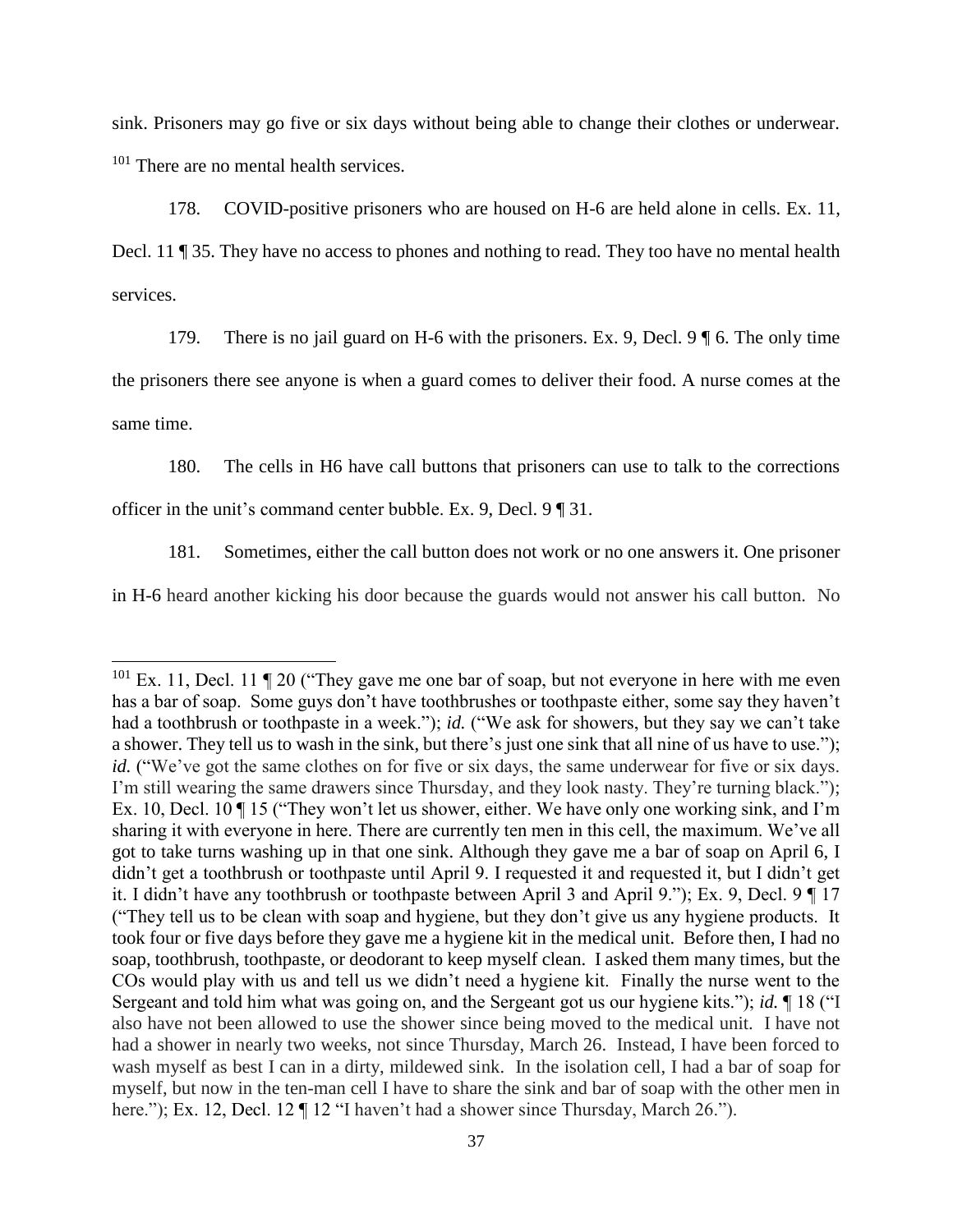jail staff checked on the other prisoner. He does not know what happened to the man who was kicking his door. *Id.* 

182. The same prisoner worries that even if the button works, in a medical emergency he might not be able to press it. He explained, "I have a seizure disease. If I were to have a seizure, I wouldn't be able to push the button. No COs are in the housing unit, so no one would hear what was going on. I'm afraid that if I have a seizure in here, no one will hear it and I will die.... They're not really doing anything to protect any of us in here." Ex. 9, Decl. 9  $\P$  31–32.

#### **H. The Jail Maintains an Overdetention Policy for Prisoners with COVID-19**

183. Although the Jail has failed to control the outbreak within its walls by not following clear public health guidance, it has resorted to unlawful means to control the virus's spread outside of them: the Jail refuses to release COVID-positive prisoners who have paid bail (or are otherwise legally entitled to release) until it deems them non-contagious.

184. Accordingly, one prisoner who paid his bond on April 3, 2020—but tested positive for COVID-19 on the same day—was illegally imprisoned in the cohorted isolation cell in the Jail for fourteen days. Ex. 29, Glenn Decl. ¶ 24.

185. He was not released until April 16, 2020. *Id.* 

186. Had he been released when he paid his bond on April 3rd, he would have sought treatment for COVID-19 at a local hospital. *Id.* 

#### **I. The Jail's Continued Use of Indefinite Lockdown**

187. Since Plaintiffs filed this Complaint on April 21, 2020, the indefinite lockdown has continued at the Jail. This is the fourth month of the lockdown.

188. Detainees at the Jail continue to be locked down for 22 or, more commonly, 23 hours per days in their cells.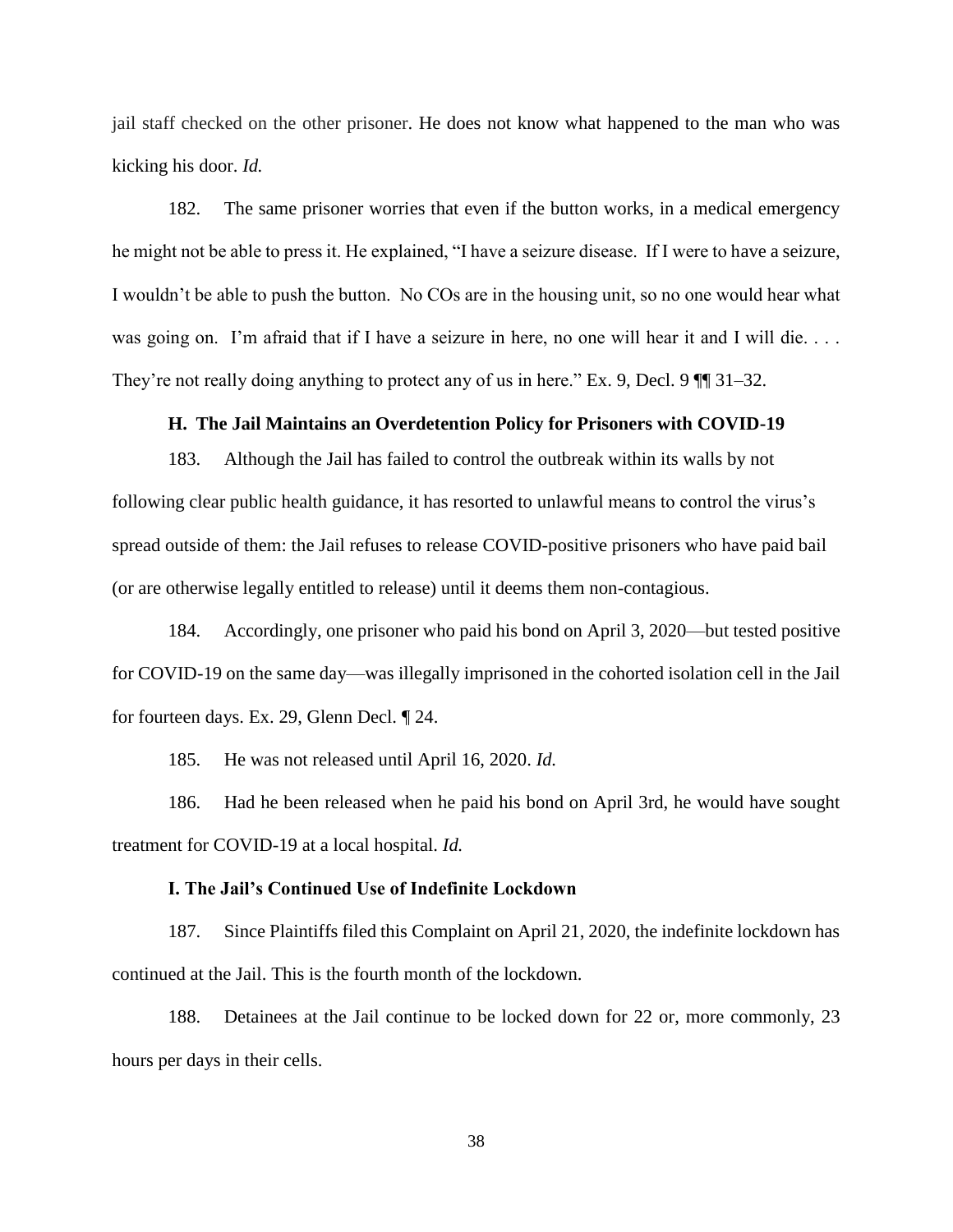189. In mid-to-late June and early July, more than 80 detainees in ten different housing units reported that they receive only one to two hours out of their cells each day.

190. Of those, more than 65 reported that they receive only one hour out of their cells and are locked in their cells for 23 hours each day. A smaller portion reported that they receive one to two hours per day, depending on the corrections officers or how crowded the unit is, and a small portion reported that they receive two hours per day.

191. Of the prisoners who receive two hours out of their cells, many report that the second hour began in the last week of June. They receive the second hour at a different time from the first (potentially in the middle of the night).

192. However, like detainees who receive only one hour of out-of-cell time, those who receive a second hour out of their cells often receive it inconsistently.

193. Out-of-cell time may be offered in the middle of the night, at 1 or 2 in the morning. For those who receive only one hour of out-of-cell time, this means that it is impossible to reach counsel or loved ones that day.

194. At times, prisoners go more than a day without any out-of-cell time at all—48 or 72 hours might pass without it. And in some units, detainees are routinely given less than an hour of time out of their cells. In H6, where the Jail has housed COVID-positive prisoners, an hour of out-of-cell time has been offered only once every other day.

195. The cells in which detainees in general housing spent 22 to 23 hours per day are approximately 70 square feet.

196. A prisoner's hour (or maybe two) of out-of-cell is his only opportunity to use the phones to call family or his attorney, to shower, to access cleaning products for his cell, and to spend any time outside.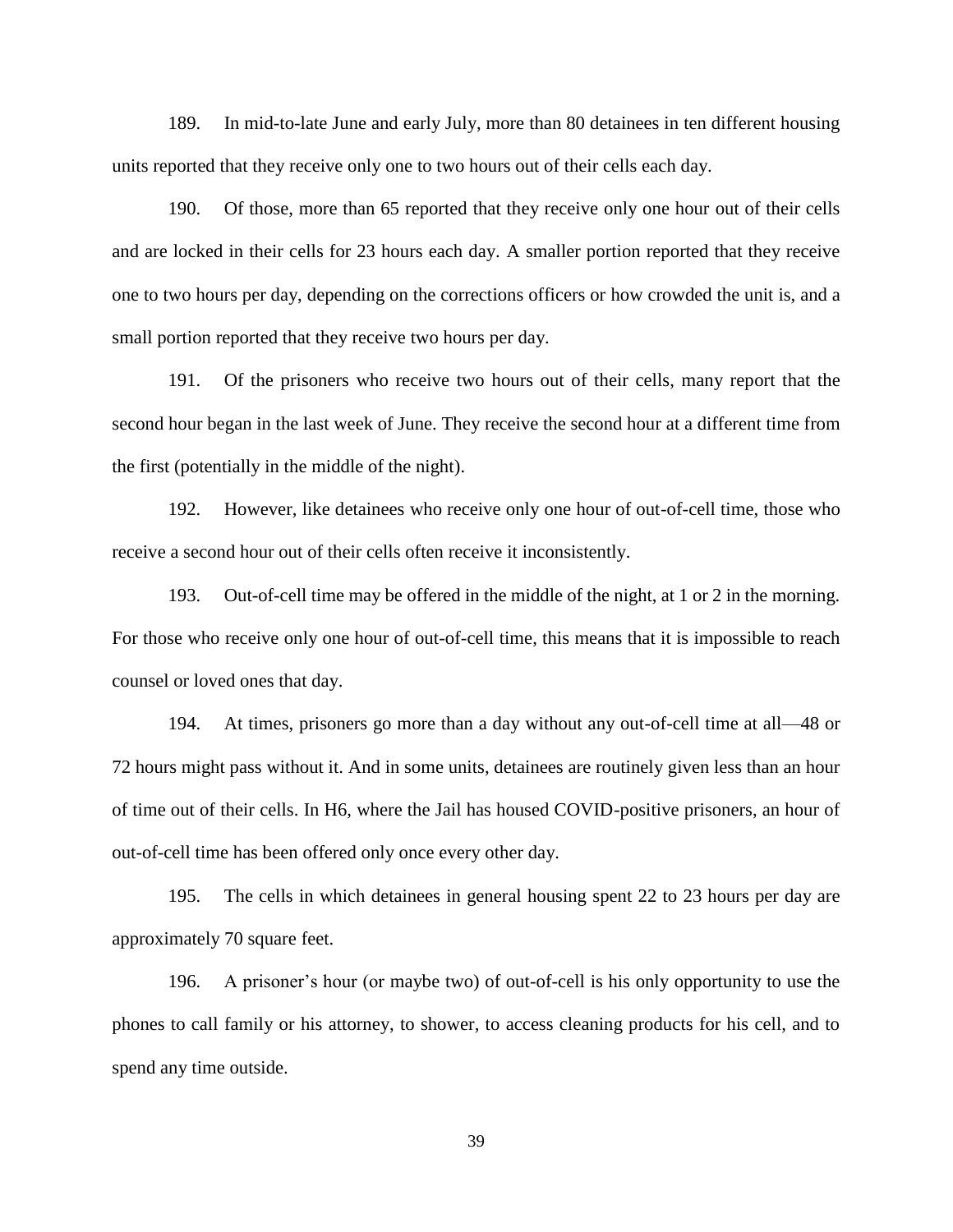197. During prisoners' out-of-cell time, prisoners crowd by the phones, since it is their only opportunity to contact family or counsel.

198. In most units, there are not enough working phones for everyone to use one, and so prisoners rush or even run to the phones to get to them. While using the phones, prisoners are regularly sitting shoulder to shoulder, inches apart. As one prisoner described it, "The phone area is crowded with bodies."

199. Although many would prefer to practice social distancing, they do not because their out-of-cell time is their only opportunity to use the phones at all. This amplifies their anxiety about infection, but detainees feel that they have no choice but use the phones in their rare opportunities to do so, despite the risk that comes with it.

200. The small outdoor recreation area—a very small concrete square with concrete walls and no ceiling—is not always available to prisoners, even during out-of-cell time (and if it were, prisoners often have no time in that hour to use it between using the phones, showering, and accessing cleaning supplies and cleaning their cells). Often, they cannot access it for days at a time. Even so, given its size, it would be impossible for all (or even many) of the 10 detainees the Jail allows out of their cells at any given time to spend time there during their out-of-cell time and also maintain social distancing.

201. The lockdown policy includes no accommodations for detainees with serious mental health conditions. The Jail detains numerous people who have mental illnesses, including psychotic illness, depression, anxiety, post-traumatic stress disorder, and bipolar disorder. Some detainees are currently part of a special mental health docket for the court, and some are awaiting competency evaluations or have been deemed incompetent. They too are locked in their cells for 22 or 23 hours per day.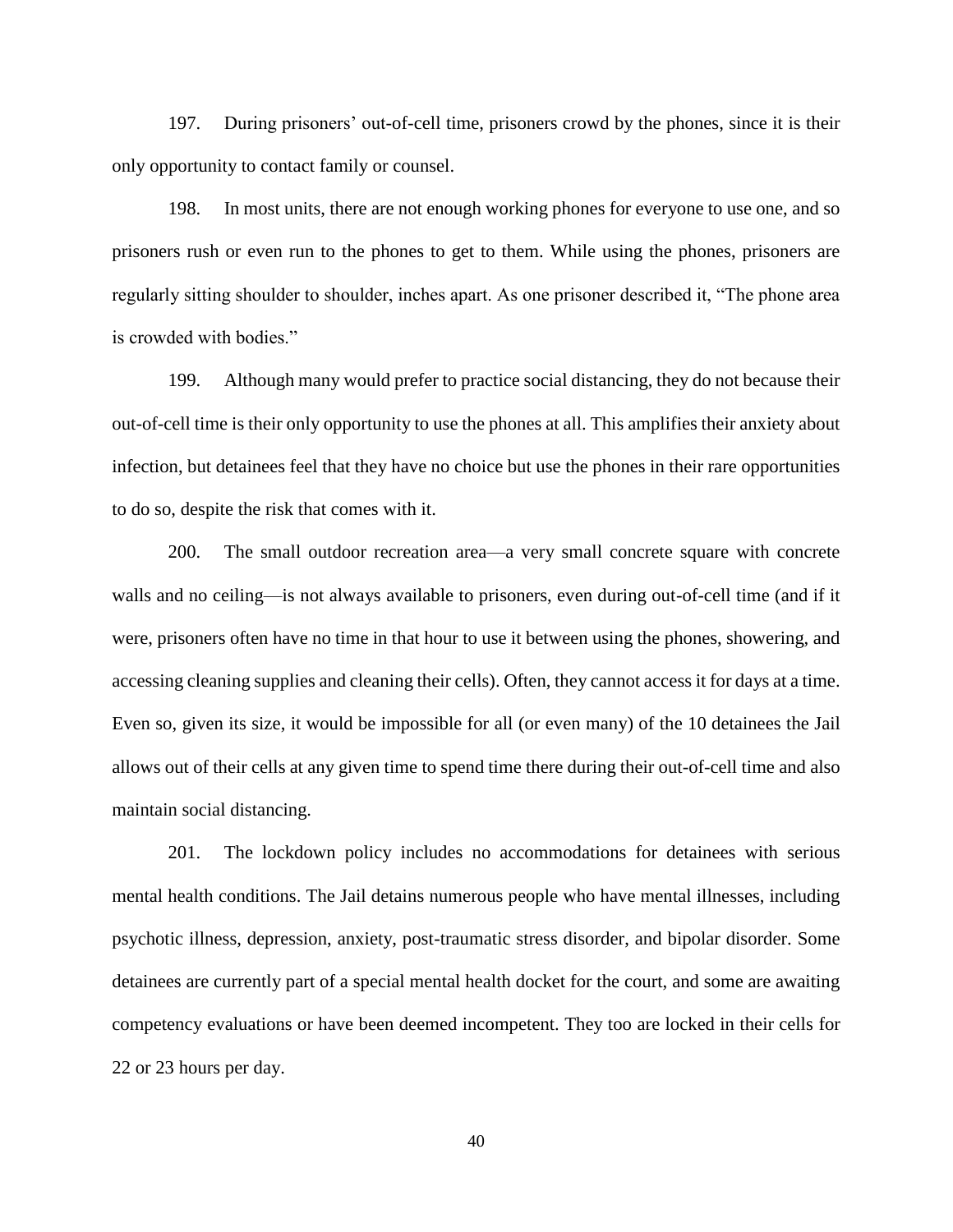202. Mental health services are limited or nonexistent. Most detainees have received no mental health treatment at all.

203. Of the detainees who have pre-existing mental health conditions that require medication, the vast majority report that they receive the medication at the front of their cells and may be asked whether the medication is working, but they receive no other mental health services, such as confidential therapeutic services.<sup>102</sup>

204. Moreover, the Jail does not—and apparently has no plan to—assess or otherwise check on detainees to determine whether they are experiencing the psychological and physiological consequences of solitary confinement, including whether a detainee is at risk of (or already is) decompensating.

205. Access to reading materials is limited or non-existent. Many detainees cannot access any reading materials at all.

206. In the units where reading material is available, most share a single newspaper for all prisoners in the unit and may have a small number of books that were taken from the Jail's library before the pandemic began (but have not been changed out since). Detainees often beg corrections officers for reading materials—but receive them only when the officer decides to oblige. Detainees do not have access to the law library. And some are permitted reading materials only during their out-of-cell time

207. For the exclusively Spanish-speaking detainees at the Jail, even where books are occasionally available, they cannot read them because the books are in English.

<sup>&</sup>lt;sup>102</sup> The Fourth Circuit recently found a substantial risk of serious harm under the Eighth Amendment where detainees under a 23-24 hour lockdown policy were visited by case counselors daily and mental health professionals once per week. *See Porter v. Clarke*, 923 F.3d 348, 354 (4th Cir. 2019).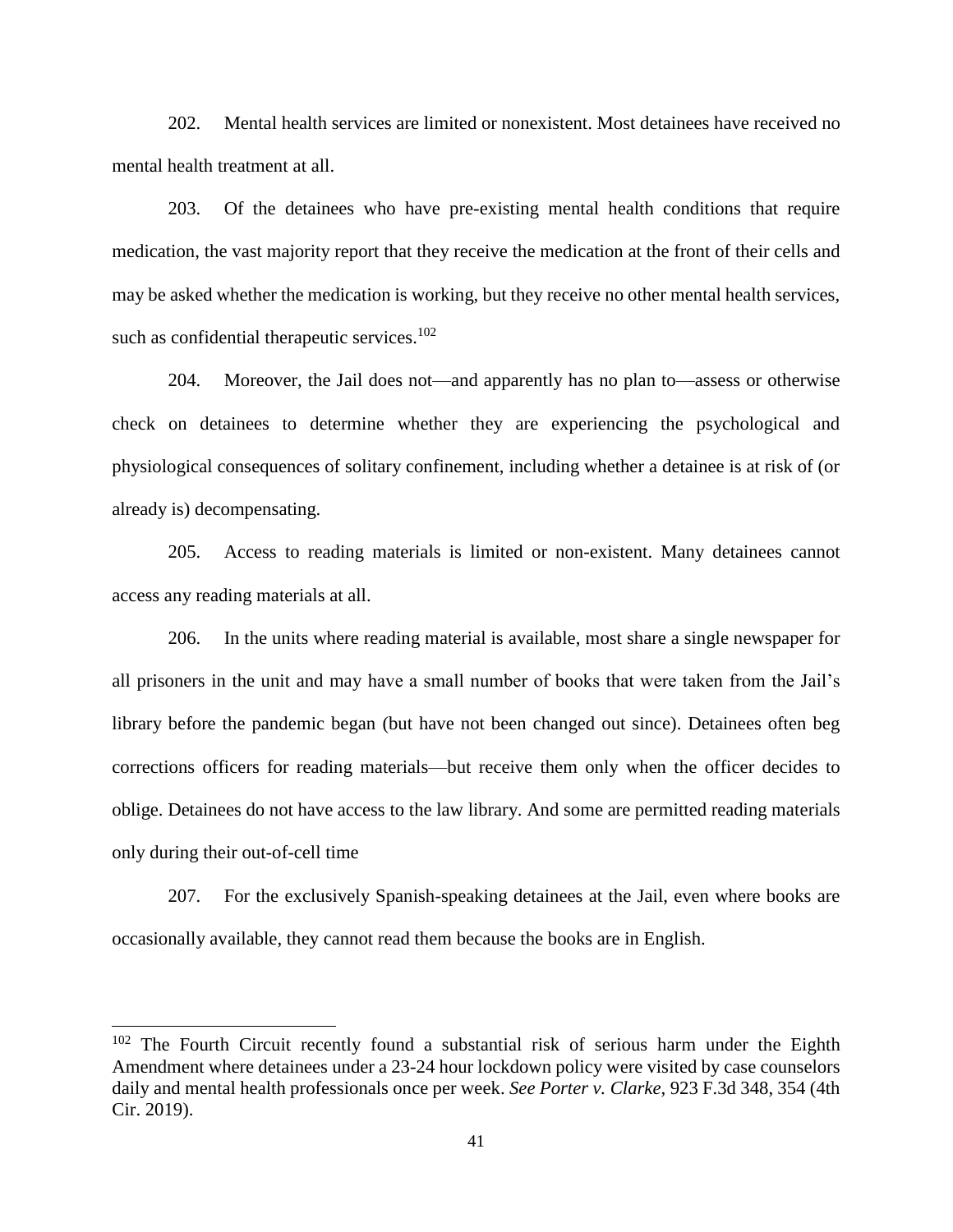208. While in their cells, prisoners are given no audio players, television, tablets, or other materials for entertainment or stimulation.

209. Because of this, prisoners locked in their cells often have nothing but their thoughts. Even for solitary confinement policies, this deprivation is particularly stark.<sup>103</sup>

210. Prisoners' social contact is limited to a cellmate (if they have one, which many do not), and very brief, front-of-cell checks a couple of times a day. Other than this, they are alone.<sup>104</sup>

211. The lockdown's duration remains indefinite.

212. This indefinite timeline is particularly daunting because most trials have been continued because of the pandemic; as a result, prisoners are spending longer terms in the Jail.

213. Detainees are suffering the lockdown's effects. Many are increasingly anxious, depressed, and suicidal. Some simply report that they feel like they are going crazy.

214. These effects are amplified by the restrictions in place during the pandemic, such as the cessation of visitation, the continuance of their trials and other court dates (resulting in more time spent detained pre-trial), greatly reduced access to counsel, and their limited ability to contact their family members by phone—which is particularly stressful as many of detainees' loved ones are suffering the economic consequences of the pandemic or have actually been infected, and all are at risk of infection.

<sup>103</sup> *See Porter*, 923 F.3d at 353-54 (4th Cir. 2019) (finding that solitary confinement policy created a substantial risk of serious harm where prisoners were locked down for 23-24 hours per day but, while in their cells, prisoners could keep a television and compact disc player in their cells, could borrow books from the library to request, and could request and use wireless telephones any day of the week between 8 am and 9:30 pm).

<sup>104</sup> *See Porter*, 923 F.3d at 353-54 (4th Cir. 2019) (noting, in assessing solitary confinement conditions, that contact with correctional staff was "limited" where prisoners under solitary confinement were given security checks by corrections officers every thirty minutes, had twice daily visits from medical staff and nurses, daily visits with a case counselor, and a weekly visits from a mental health professional).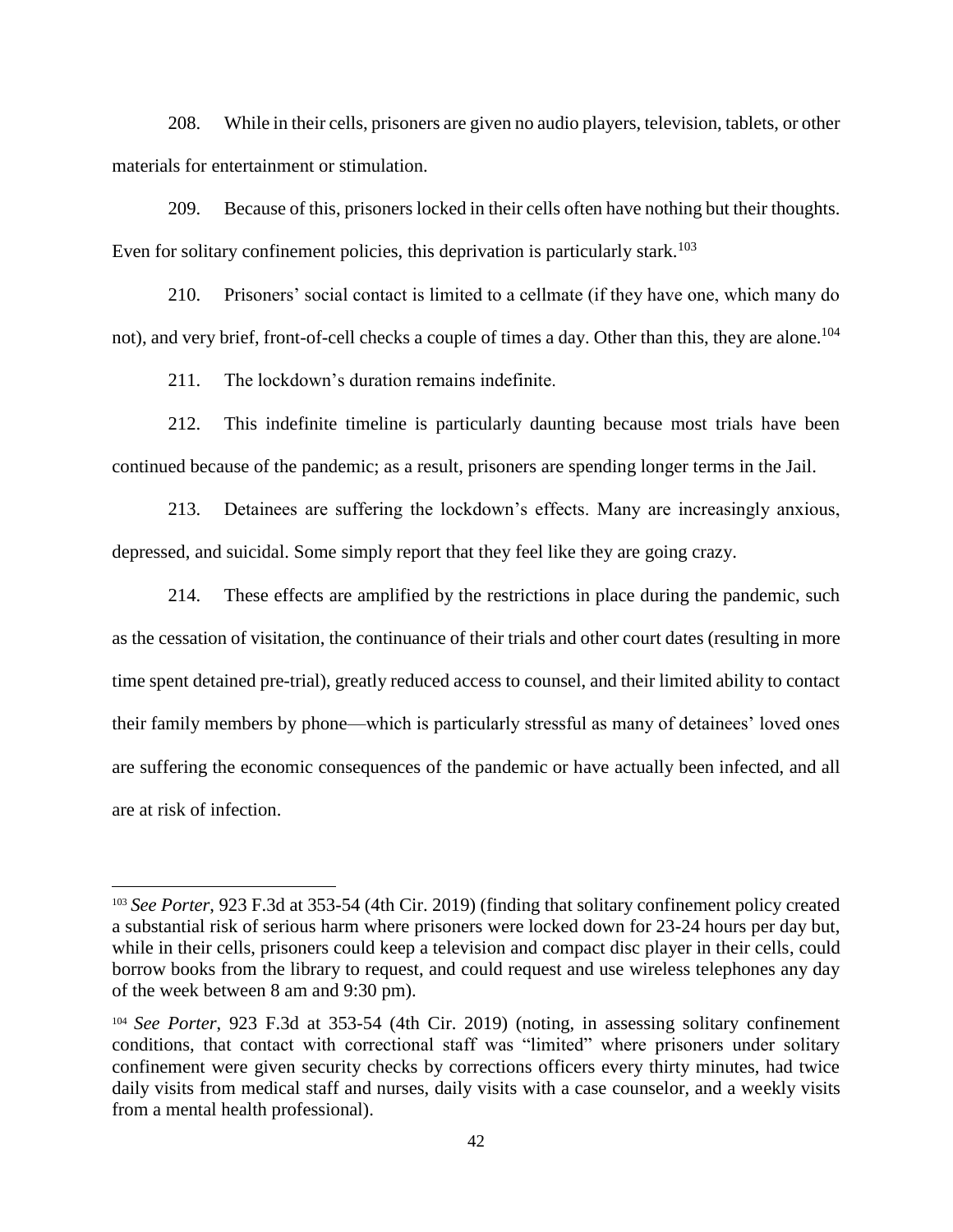215. Lockdown's psychological effects are also exacerbated in these circumstances given the baseline increase in anxiety prisoners have about the pandemic, including the fear that they will die at the Jail without being able to say goodbye to their families.

216. In many cases, the lockdown may have the effect of prolonging prisoners' imprisonment at the Jail. For example, many detainees have been authorized for release by a court, but only if they comply with their mental health medications. Placing these detainees under conditions that routinely result in severe psychological symptoms (particularly while failing to provide appropriate mental health treatment) makes compliance—and thus release—less likely. And as a general matter, detainees' reduced access to their attorneys makes it more challenge to press their cases in ways that could lead to release, such as bond reconsideration motions. *See*  Rettamel Decl. ¶ 6 (Doc. 44-1 at 123).

217. A robust body of empirical evidence sets forth the psychological and physical harms that frequently result from solitary confinement conditions like the lockdown at the Jail, in which prisoners are locked down for 22 to 23 hours per day.

218. This scientific evidence has been repeatedly credited by federal courts, including the Fourth Circuit. *See Porter v. Clarke*, 923 F. 3d 348, 355-57 (4th Cir. 2019) (describing this evidence and multiple court' recognition of it, and relying on it to find that a solitary confinement policy imposed an objective risk of serious harm under the Eighth Amendment).

219. Specifically, scientific research documents that solitary confinement conditions like those at the Jail under lockdown consistently result in serious psychological and physiological harms. *See* Craig Haney, *The Psychological Effects of Solitary Confinement: A Systematic Critique*, 47 Crime & Justice 365, 367-68, 370-75 (2018) (collecting studies); Stuart Grassian, Psychiatric Effects of Solitary Confinement, 22 Wash. U. J. L. & Pol'y 325, 335-38 (2006).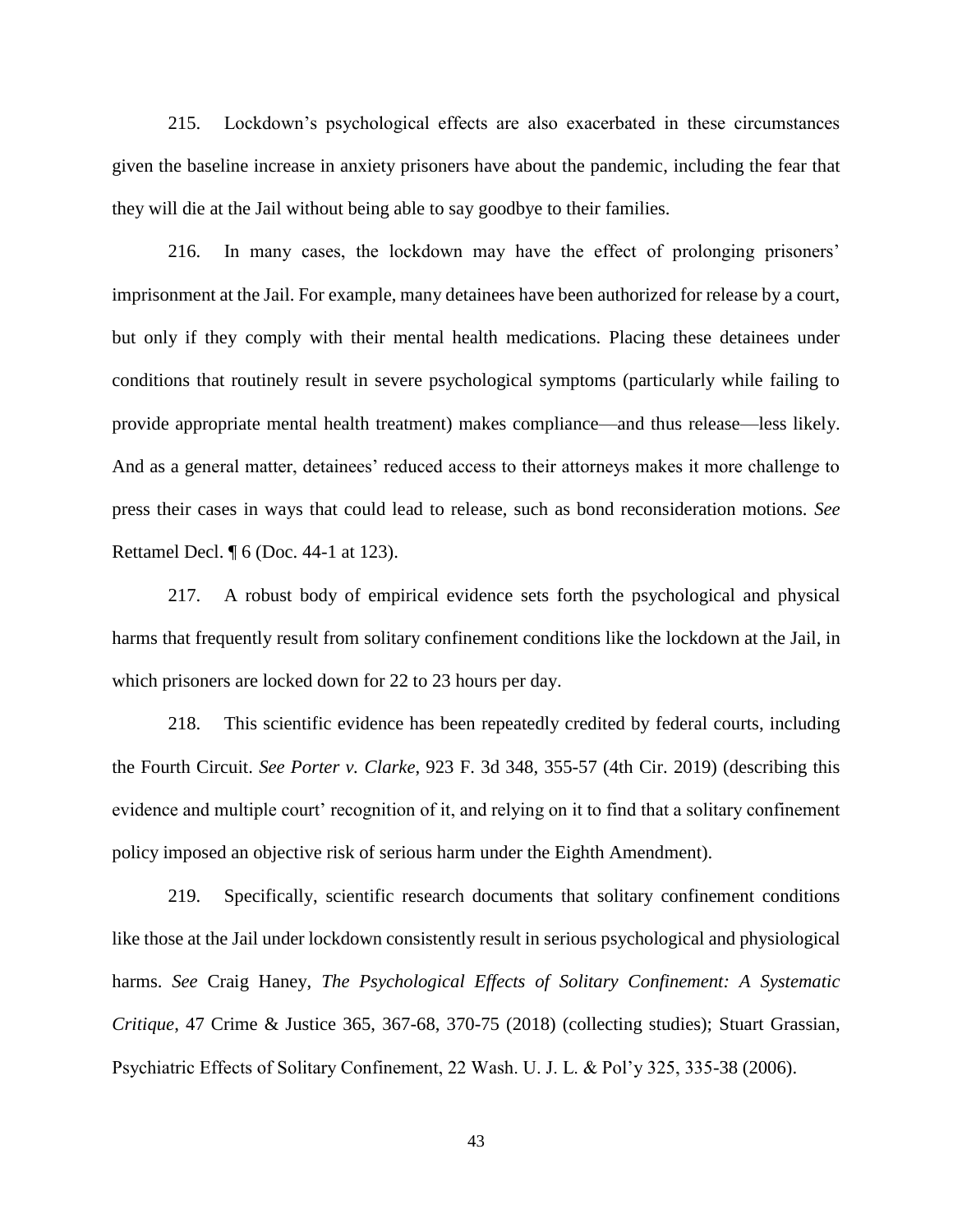220. As Dr. Craig Haney<sup>105</sup> explains, the lockdown conditions at the Jail "greatly" increase the psychological stress under which prisoners live, potentially leading to mental and physical deterioration, interpersonal conflicts, and self-harm and suicidality." Haney Decl. ¶ 20 (Doc. 2-1 at 209).

221. Psychological injuries may include cognitive dysfunction, paranoia, panic, severe depression, hallucination, memory loss, insomnia, and stimuli hypersensitivity. *See* Stuart Grassian, *Psychiatric Effects of Solitary Confinement*, 22 Wash. U. J. L. & Pol'y 325, 335-36, 348, 370-71 (2006).

222. Prisoners in solitary confinement also frequently engage in life threatening behavior, such as self-mutilation and suicidality. *Id.* at 349; *see also* Reassessing Solitary Confinement: The Human Rights, Fiscal, and Public Safety Consequences: Hearing Before the Subcomm. on Constitution, Civil Rights & Human Rights of the S. Comm. on the Judiciary, 112th Cong. 72, 80-81 (2012) (statement of Craig Haney).

223. These effects are particularly severe for prisoners with pre-existing mental health conditions, who "are particularly likely to decompensate, suffer worsening depression, and even engage in self-harming and suicidal behavior in response to social isolation." Haney Decl. ¶ 23 (Doc. 2-1 at 209).

224. Moreover, because they are denied appropriate mental health care while on lockdown, including confidential treatment, psychologically vulnerable prisoners in particular are "at grave risk of decompensation." Haney Decl. ¶ 24 (Doc. 2-1 at 209).

 $105$  Dr. Haney's research on solitary confinement has been cited by numerous federal courts, including, recently, the Fourth Circuit, *see Porter v. Clarke*, 923 F.3d 348, 356 (4th Cir. 2019), *as amended* (May 6, 2019).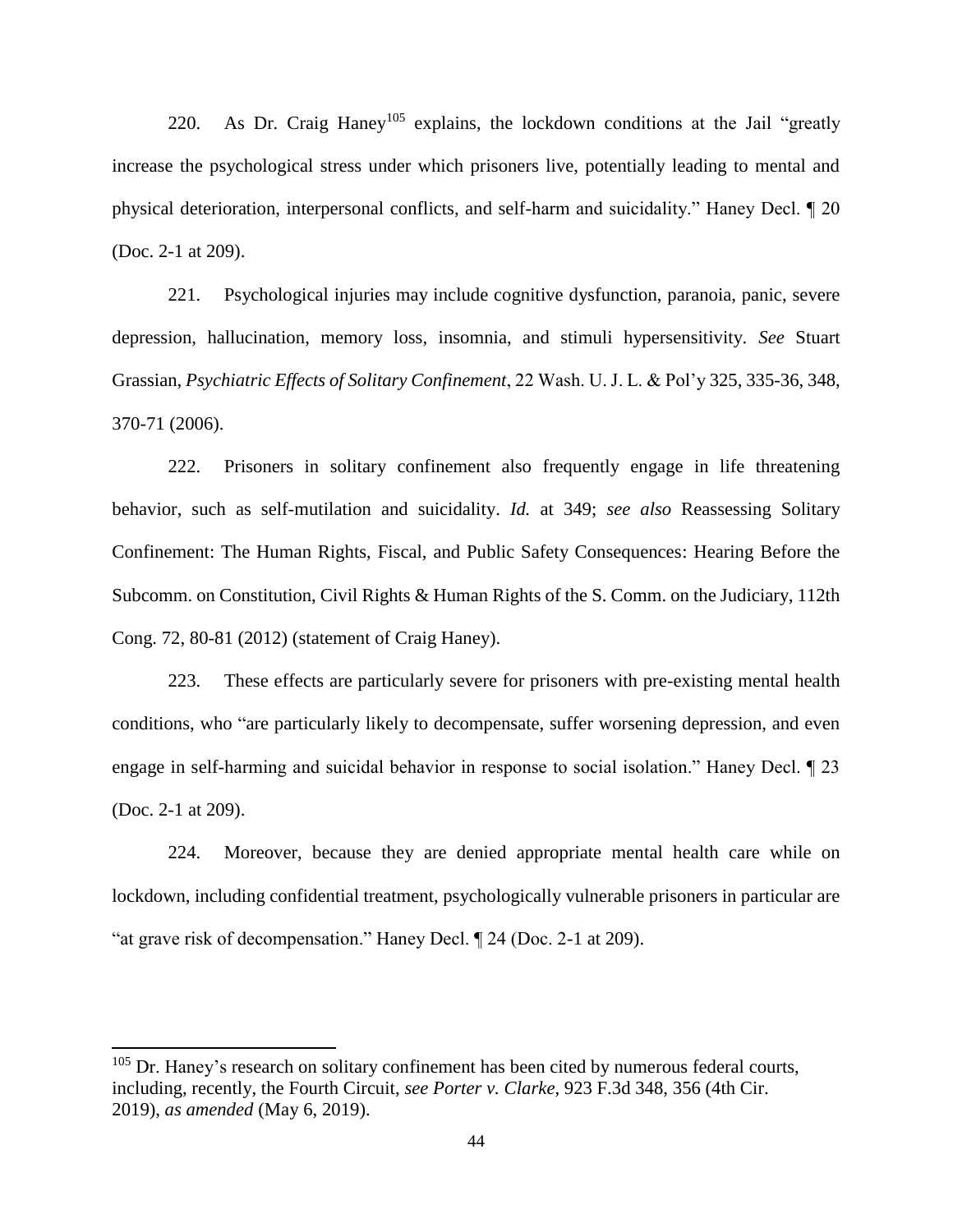225. Physiological injuries also consistently result from solitary confinement conditions like those at the Jail. These may include decreased inflammatory control, a decline in neural activity, hypertension, heart palpitations, gastrointestinal disorders, severe insomnia, and dementia. Elizabeth Bennion, *Banning the Bing: Why Extreme Solitary Confinement Is Cruel and Far Too Usual Punishment*, 90 IND. L.J. 741, 762 (2015); Peter Scharff Smith, *The Effects of Solitary Confinement on Prison Inmates: A Brief History and Review of the Literature*, 34 Crime & Just. 441, 488-90 (2006).

226. And as neuroendocrinologist and Stanford University Professor Robert Sapolsky explained, the severe stress caused by the Jail's lockdown conditions is also likely to depress immune response and increase the risk of severe illness and death from COVID-19. *See* Sapolsky Decl. ¶¶ 33, 39 (Doc. 41-1 at 83-84, 85); *accord* Haney Decl ¶ 26 (Doc. 2-1 at 209).

227. For those prisoners who have cellmates, "The fact that prisoners are double-celled during the[] lockdown[] does not mitigate the effects of their essentially around-the-clock-in-cell confinement. In fact, it may exacerbate these effects because of the interpersonal tensions and stressors that such unavoidably close around-the-clock contact generates." Haney Decl. ¶ 20 (Doc. 2-1 at 209).<sup>106</sup>

<sup>106</sup> *See also Madrid v. Gomez*, 889 F. Supp. 1146, 1229–30 (N.D. Cal. 1995) ("Roughly two-thirds of the inmates are double celled; however, this does not compensate for the otherwise severe level of social isolation in the SHU. The combination of being in extremely close proximity with one other person, while other avenues for normal social interaction are virtually precluded, often makes any long-term, normal relationship with the cellmate impossible. Instead, two persons housed together in this type of forced, constant intimacy have an enormously high risk of becoming paranoid, hostile, and potentially violent towards each other. The existence of a cellmate is thus unlikely to provide an opportunity for sustained positive or normal social contact.") (citations omitted); Order, *Georgia Advocacy Office v. Jackson*, No. 1:19-CV-1634-WMR-RDC, Doc. 65 (S.D. Ga. July 23, 2019) (granting preliminary injunction to remedy solitary confinement conditions in which prisoners were double celled).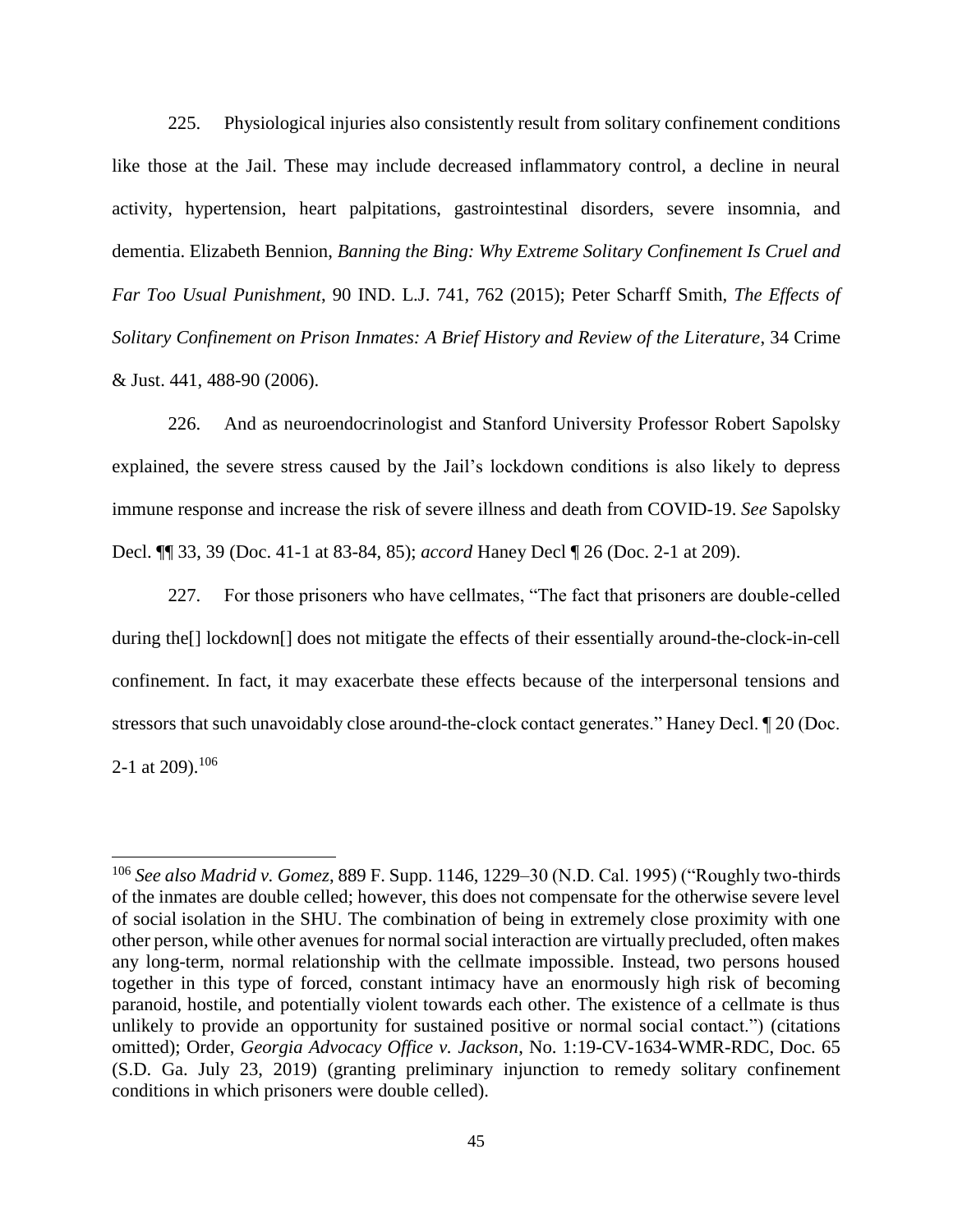228. The consequences of solitary confinement manifest after even relatively short timeperiods. "Notwithstanding that scholars have conducted dozens of studies on the psychological and emotional effects of solitary and segregated confinement, the leading survey of the literature regarding such confinement found that there is *not a single published study* of solitary or supermax-like confinement in which nonvoluntary confinement lasted for longer than 10 days, where participants were unable to terminate their isolation at will, *that failed to result in negative psychological effects*." *Porter v. Clarke*, 923 F.3d 348, 356 (4th Cir. 2019), *as amended* (May 6, 2019) (quotations omitted); *see also Peoples v. Annucci*, 180 F. Supp. 3d 294, 299 (S.D.N.Y. 2016) ("After even relatively brief periods of solitary confinement, inmates have exhibited symptoms such as hypersensitivity to stimuli, perceptual distortions and hallucinations, increased anxiety, lack of impulse control, severe and chronic depression, appetite and weight loss, heart palpitations, sleep problems, and depressed brain functioning").

229. Although short terms of solitary confinement impose high risks of psychological and physiological harm, longer and indefinite terms of solitary confinement conditions have even greater effects. *See, e.g.*, Terry A. Kupers, *Waiting Alone to Die*, in Living on Death Row: The Psychology of Waiting to Die 47, 54 (Hans Toch & James Acker eds., 2018).

230. Defendant knew that implementing a generalized lockdown procedure particularly during a pandemic and while visitation is suspended—would harm detainees.

231. Indeed, on March 26, 2020, just before the lockdown was implemented a Deputy Director of the Department of Corrections said, in an email to all Department staff, "With the existing elevated state of anxiety among inmates and staff, it would be more harmful to isolate inmates." Doc. 37-22 at 39-40.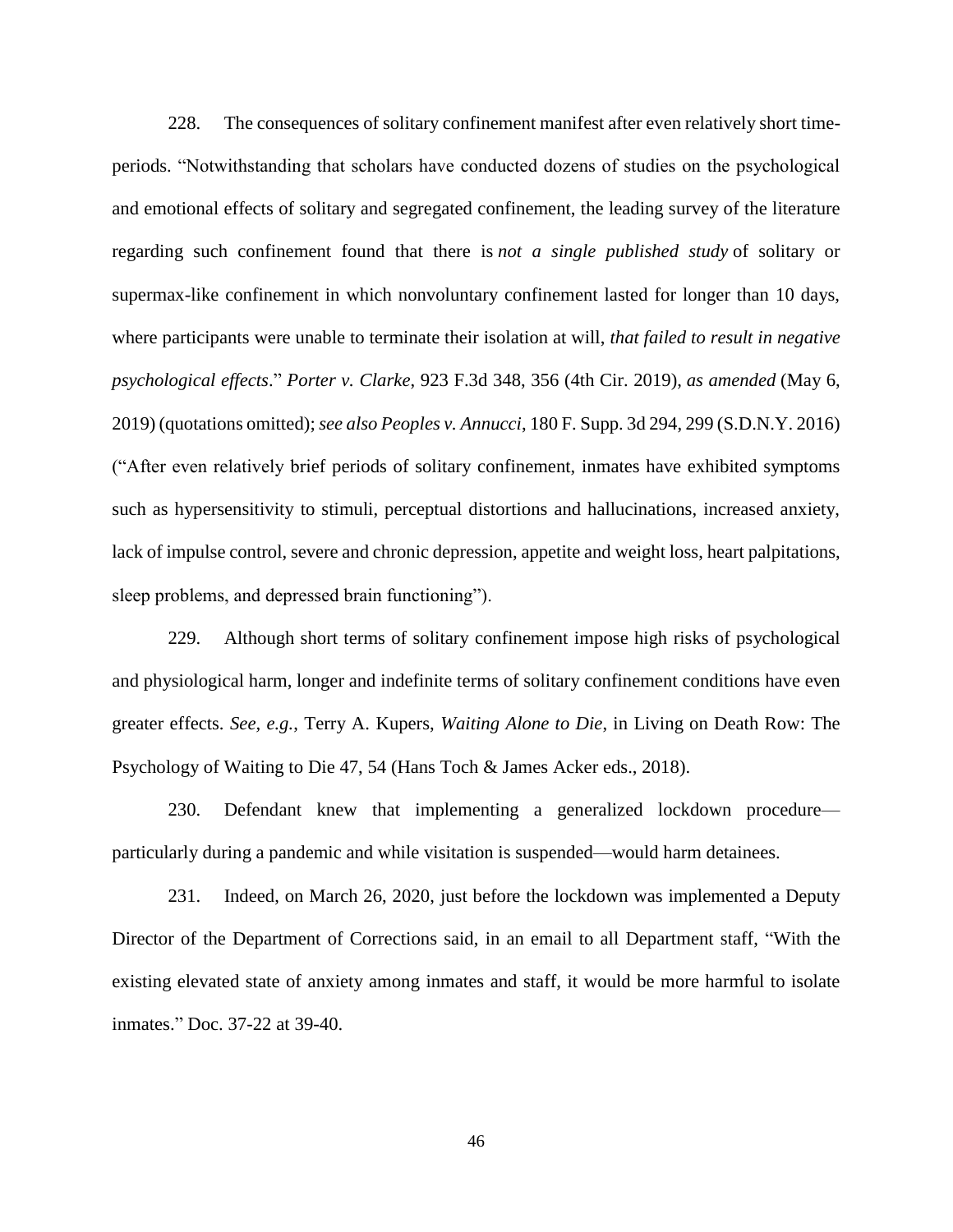232. Moreover, risk of psychological and physiological harms imposed by the Jail's lockdown have been repeatedly and explicitly enumerated by Plaintiffs and by experts during this litigation.

233. Nevertheless, the lockdown persists.

 $\overline{a}$ 

234. The indefinite lockdown currently in place at the Jail is not subject to the procedural protections normally afforded to prisoners who are placed on lockdown or other status with limited privileges.

235. According to the Inmate Handbook, prisoners at the Jail who are assigned to special housing status—including maximum security housing or protective custody—will have their status reviewed by the Special Housing Board every seven days for the first two months and every thirty days thereafter.

236. The handbook states that prisoners on disciplinary restriction, who are defined as inmates placed on lockdown to maintain control and safety, may appeal their placement there. And as a general matter, prisoners may request a review of their classification status (which determines housing placement) at any time.

237. However, there is apparently no plan to end the preemptive, generalized lockdown before the pandemic ends.<sup>107</sup>

238. There is also no plan to, as the CDC Guidance and other public health experts recommend, limit lockdown to prisoners who require quarantine and to the time-period necessary for that quarantine to be effective (the CDC recommends 14 days). *See supra* ¶¶ 139-40.

 $107$  There is no consensus about when or how the COVID-19 pandemic will end, but public health officials note that if an effective vaccine is developed, it may be available, at the earliest, by early 2021.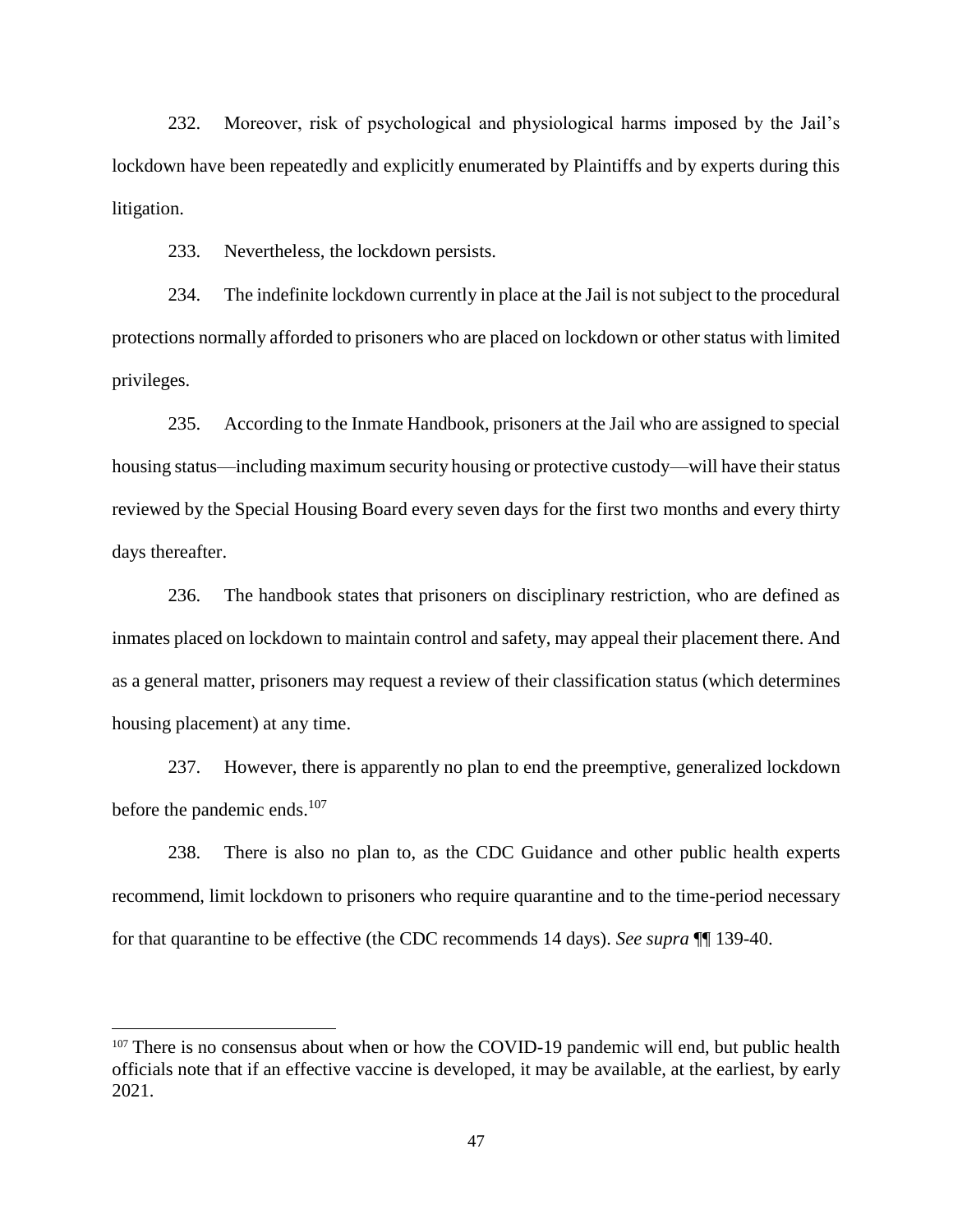239. Despite this, if the Jail wishes to enact social distancing, there are numerous alternatives to lockdown that the Jail can employ, but is not. These alternatives (unlike preemptive, indefinite lockdown) are recommended by the CDC Guidance. *See supra* ¶¶ 137-38 (enumerating options to enact social distancing).

240. Critically, throughout the pandemic and the lockdown, the Jail has failed—and continues to fail—to enact meaningful social distancing measures. Prisoners remain crowded together in (for examples) the Jail's courtroom, in small rooms and hallways, and by the phones. Indeed, the lockdown exacerbates the problem of social distancing by the phones. Thus, prisoners must suffer the effects of the lockdown without actually benefiting from social distancing.

241. All of the exhibits cited in and attached to this Complaint are incorporated by reference.

#### **CLASS ACTION ALLEGATIONS**

242. Pursuant to Rules 23(a) and 23(b)(2) of the Federal Rules of Civil Procedure, the individual named Plaintiffs seek to certify two classes with one subclass as follows:

- The Pretrial Class is defined as "all people detained in the Prince George's County Jail who are not detained pursuant to a judgment of conviction."
- The Post-Conviction Class is defined as "all people detained in the Prince George's County Jail who *are* detained pursuant to a judgment of conviction."
- The Medically Vulnerable Subclass is defined as "all Pretrial Class members whose medical condition renders them especially vulnerable to the coronavirus as determined by guidelines promulgated by the Centers for Disease Control and Prevention."<sup>108</sup>

<sup>108</sup> *See* U.S. Centers for Disease Control and Prevention, *People Who Are At Higher Risk* (last reviewed Apr. 15, 2020), https://www.cdc.gov/coronavirus/2019-ncov/need-extraprecautions/people-at-higher-risk.html.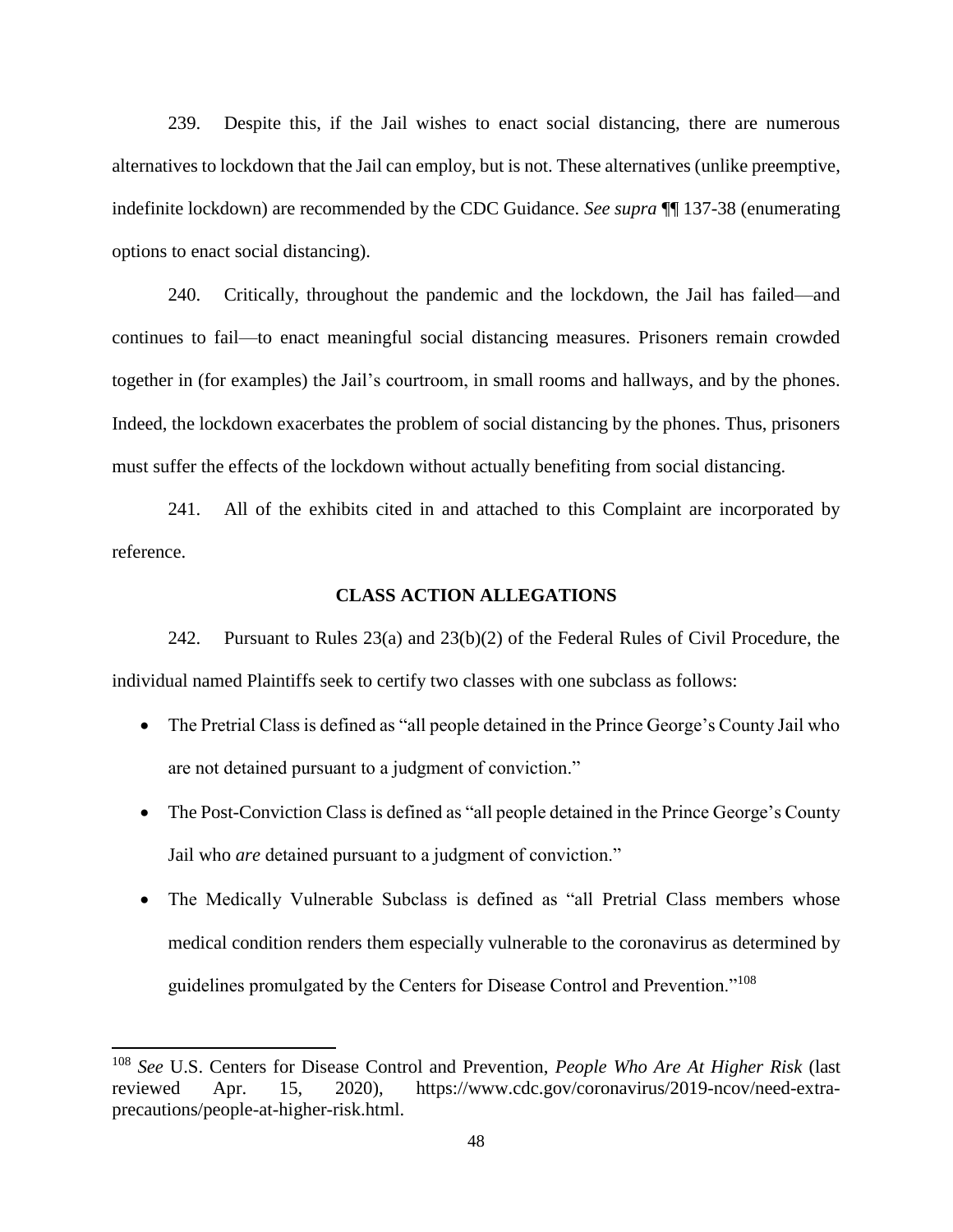243. The class allegations and law are set forth in more detail in the accompanying motion for class certification.

244. A class action is the only practicable means by which the individual named Plaintiffs and the class members can challenge Defendant's unconstitutional actions. Many members of the class are without the means to retain an attorney to represent them in a civil rights lawsuit.

245. The classes and subclass are so numerous that joinder of all members is impractical. The number of people in custody exceeds 500. Demographic data regarding the health of correctional populations, which is set forth above, indicates that the Medically Vulnerable Subclass consists of at least 50 of people (and likely many more).  $109$ 

246. There are questions of law and fact common to all class members and the subclass, including, among many others:

- a. Do the Jail's conditions create a substantial risk that the people in its custody will be infected with COVID-19?
- b. Do the Jail's conditions create a substantial risk that the people in its custody who are infected with COVID-19 will face serious illness, long-term physical damage, or death?
- c. If Defendant McDonough acting with deliberate indifference to these risks?

<sup>109</sup> A sizeable percentage of the jail population is likely medically vulnerable to COVID-19. According to one study, "asthma prevalence is 30%–60% higher among individuals with a history of incarceration as compared with the general population." Elizabeth M. Vigilanto et al., *Mass Incarceration and Pulmonary Health: Guidance for Clinicians*, 15 Ann. Am. Thoracic Soc. 409, 409 (2019). Another study estimates that up to 15% of people who are in custody have asthma, 10% of people in custody live with a heart condition that requires medical care, 10% live with diabetes, and 30% have hypertension. *See* Laura M. Marushack et al., *Medical Problems of State and Federal Prisoners and Jail Inmates, 2011-12*, U.S. Dept. of Justice (2014).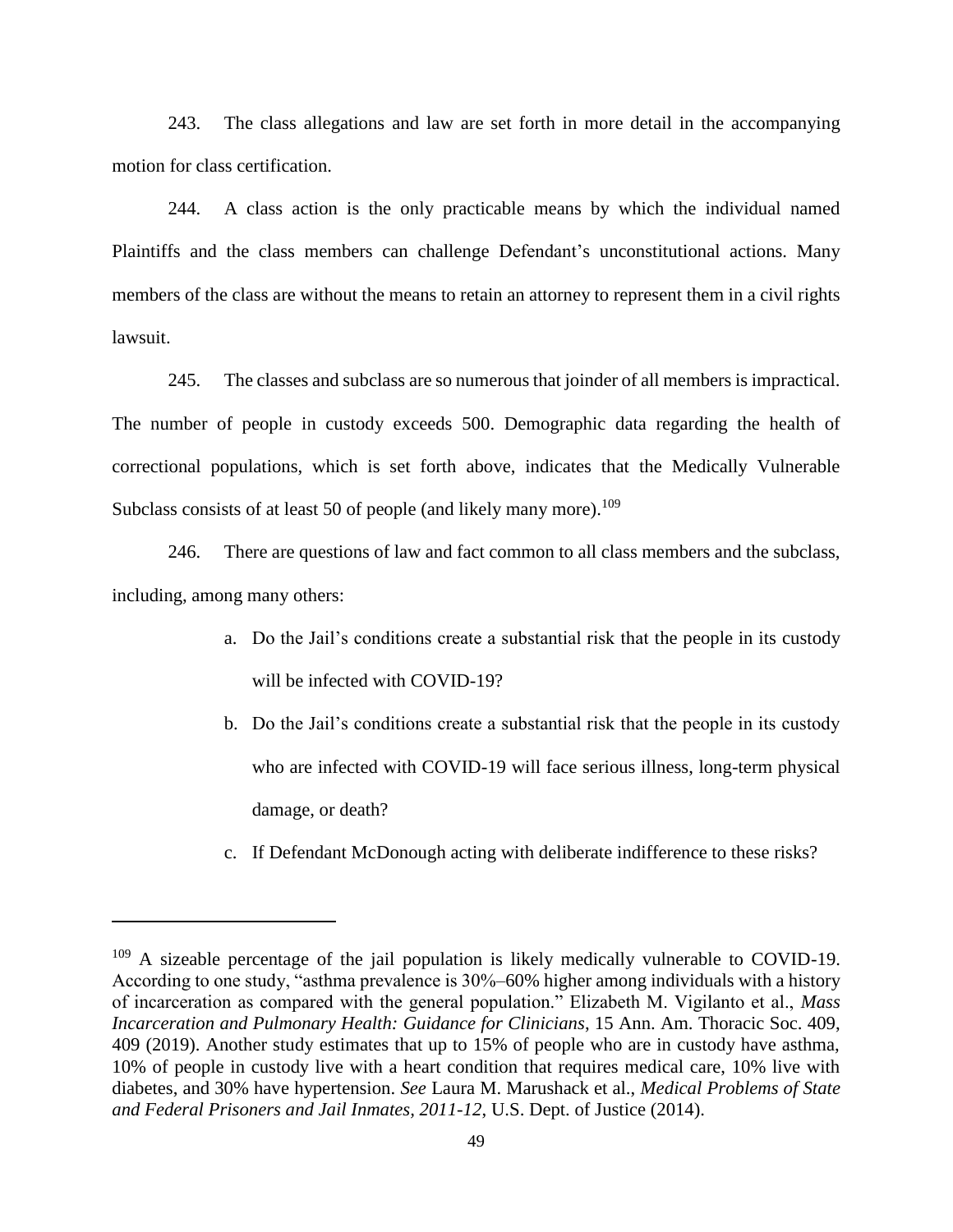d. Is the risk of harm posed by the Jail's conditions so severe and so immediate that the only adequate remedy is release?

247. The claims of the class representatives are typical of the claims of the classes and of the subclass. That typicality stems from their claim that Defendant McDonough has placed them at significant risk of serious harm by failing to take appropriate steps to address the risk of COVID-19 in the Jail. Every person at the Jail faces a heightened risk of risk of contracting COVID-19 and facing serious illness, physical injury, or death if Defendant does not adequately protected them.

248. The claims of the Medically Vulnerable Subclass representatives are typical of the subclass members as well, as each member is subject to increased risk of substantial harm or death due to their existing medical conditions.

249. The individual named Plaintiffs will fairly and adequately represent the interests of the classes and subclass. The named Plaintiffs have no conflicts with the unnamed members of the proposed classes. In addition, their lawyers are experienced in federal court civil rights class actions, particularly those involving prisons and jails.

250. Defendant McDonough has failed to act in a manner that applies generally to the classes and subclass as a whole, rendering class-wide injunctive and declaratory relief appropriate.

### **COUNT I 42 U.S.C. § 1983 (on behalf of all Class members) Eighth and Fourteenth Amendments: Jail Conditions**

251. Plaintiffs repeat and re-allege the preceding paragraphs as if fully set forth in this Count.

252. Plaintiffs and the classes they represent have been deprived and continue to be deprived by the Defendant of their rights under the Eighth and Fourteenth Amendments to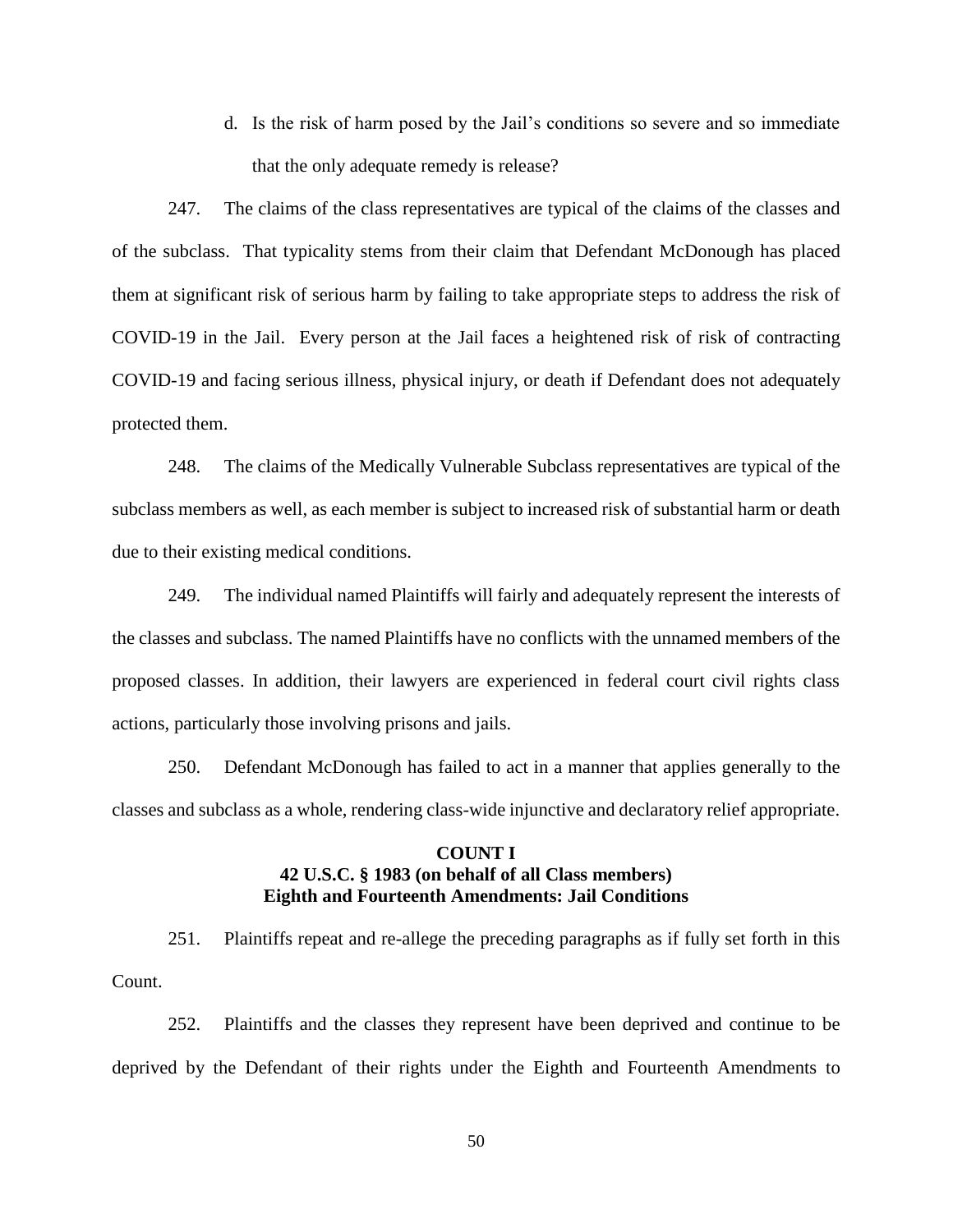reasonably safe living conditions. Defendant McDonough is aware of the substantial risk of harm that COVID-19 poses to all individuals, and she is further aware of the particular risks of severe illness and possible death that Plaintiffs face as a result of the conditions in the Prince George's County Jail. Despite this knowledge, Defendant has failed to take reasonable measures to mitigate these dangers.

253. As a result of Defendant's actions and inactions, class members face a substantial risk of contracting COVID-19 and sustaining a serious illness that could lead to death.

254. Defendant's failure to take appropriate steps to curb the substantial threat posed by COVID-19 to each person in his custody, as described more fully above, violates Plaintiff's rights to unreasonable risk of death and bodily harm.

255. Consequently, Defendant is in continuous violation of these Plaintiffs' rights and the rights of the members of the subclasses under the Eighth and Fourteenth Amendments to the United States Constitution.

256. Plaintiffs seek injunctive and declaratory relief against Defendant McDonough to prevent the continued violation of the rights of Plaintiffs and the classes they represent.

### **COUNT II 42 U.S.C. § 1983 (on behalf of all Class members) Fourteenth Amendment: Overdetention**

257. Plaintiffs repeat and re-allege the preceding paragraphs as if fully set forth in this Count.

258. Defendant's policy of detaining COVID-positive people in the Jail who are legally entitled to release violates the Fourteenth Amendment.

259. As a result of Defendant's actions and inactions, class members face a substantial risk of harm in the form of unlawful detention.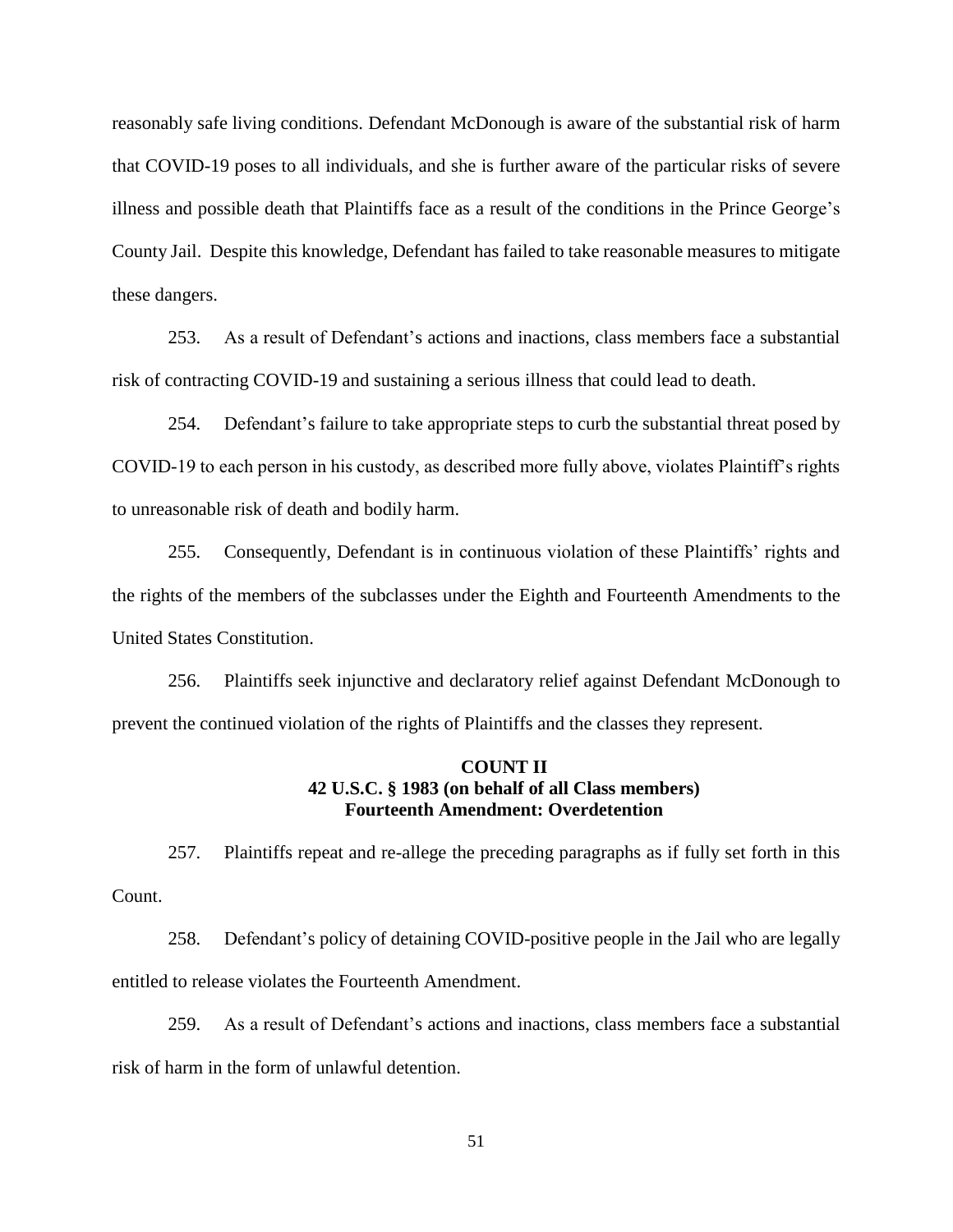260. All members of both classes are actively seeking to be legally entitled to release, whether by paying bail, acquittal, early release, or some other means. All are at imminent risk of contracting COVID-19. If these class members become legally entitled to release and test positive for COVID-19, the Jail may detain them beyond the date at which they are entitled to release.

261. Plaintiffs seek injunctive and declaratory relief against Defendant McDonough to prevent the violation of the rights of Plaintiffs and the classes they represent.

### **COUNT III Petition for Writs of Habeas Corpus Pursuant to 28 U.S.C. § 2241 (on behalf of Medically Vulnerable Subclass)**

262. Medically Vulnerable Petitioners repeat and re-allege the preceding paragraphs as if fully set forth in this Count.

263. Medically Vulnerable Petitioners are not in custody pursuant to a judgment of conviction of a state court. They are all pretrial detainees, presumed innocent.

264. Respondent McDonough is holding Medically Vulnerable Petitioners in custody in violation of the Due Process Clause of the Fourteenth Amendment to the Constitution of the United States.

265. Due Process forbids exposing Petitioners to a severe risk of death, pain, or permanent severe injury, and there are presently no options available to mitigate that risk quickly enough to protect them other than immediate release from custody.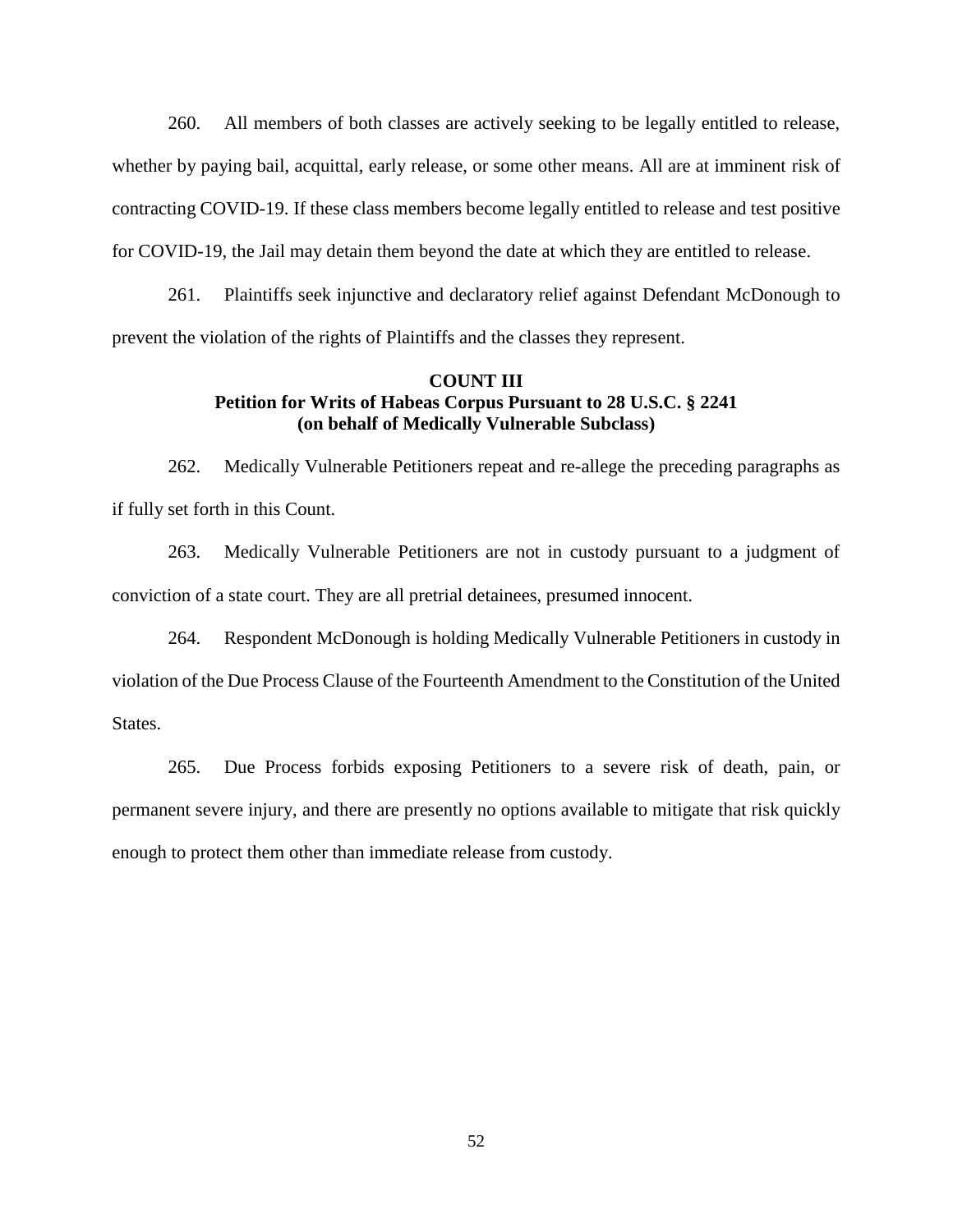### **COUNT IV 42 U.S.C. § 1983 (on behalf of all Class members) Eighth and Fourteenth Amendments: Solitary Confinement**

266. Plaintiffs repeat and re-allege the preceding paragraphs as if fully set forth in this Count.

267. Plaintiffs and the classes they represent have been deprived and continue to be deprived by the Defendant of their rights under the Eighth and Fourteenth Amendments to reasonably safe living conditions.

268. Defendant McDonough is aware of the substantial risk of psychological and physiological harm that the Jail's indefinite lockdown policy imposes on prisoners but has kept the policy in place for months with no plan to end it. Moreover, Defendant has done so despite the availability of other, more effective means of enacting social distancing.

269. As a result of Defendant's actions and inactions, class members face a substantial risk of psychological and physiological harm.

270. Consequently, Defendant is in continuous violation of these Plaintiffs' rights and the rights of the members of the subclasses under the Eighth and Fourteenth Amendments to the United States Constitution.

271. Plaintiffs seek injunctive and declaratory relief against Defendant McDonough to prevent the continued violation of the rights of Plaintiffs and the classes they represent.

## **COUNT V 42 U.S.C. § 1983 (on behalf of all Class members) Fourteenth Amendment Due Process: Solitary Confinement**

272. Plaintiffs repeat and re-allege the preceding paragraphs as if fully set forth in this Count.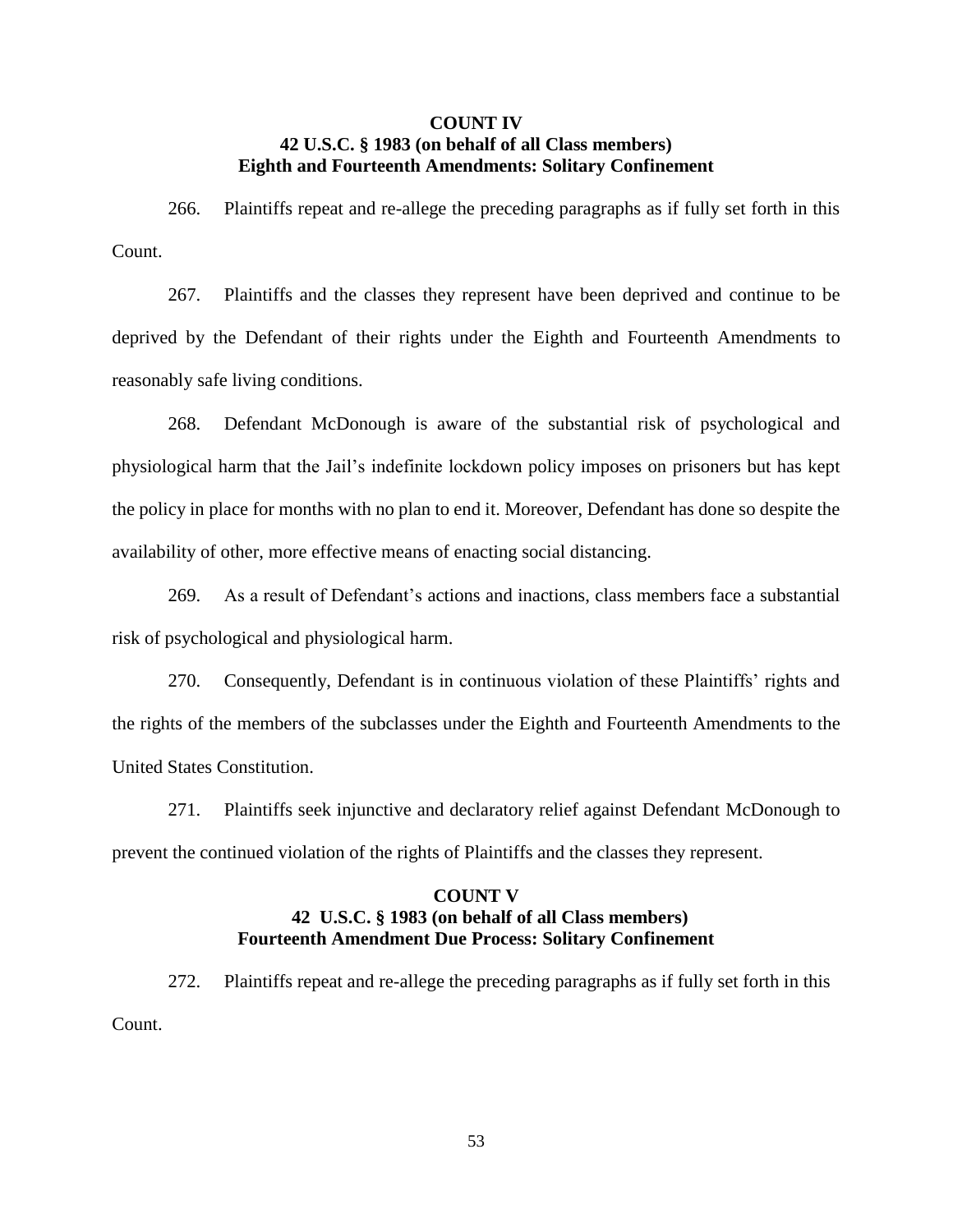273. Plaintiffs and the classes they represent have been deprived and continue to be deprived by the Defendant of their state-created liberty interests under the Fourteenth Amendment without due process.

274. Despite the Jail's policies by which a prisoner may normally challenge his placement in solitary confinement conditions, prisoners at the Jail have been placed in such conditions for months and for an indefinite time period.

275. These conditions constitute an atypical and significant hardship relative to the ordinary incidents of prison life.

276. The Jail lacks any process for determining whether a particular detainee must be placed in these conditions or when these conditions, as a general matter or in a particular housing unit, may end.

277. Consequently, Defendant is in continuous violation of these Plaintiffs' rights and the rights of the members of the subclasses under the Fourteenth Amendment to the United States Constitution.

278. Plaintiffs seek injunctive and declaratory relief against Defendant McDonough to prevent the continued violation of the rights of Plaintiffs and the classes they represent.

#### **REQUEST FOR RELIEF**

 WHEREFORE, Plaintiffs on behalf of themselves and the classes they seek to represent, request that this Court enter judgment in their favor and against Defendant McDonough and order the following relief:

a. Issue a temporary restraining order, preliminary injunction, and final judgment for all Class members requiring Defendant McDonough to implement constitutionally sufficient procedures to protect their health and safety that are consistent with CDC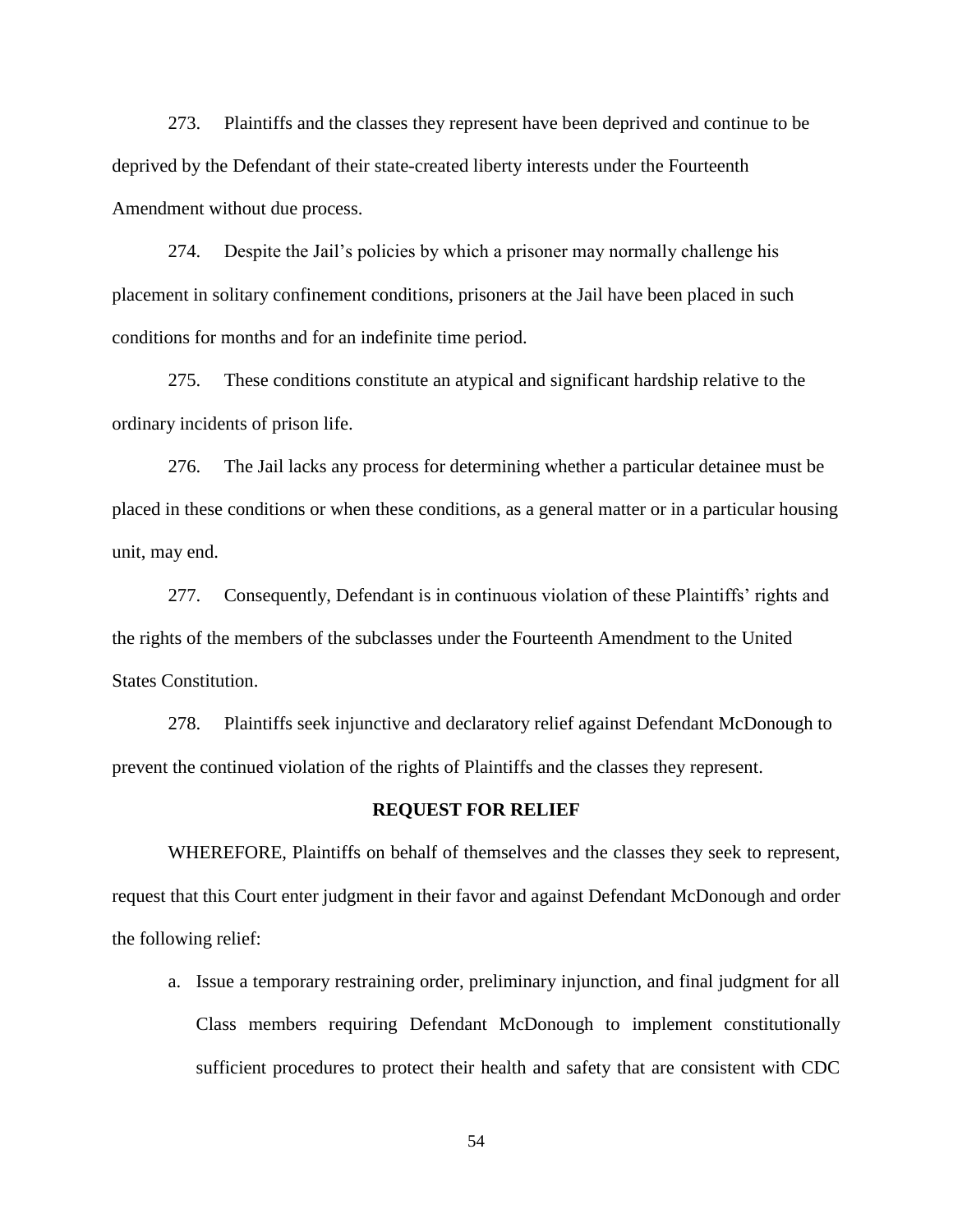guidelines and the expert judgment of correctional health specialists, including but not limited to:

- i. Effectively communicate to all prisoners, including low-literacy and non-English-speaking people, sufficient information about COVID-19, measures to reduce the risk of transmission, and any other information necessary to reasonably ensure that these individuals are aware of what precautions they can take to prevent infection;
- ii. Ensure that each prisoner receives, free of charge: (1) an individual supply of liquid hand soap and paper towels sufficient to allow frequent hand washing and drying each day; (2) tissues, and (3) adequate access to a supply of cleaning and disinfectant products effective against COVID-19 to allow for cleanings of frequently-touched surfaces several times per day;
- iii. Clean and disinfect frequently-touched surfaces in common areas several times per day, including phones;
- iv. Waive all fees for sick call for the duration of this pandemic;
- v. Provide adequate medical care to prisoners, whether because of COVID-19 symptoms, chronic health conditions, or any other medical issue;
- vi. Create and enact social distancing policies that allow for adequate spacing of six feet or more between prisoners;
- vii. Ensure that prisoners have adequate access to phones to contact counsel and/or family members such that prisoners need not congregate at the phones;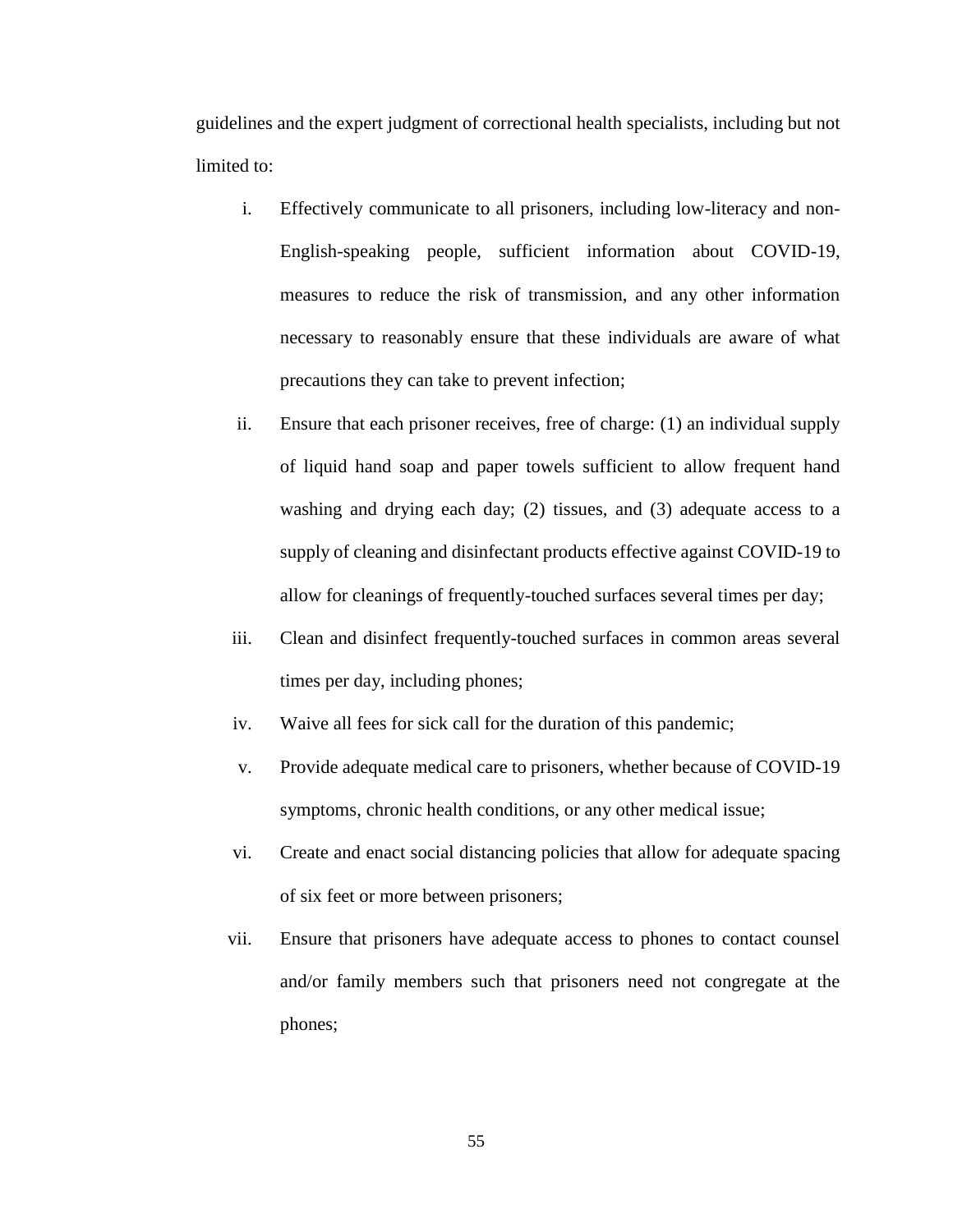- viii. Provide appropriate Personal Protective Equipment (PPE) to prisoners and Jail staff according to the CDC's recommendations, and receive appropriate instruction about how to don and doff it;
- ix. End preemptive lockdown procedure in general population and instead impose appropriate time-limited quarantines, with that time limit clearly communicated to prisoners, only when necessary due to a known or suspected case of COVID-19, as recommended by medical and public health professionals;
- x. Implement appropriate quarantining and medical isolation procedures as recommended by the CDC Guidance;
- xi. To the extent a prisoner must enter lockdown or isolation to effectuate an appropriate quarantine or medical isolation procedure, provide appropriate mental health services, and, if that prisoner has a mental health condition, provide enhanced psychological services in these circumstances;
- xii. Provide appropriate mental health services to all prisoners;
- xiii. Ensure that isolation, cohorted isolation, and quarantine cells are reasonably clean and sanitary, and that prisoners in them receive adequate medical monitoring, adequate hygiene products, reading material, reasonable access to phones, a daily change of clothes, and the opportunity to shower once daily;
- xiv. Immediately create and implement a plan that complies with CDC Guidance to minimize transmission to and provide adequate medical monitoring and care to prisoners who are medically vulnerable to COVID-19;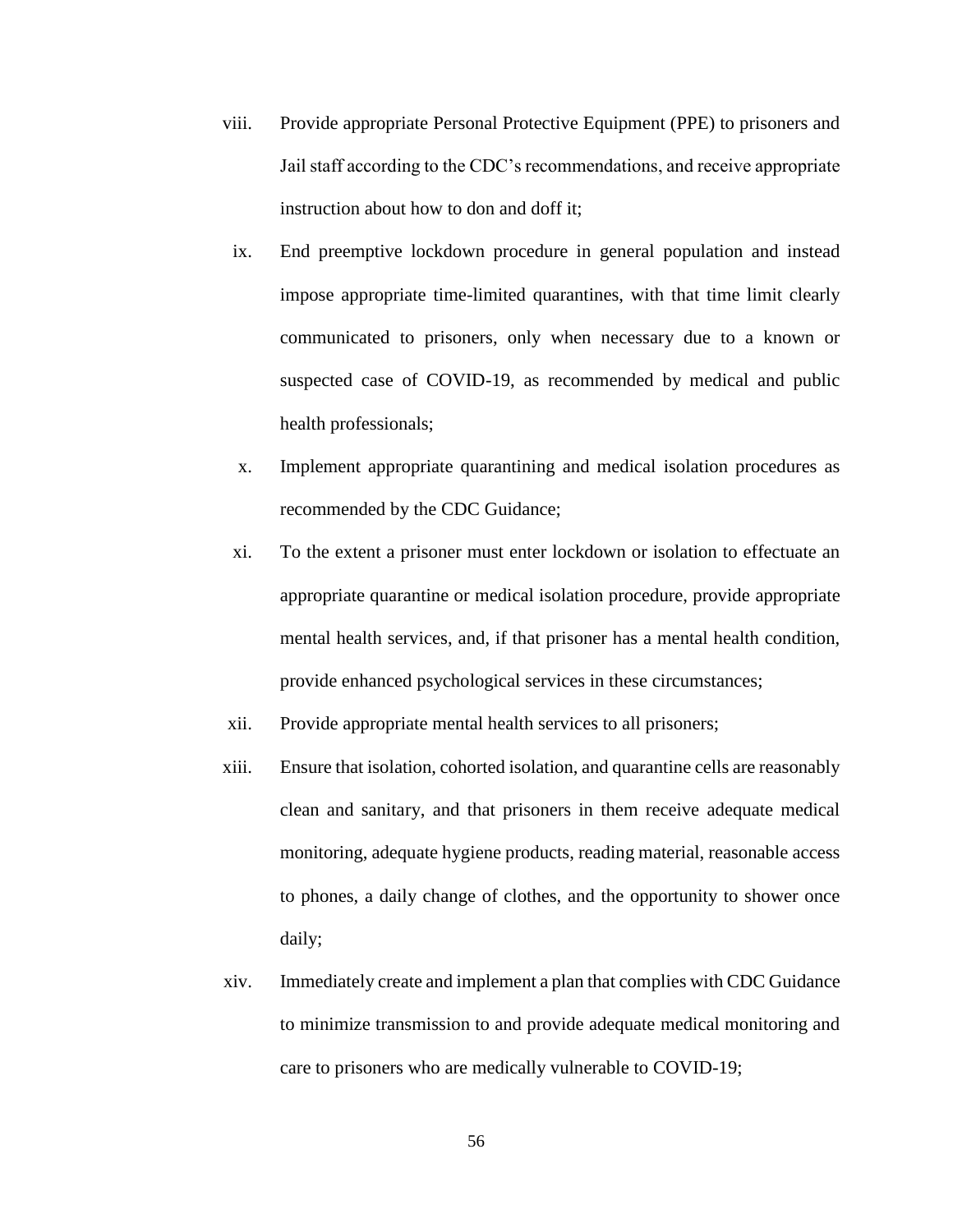- xv. Immediately end the policy and practice of detaining COVID-positive people in the Jail who are legally entitled to release.
- b. To the extent it is necessary to ensure constitutionally sufficient procedures or to protect certain prisoners' constitutional rights, order Defendant McDonough to transfer prisoners to home detention or another appropriate facility;
- c. Order immediate release pursuant to a writ or writs of habeas corpus for members of the Medically Vulnerable Subclass;
- d. If this Court does not immediately release the Medically Vulnerable Subclass, consider subclass members for release on non-monetary bond pending the outcome of their request for habeas relief;
- e. Issue an order and judgment granting reasonable attorneys' fees and costs, pursuant to 42 U.S.C. § 1988 and 28 U.S.C § 2241; and
- f. Grant such other relief as this Court deems just and proper.

Dated: July 3, 2020, 2020 Respectfully submitted,

By: s/Katherine Chamblee-Ryan Katherine Chamblee-Ryan (*pro hac vice*) Olevia Boykin (*pro hac vice*) Ryan Downer (*pro hac vice*) CIVIL RIGHTS CORPS 1601 Connecticut Ave. NW, Suite 800 Washington, DC 20009 katie@civilrightscorps.org Phone: (610) 931-7715

Edward Williams (Bar No. 20944) Cadene Russell Brooks (*pro hac vice*) WILMER CUTLER PICKERING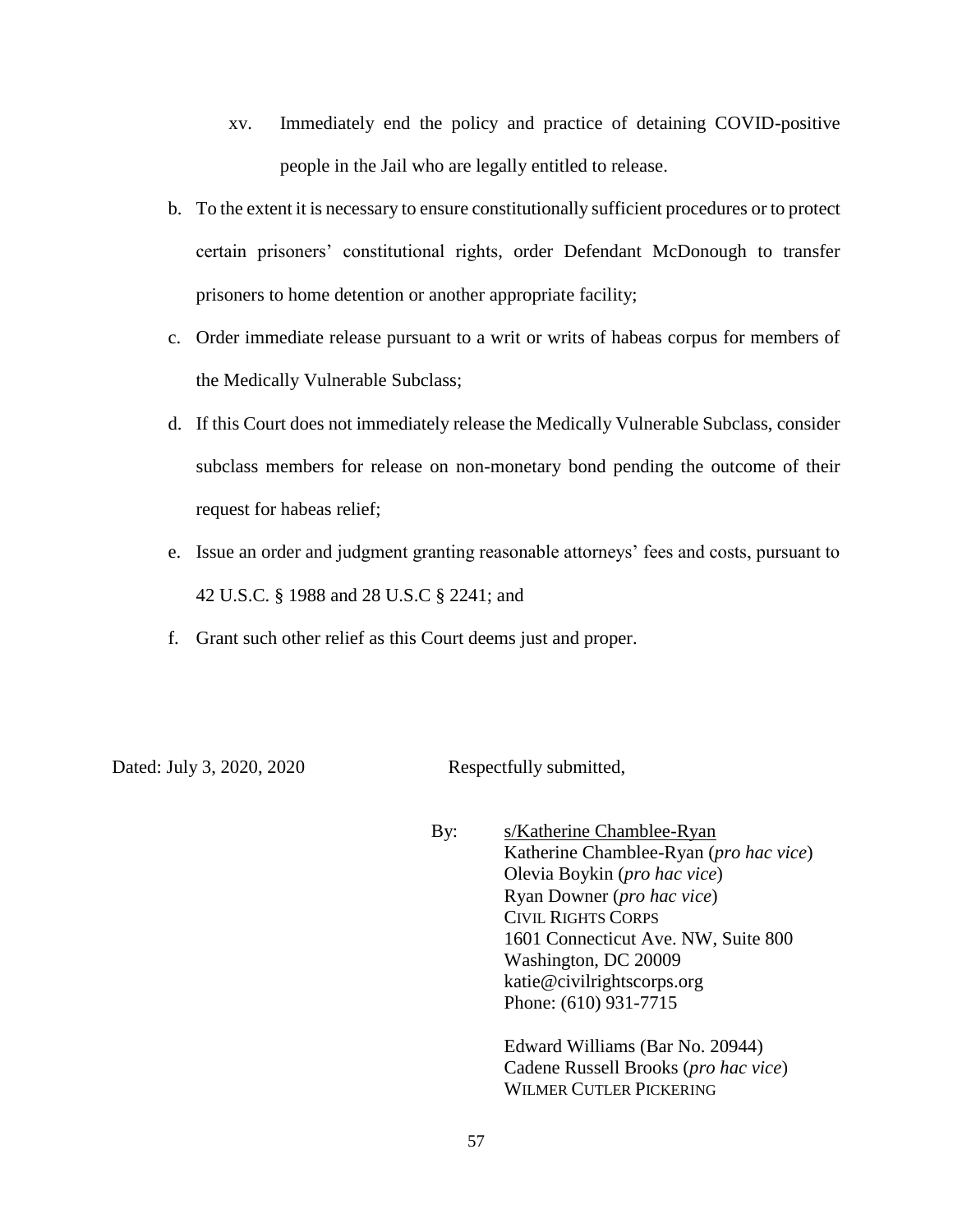HALE AND DORR LLP 1875 Pennsylvania Avenue NW Washington, DC 20006 ed.williams@wilmerhale.com Phone: (202) 663-6487

*Attorneys for Plaintiffs*